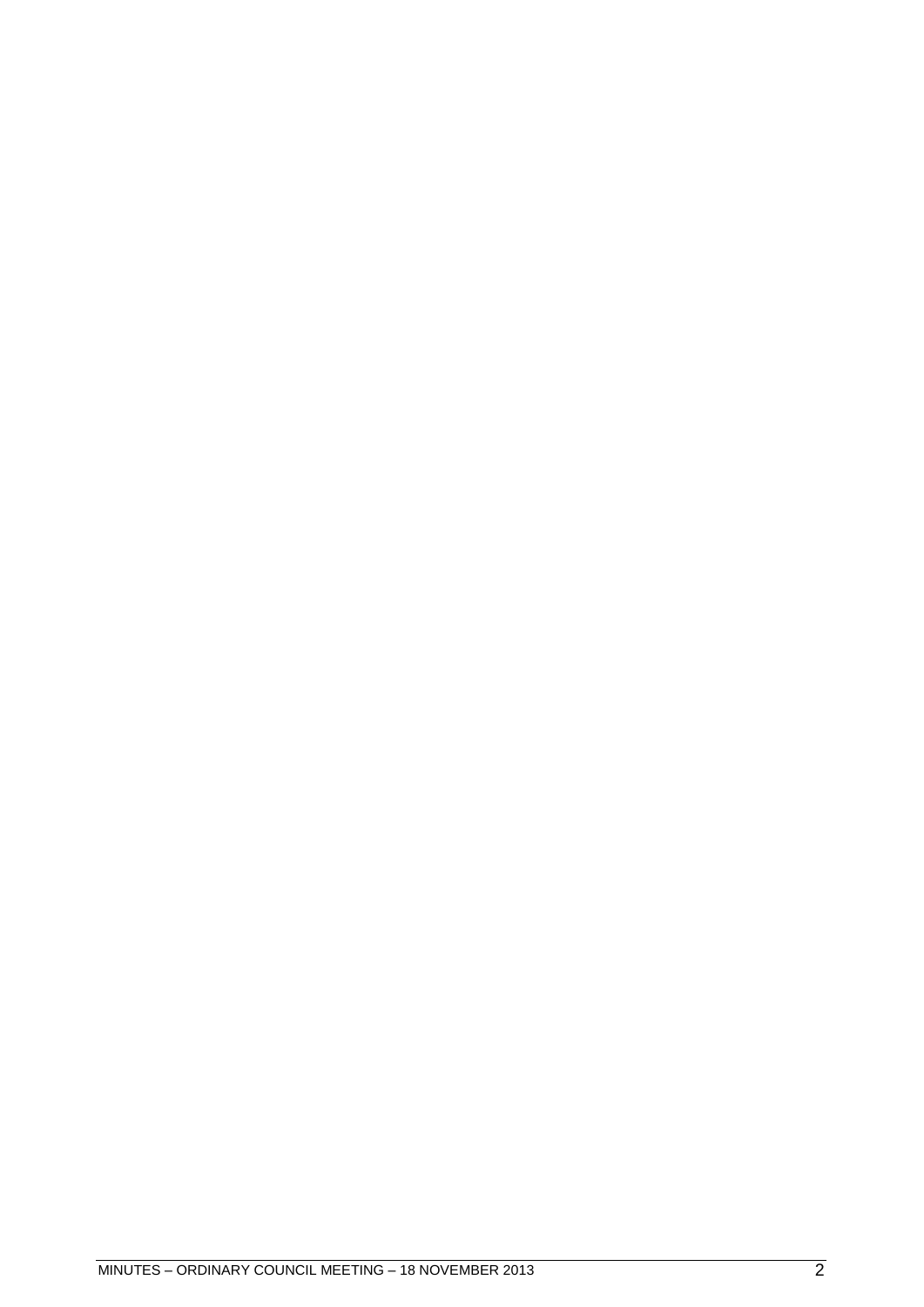# **Table of Contents**

|    | 1.1   |                                                                   |  |
|----|-------|-------------------------------------------------------------------|--|
|    | 1.2   |                                                                   |  |
|    | 1.3   | Suspension of Standing Orders (undergoing the repeal process) - 5 |  |
|    | 1.4   |                                                                   |  |
|    | 1.5   |                                                                   |  |
|    |       |                                                                   |  |
|    |       |                                                                   |  |
|    |       |                                                                   |  |
| 2. | 2.1   |                                                                   |  |
|    | 2.2   |                                                                   |  |
|    | 2.3   |                                                                   |  |
|    |       |                                                                   |  |
|    | 2.4   |                                                                   |  |
|    | 2.5   |                                                                   |  |
| 3. |       |                                                                   |  |
|    | 3.1   |                                                                   |  |
|    |       |                                                                   |  |
|    |       |                                                                   |  |
|    | 4.1   |                                                                   |  |
|    | 4.2   |                                                                   |  |
| 5. |       |                                                                   |  |
|    |       |                                                                   |  |
| 6. |       |                                                                   |  |
| 7. |       |                                                                   |  |
|    | 7.1   | Minutes of the Special Council Meeting held October 21, 2013  11  |  |
|    | 7.2   | Minutes of the Ordinary Council Meeting held October 21, 2013 11  |  |
|    | 7.3   | Minutes of the Special Council Meeting held November 11, 2013 12  |  |
|    |       |                                                                   |  |
| 8. |       | ANNOUNCEMENTS BY PRESIDING MEMBER WITHOUT DISCUSSION 12           |  |
|    |       |                                                                   |  |
| 9. |       |                                                                   |  |
|    | 9.1   |                                                                   |  |
|    | 9.2   |                                                                   |  |
|    | 9.2.1 |                                                                   |  |
|    | 9.2.2 |                                                                   |  |
|    | 9.2.3 |                                                                   |  |
|    | 9.2.4 |                                                                   |  |
|    |       |                                                                   |  |
|    | 9.2.5 |                                                                   |  |
|    | 9.2.6 |                                                                   |  |
|    | 9.3   |                                                                   |  |
|    | 9.4   |                                                                   |  |
|    | 9.4.1 |                                                                   |  |
|    |       |                                                                   |  |
|    | 9.4.2 |                                                                   |  |
|    |       |                                                                   |  |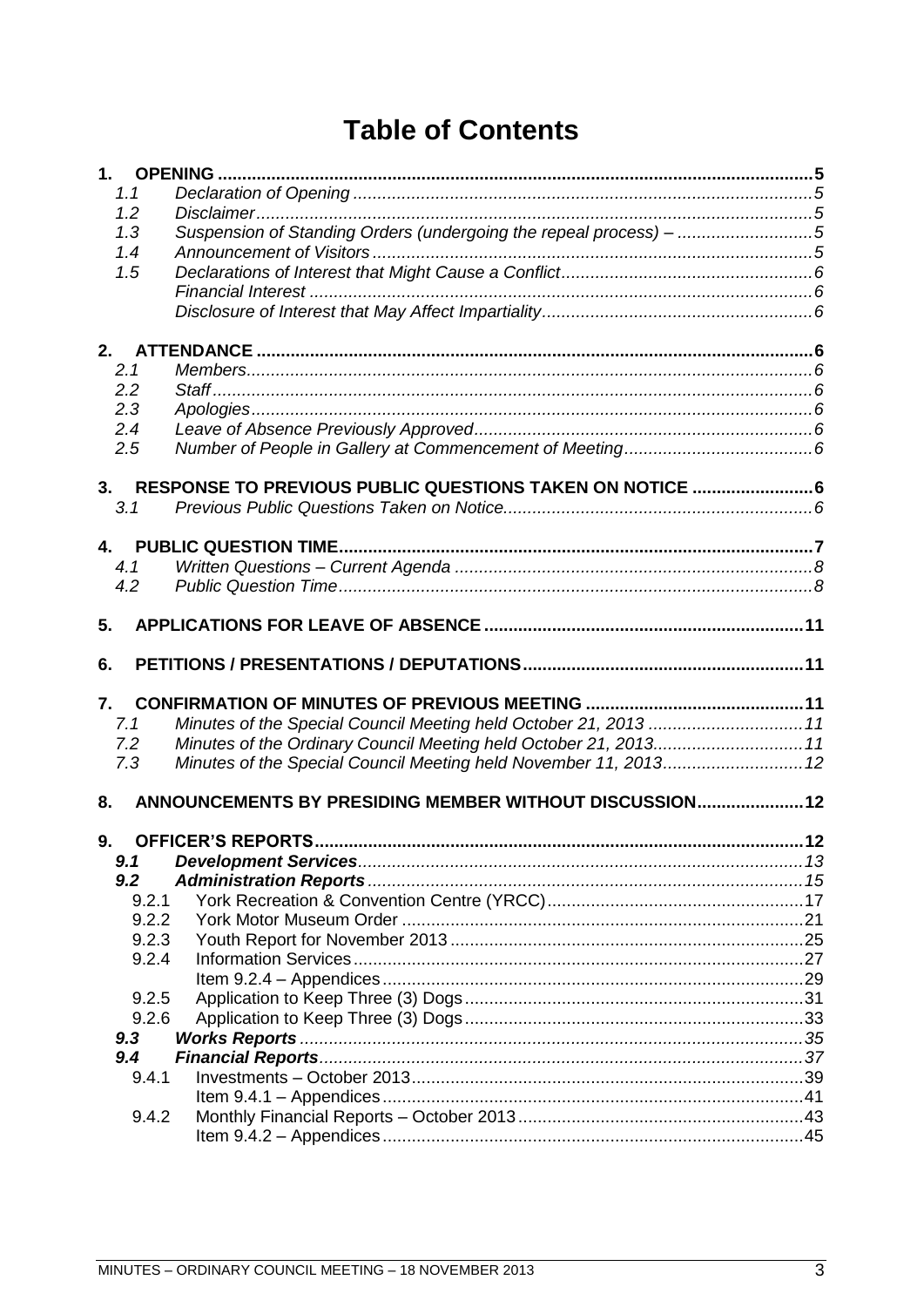| $9.6^{\circ}$ |  |
|---------------|--|
|               |  |
|               |  |
|               |  |
|               |  |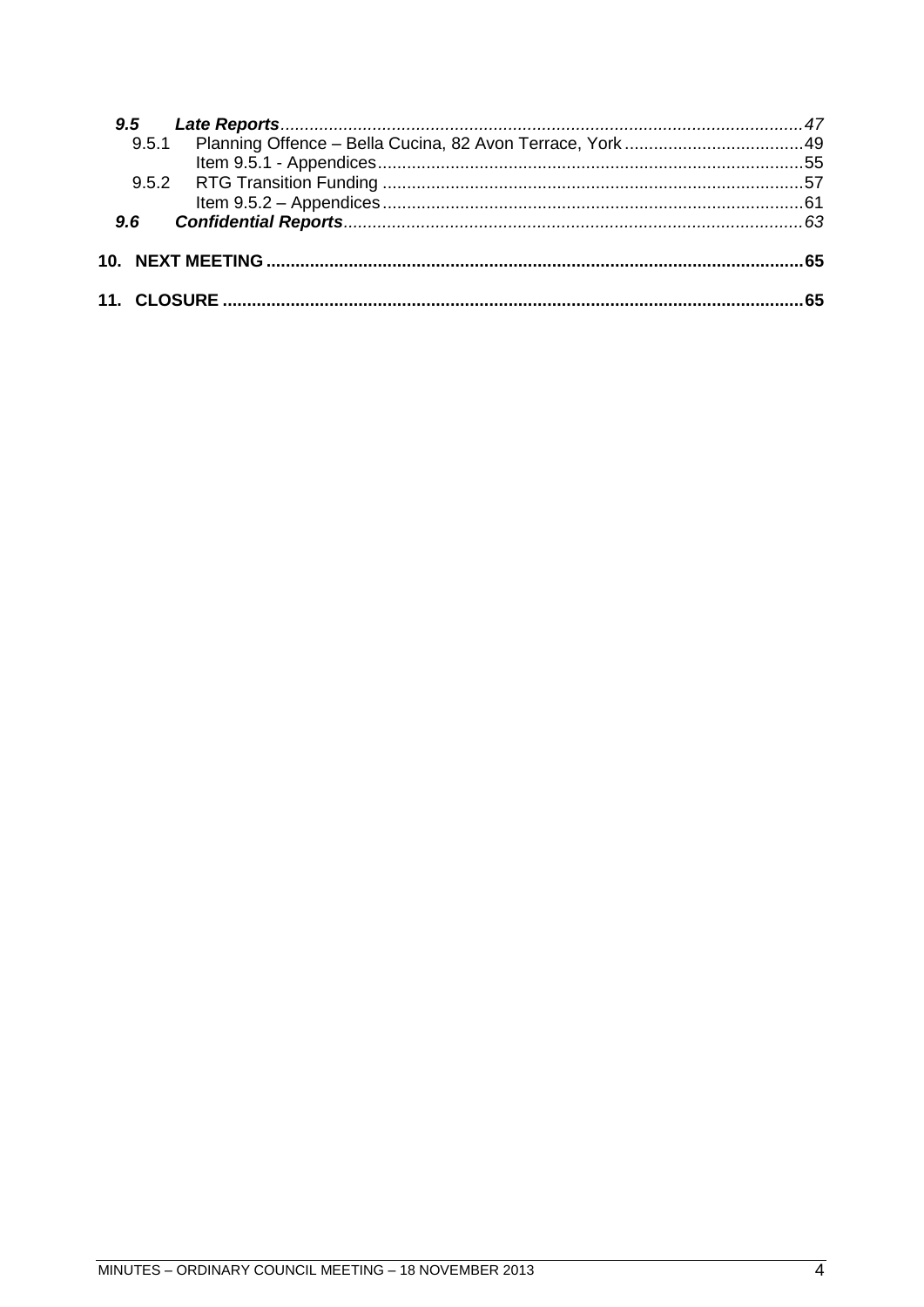

# SHIRE OF YORK

#### THE ORDINARY MEETING OF THE COUNCIL HELD ON MONDAY, 18 NOVEMBER, 2013, COMMENCING AT 3.00PM IN THE COUNCIL CHAMBERS, YORK TOWN HALL, YORK

The York Shire Council acknowledges the traditional owners of the land on which this meeting will be held.

#### <span id="page-4-0"></span>**1. OPENING**

#### <span id="page-4-1"></span>1.1 Declaration of Opening

*Cr Matthew Reid, Shire President, declared the meeting open at 3.00pm.*

*I would like to acknowledge the Balladong People, the Traditional Owners of the land on which we are gathered and pay my respects to their Elders both past and present.*

#### <span id="page-4-2"></span>1.2 Disclaimer The Shire President advised the following:

*―I wish to draw attention to the Disclaimer Notice contained within the agenda document and advise members of the public that any decisions made at the meeting today, can be revoked, pursuant to the Local Government Act 1995.* 

*Therefore members of the public should not rely on any decisions until formal notification in writing by Council has been received. Any plans or documents in agendas and minutes may be subject to copyright. The express permission of the copyright owner must be obtained before copying any copyright material.‖*

#### <span id="page-4-3"></span>1.3 Suspension of Standing Orders (undergoing the repeal process) –

Clauses 1 to 19 excluding Clause 8.5.1 which states "No person is to use any *electronic, visual or vocal recording device or instrument to record the proceedings of the Council or a committee without the written permission of the Council.‖*

Moved: Cr Duperouzel; Seconded: Cr Hooper

*That the Local Law Standing Orders, excluding Clause 8.5.1 be suspended for the purpose of expediting the Council Meeting.*

*Carried: 5/0*

<span id="page-4-4"></span>1.4 Announcement of Visitors *Nil*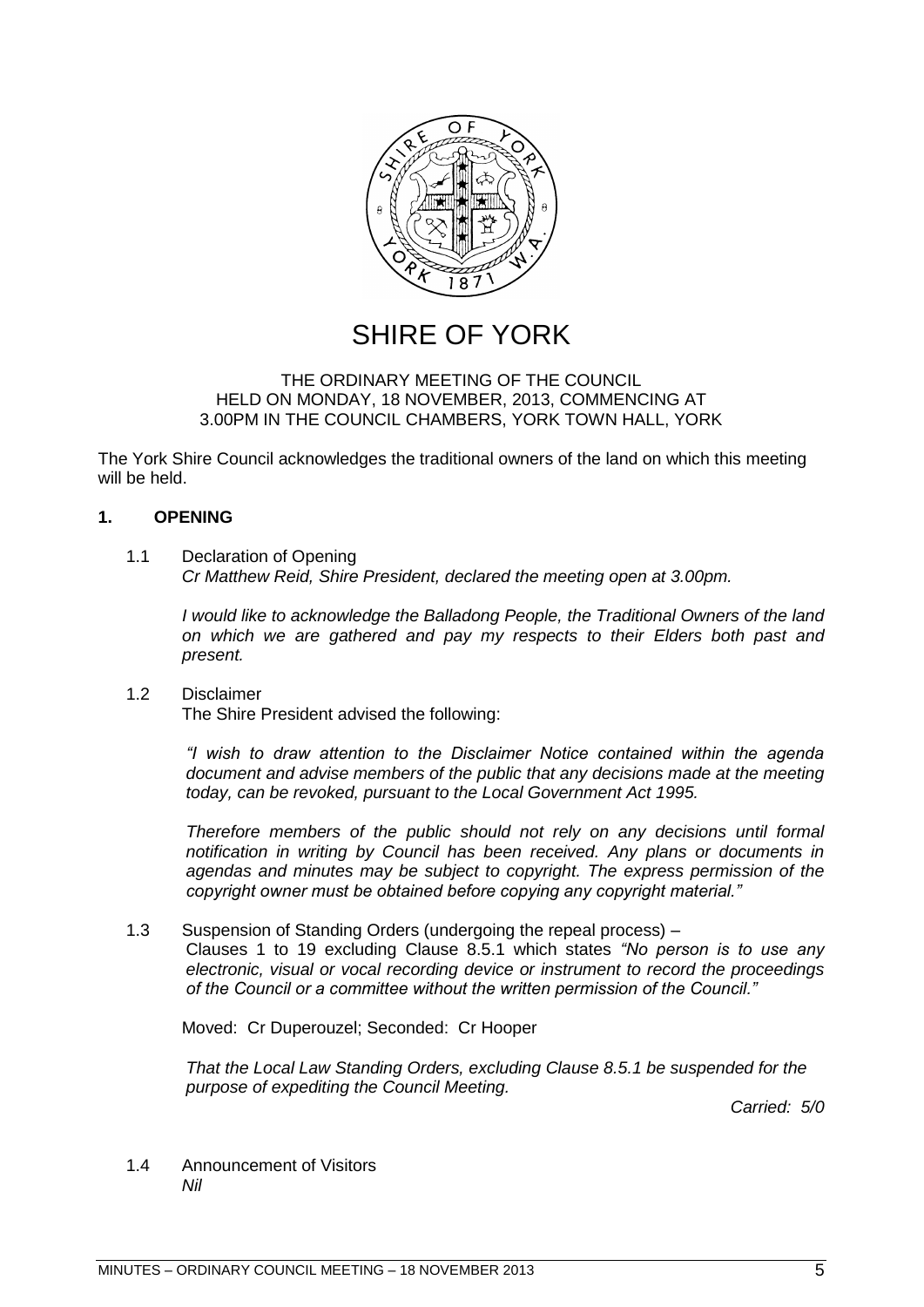<span id="page-5-1"></span><span id="page-5-0"></span>1.5 Declarations of Interest that Might Cause a Conflict

Financial Interest *Nil*

Disclosure of Interest that May Affect Impartiality *Nil*

#### <span id="page-5-3"></span><span id="page-5-2"></span>**2. ATTENDANCE**

#### <span id="page-5-4"></span>2.1 Members

*Cr Matthew Reid, Shire President; Cr Mark Duperouzel, Deputy Shire President Cr Denese Smythe, Cr David Wallace, Cr Pat Hooper*

#### <span id="page-5-5"></span>2.2 Staff

*Ray Hooper, Chief Executive Officer; Jacky Jurmann, Manager of Planning Services; Graham Lantzke, Manager Works & Projects; Gordon Tester, Manager – Environmental Health & Building Services; Helen D'Arcy-Walker, Executive Support Officer*

- <span id="page-5-6"></span>2.3 Apologies *Tyhscha Cochrane*
- <span id="page-5-7"></span>2.4 Leave of Absence Previously Approved *Cr Boyle*
- <span id="page-5-8"></span>2.5 Number of People in Gallery at Commencement of Meeting *There were 15 people in the Gallery at the commencement of the meeting.*

#### <span id="page-5-9"></span>**3. RESPONSE TO PREVIOUS PUBLIC QUESTIONS TAKEN ON NOTICE**

<span id="page-5-10"></span>3.1 Previous Public Questions Taken on Notice

#### **Mr Ian McColl**

#### **Public Question Time - 21st October, 2013**

#### **Question 1:**

In relation to Item 9.1.1 on the meeting Agenda. Will the Shire write a public apology to Mrs Jenni McColl and accept that she has done nothing wrong against the York Shire"s Laws?

#### **Response:**

Item 9.1.1 simply refers to a draft policy on Advertising Signage for authority to advertise it for public comment. None of the laws or policies relating to signage currently in place have been changed and all actions to date remain valid and in place and there is no cause for any action by the Shire of York in relation to action taken on protest signage.

For your information and use in any future questions for public question time the following will apply:

- Statements will not be recorded
- Questions submitted may be paraphrased or summarised
- Questions/statements on the integrity of Councillors and staff or those denigrating them will not be accepted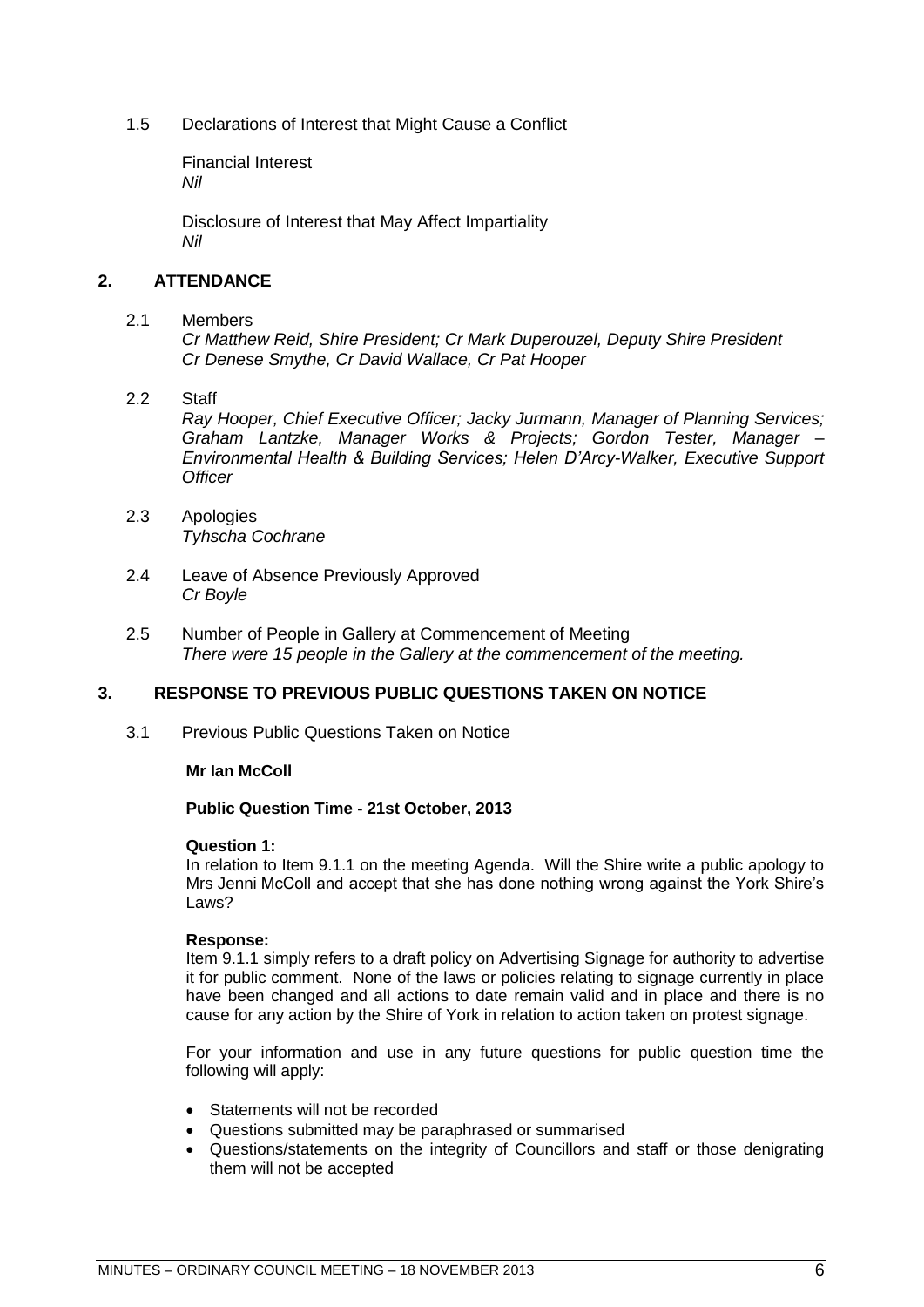In relation to your comment that the York Shire will not talk to you about the SITA proposal I advise that this statement is incorrect as Council can and has spoken to people on the proposal however they cannot and will not be forced into making a statement or a decision for or against the proposal while it is under assessment by a Government Department and while there is no planning application with supporting information before Council.

Your feelings on the SITA proposal are acknowledged however Council must act under and through defined processes on this and all other land use issues.

#### **Mr Peter Keeble**

**Public Question Time - 21 October 2013**

#### **Question 1:**

Could the money from the sale of the blocks between the Hall and the Hotel be transferred into the Greenhills Progress Association account for use on Walk Trails and maintenance.

#### **Response:**

No. Council has allocated \$22,500 to come from the Greenhills Townsite Redevelopment Reserve for walk trails and will aim to obtain a further \$22,500 from grants.

However until the current Trails Master Plan is reviewed no money will be spent.

#### <span id="page-6-0"></span>**4. PUBLIC QUESTION TIME**

*Public Question Time commenced at 3.06pm*

*Cr Reid read the following statement in full at the commencement of Pubic Question Time:*

#### **Statement by the Presiding Member at the Opening of Public Question Time at Ordinary and Special Council Meetings**

"Public Question Time is provided for under the provisions of Section 5.24 of the Local Government Act and the Local Government (Administration) Regulations 1996.

To provide equal opportunity for people to ask questions a limit of two (2) questions per person per time will be applied. If there is time available in Public Question Time people may be given the opportunity to ask a further two (2) questions at a time.

#### **Procedures**

- Questions submitted in writing prior to the meeting will be dealt with initially.
- Questions from the floor will be taken in the order recorded in a register.
- Statements, opinions and attachments will not be recorded in the minutes.
- Questions requiring research will be taken on notice and a response will be prepared in a reasonable timeframe. The original questions and the response will be included in the Agenda and Minutes of the next Ordinary Council meeting.
- Questions may be deemed inappropriate because they contain defamatory remarks or offensive language, they question the competency of elected members or staff, they relate to the personal affairs of elected members or staff, they relate to legal processes and confidential matters or they have been responded to previously and these will not be accepted or recorded in the Minutes.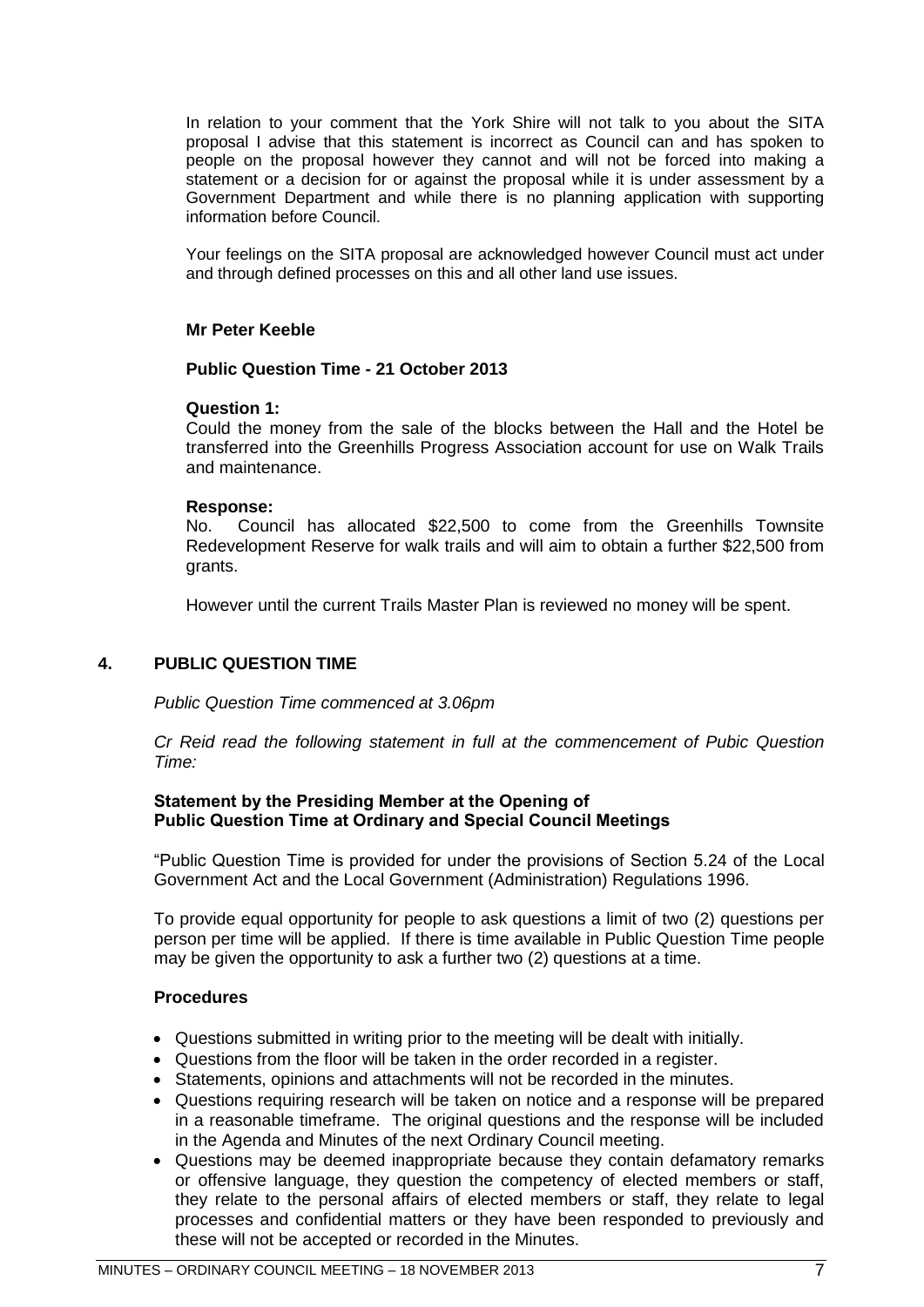- The minutes may only record a summary of the question asked and the response given.
- Where possible questions asked should be submitted in writing at the completion of question time or at the end of the meeting.
- At Special Council Meetings questions must relate to the items on the Agenda.
- Shire of York guidelines for Public Question Time are included on the meeting agenda."

#### **PRESIDING OFFICER**

21 October 2013

- <span id="page-7-0"></span>4.1 Written Questions – Current Agenda *Nil*
- <span id="page-7-1"></span>4.2 Public Question Time

#### **Mrs Tanya Richardson**

#### **Question 1:**

Can Council please advise why Mr Peter Briggs was not made aware that this item would be on today's agenda?

#### **Response:**

Gordon Tester, Manager – Environmental Health & Building Services was not aware of this.

#### **Question 2:**

Can Council please explain why suspension of Standing Orders is continuing and exactly what it is about?

#### **Response:**

Standing Orders are being reviewed and will be in place for the December Ordinary Council Meeting.

#### **Ms Trisha Walters**

#### **Question 1:**

In the Disclaimer on the front of the Agenda could you please define the definition of "Documents"?

#### **Response:**

Taken on Notice

#### **Question 2:**

Why is this Council accepting the procedures from two Cities and not Shires?

#### **Response:**

The procedures have been tested in the Courts.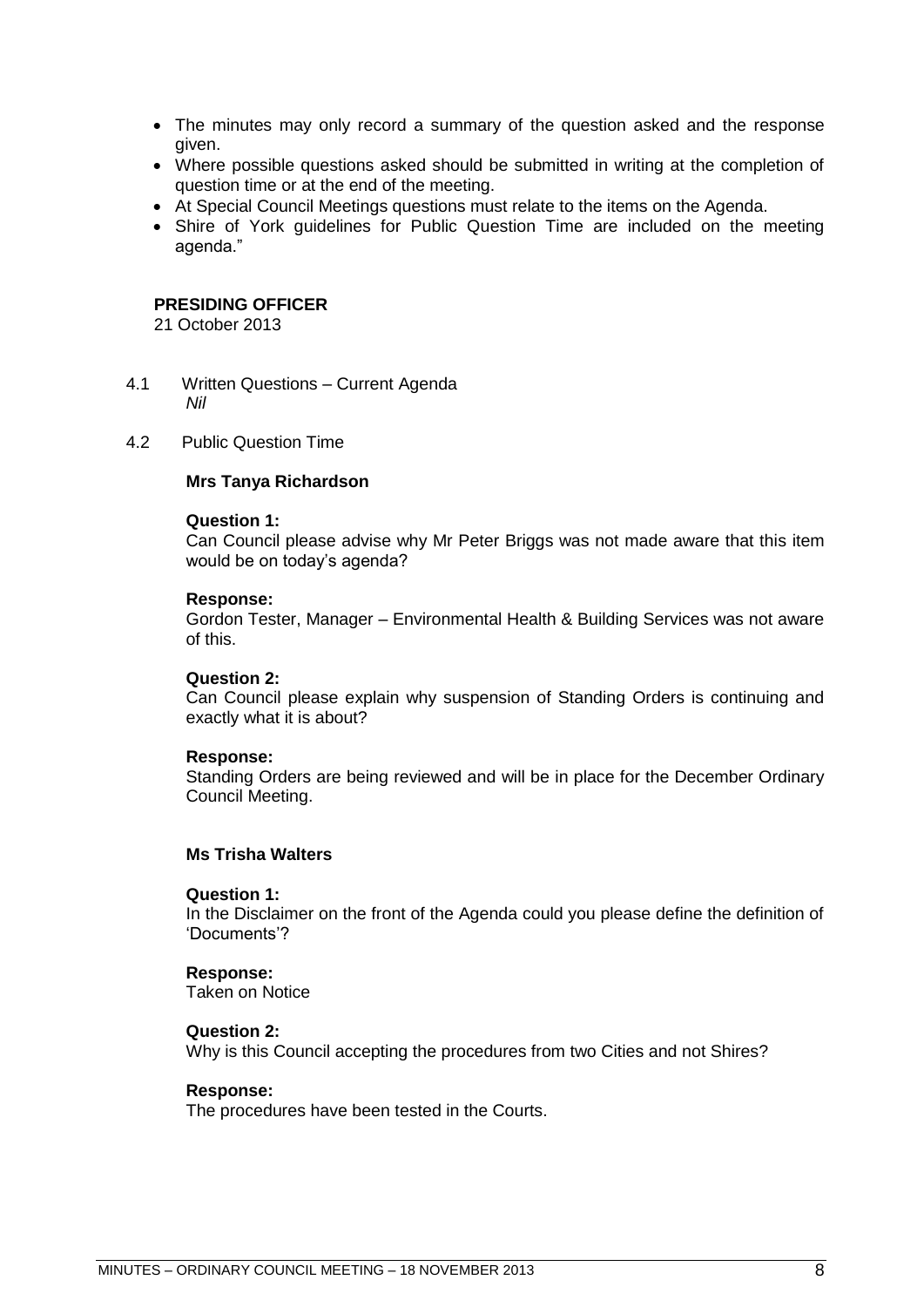#### **Mrs Roma Paton**

#### **Question 1:**

Is it possible to have the format of the Question Time Form on the website to be made more user friendly?

#### **Response:**

Yes

#### **Mrs Tanya Richardson**

#### **Question 3:**

In the interest of open and transparent governance can Council please explain why the CEO"s credit card statements are not included in the monthly financial reports and in turn audited by Councillors?

#### **Response:**

The CEO"s credit card statements are allocated to different cost centres in the monthly financial report.

#### **Question 4:**

Town Planning Scheme No 2 Scheme Amendment No 50 Omnibus Amendment.

Can Council confirm this rezoning has been approved by Council?

#### **Response:**

The amendment has been finally adopted by Council but not approved by the WAPC.

#### **Question 5:**

Can Council confirm if the delay in finalising this rezoning has anything to do with SITA?

#### **Response:**

Yes

#### **Question 6:**"

Can Council confirm that wording in the advertising of this amendment had references to SITA removed and subsequently replaced?

#### **Response:**

No. The amendment was advertised with references to Waste Management facilities which were removed when Council adopted the amendment and re-inserted by Department of Planning Officers.

#### **Question 7:**

Can Council confirm that they have not received any sort of proposal from SITA even though this rezoning has been approved by Council?

#### **Response:**

The amendment was not to do with SITA. Waste management in general was included in the Omnibus in a general review of the land use table and definitions.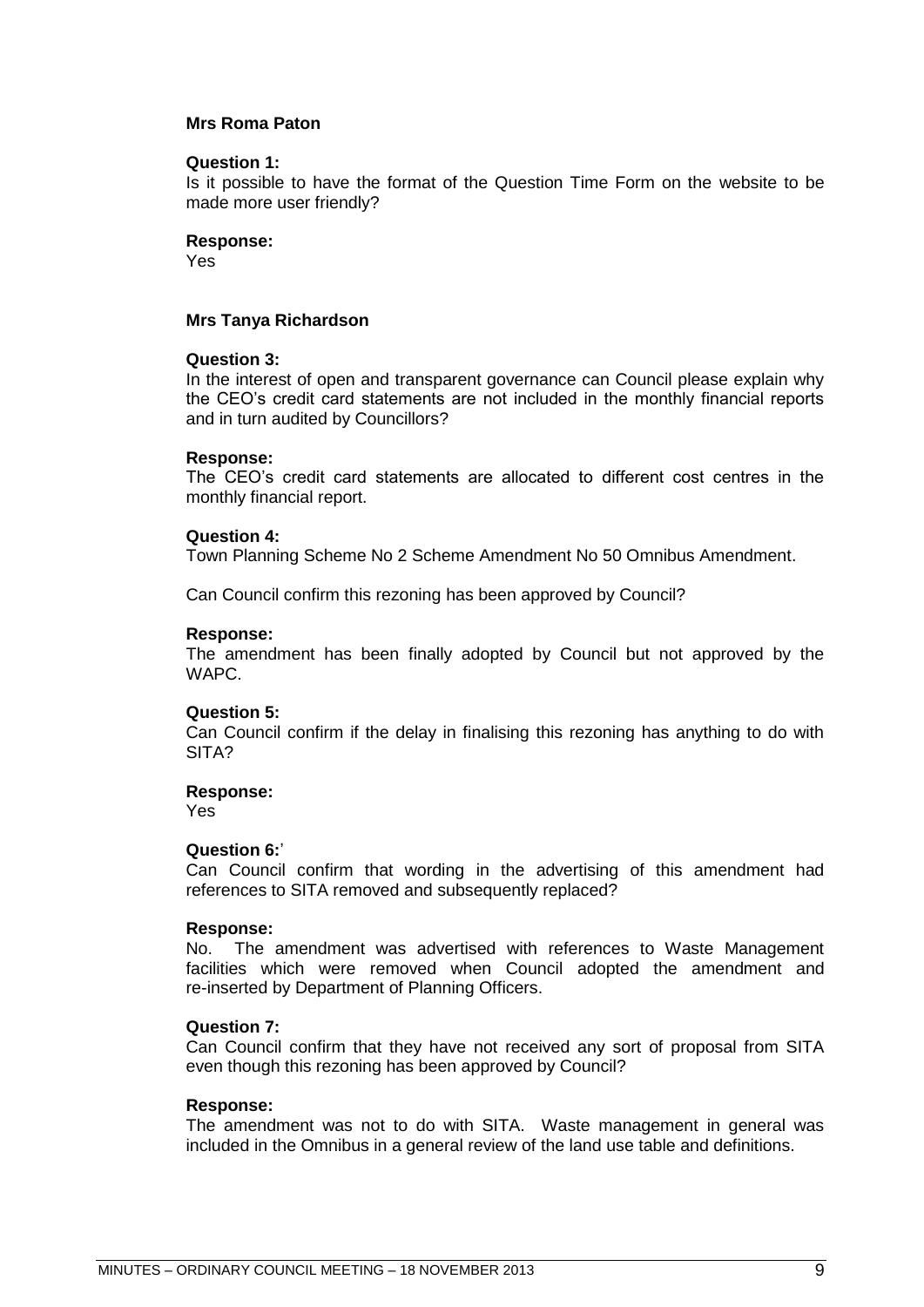#### **Question 8:**

Can Council confirm that they have input into answering questions from Public Question Time?

#### **Response:**

Answering questions taken on notice at a Council Meeting is an administrative task. All Councillors receive a copy of the response.

#### **Question 9:**

Can Councillors confirm they are aware of the answers sent out to the public?

#### **Response:**

Yes

#### **Question 10:**

Shouldn"t Councillors have input if the questions relate to policy when Councillors are the policy makers not the CEO?

#### **Response:**

The Chief Executive Officer has been granted delegation by Councillors to answer questions relating to Policy.

#### **Question 11:**

Can Council confirm that they are indeed now the Audit Committee?

#### **Response:**

Yes

#### **Question 12:**

Can Council confirm that they have received a copy of the answer given to me regarding finance reporting relating to there being checks and balances in place ensuring the accuracy of excel reporting?

#### **Response:**

Yes

#### **Question 13:**

The January, February and March finance reports have the total listed in red, in brackets with a negative symbol before the figure. It was explained to me that this was a typo even though these checks and balances are supposedly in place. Will Council consider requiring the Shire to provide monthly reports in a consistent format and according to current accounting standards (eg revenue as black and not bracketed and expenses in red and not bracketed) rather than using the inconsistent and non-standard practices currently employed?

#### **Response:**

Local Government work in the opposite scenario to private enterprise. Income is seen as a negative. This is standard process across the State.

#### **Question 14:**

The full 2012/13 Financial Year actual against budget report for the Shire was not published (reporting for 11 months only was provided) will Council request that the full financial year report be published in the Minutes for the Ratepayers.

#### **Response:**

Will follow up.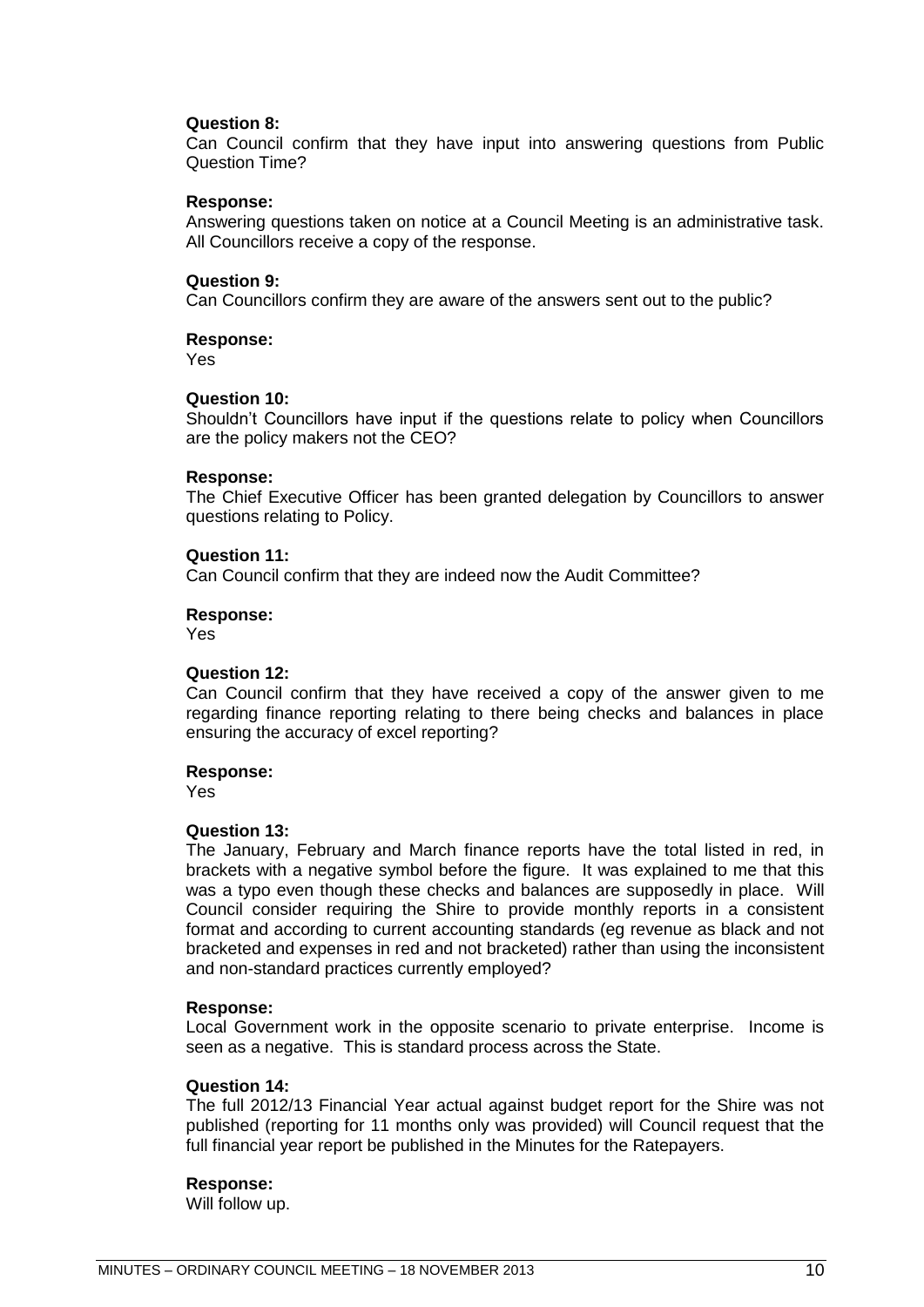#### **Question 15:**

Has a decision been reached regarding changing the times of Council Meetings.

#### **Response:**

Council meetings will be commencing at 4.00pm from the first Ordinary Council meeting in February 2014.

*Public Question Time was declared closed by the Shire President at 3.23pm*

#### <span id="page-10-0"></span>**5. APPLICATIONS FOR LEAVE OF ABSENCE**  *Nil*

<span id="page-10-1"></span>**6. PETITIONS / PRESENTATIONS / DEPUTATIONS** *Nil*

#### <span id="page-10-2"></span>**7. CONFIRMATION OF MINUTES OF PREVIOUS MEETING**

<span id="page-10-3"></span>7.1 Minutes of the Special Council Meeting held October 21, 2013

**Corrections** 

**Confirmation** 

**RESOLUTION 021113 Moved: Cr Smythe Seconded: Cr Wallace** *―That the minutes of the Special Council Meeting held October 21, 2013 be confirmed as a correct record of proceedings.‖ CARRIED: 5/0*

<span id="page-10-4"></span>7.2 Minutes of the Ordinary Council Meeting held October 21, 2013

**Corrections** 

**Confirmation** 

<span id="page-10-5"></span>**RESOLUTION 031113 Moved: Cr Duperouzel Seconded: Cr Hooper** *―That the minutes of the Ordinary Council Meeting held October 21, 2013 be confirmed as a correct record of proceedings.‖ CARRIED: 5/0*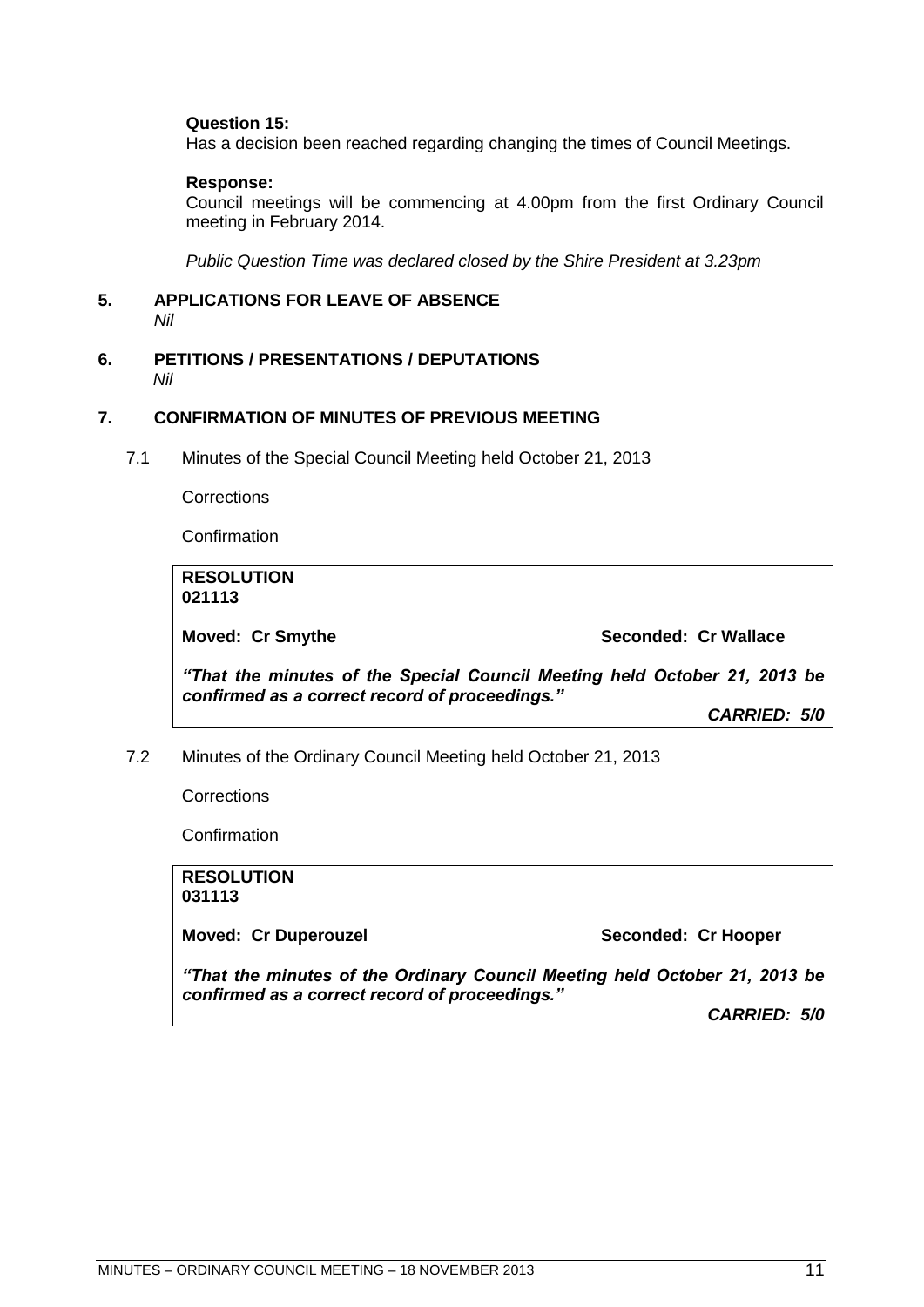7.3 Minutes of the Special Council Meeting held November 11, 2013

**Corrections** 

**Confirmation** 

| <b>RESOLUTION</b>                                                          |                         |  |
|----------------------------------------------------------------------------|-------------------------|--|
| 041113                                                                     |                         |  |
|                                                                            |                         |  |
| Moved: Cr Wallace                                                          | Seconded: Cr Duperouzel |  |
|                                                                            |                         |  |
| "That the minutes of the Special Council Meeting held November 11, 2013 be |                         |  |
| confirmed as a correct record of proceedings."                             |                         |  |
|                                                                            | CARRIED: 5/0            |  |
|                                                                            |                         |  |

#### <span id="page-11-0"></span>**8. ANNOUNCEMENTS BY PRESIDING MEMBER WITHOUT DISCUSSION**

*Cr Reid stated that 360 action requests have been received by the Works section since late July. 221 have been actioned. Currently the Works section receive approximately 4 action requests per day.*

*Cr Reid also stated that the new Council have done a lot of work towards meeting community expectations and fostering a good relationship between Council and volunteers and the media.*

#### <span id="page-11-1"></span>**9. OFFICER'S REPORTS**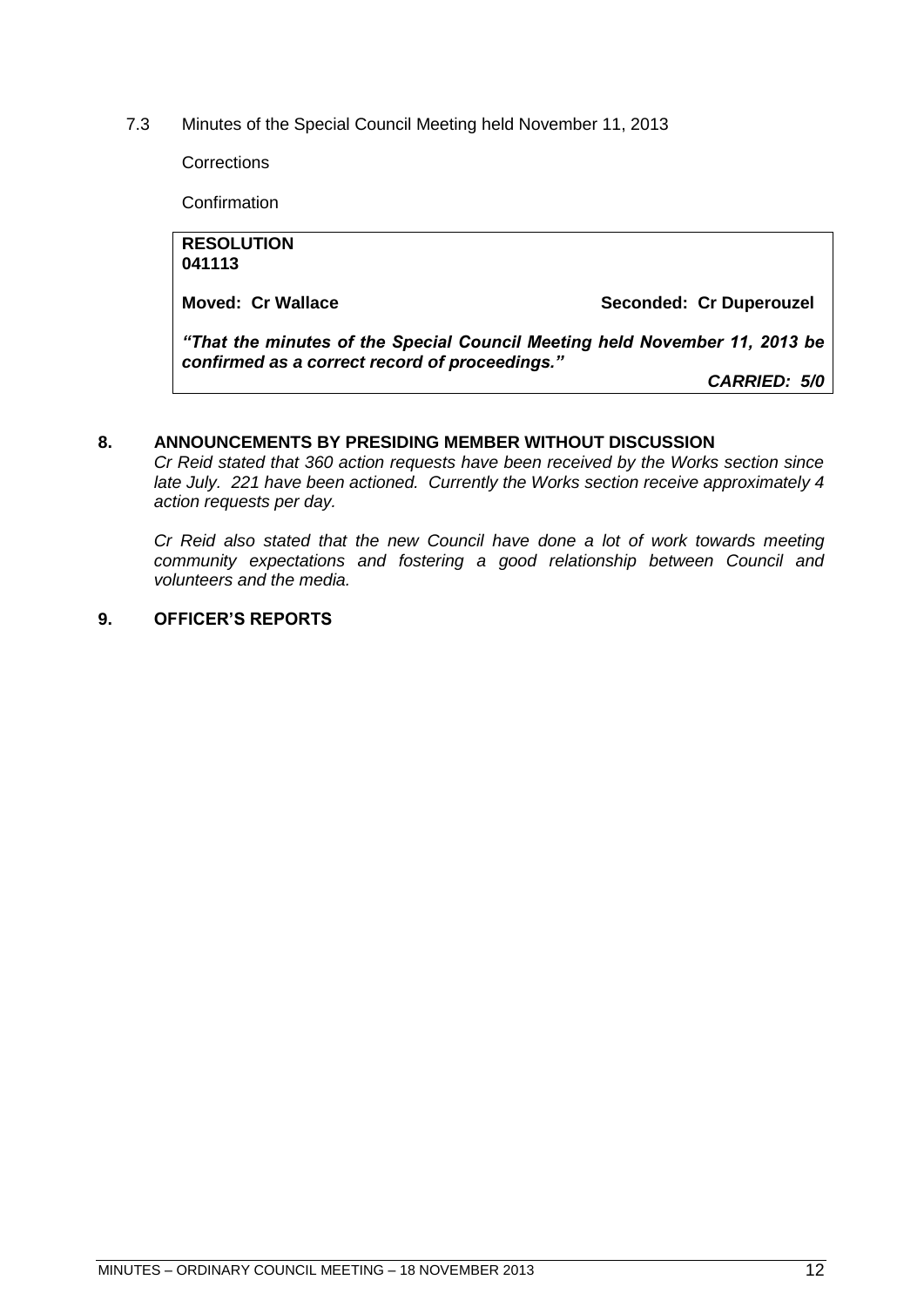# <span id="page-12-0"></span>**9.1 Development Services**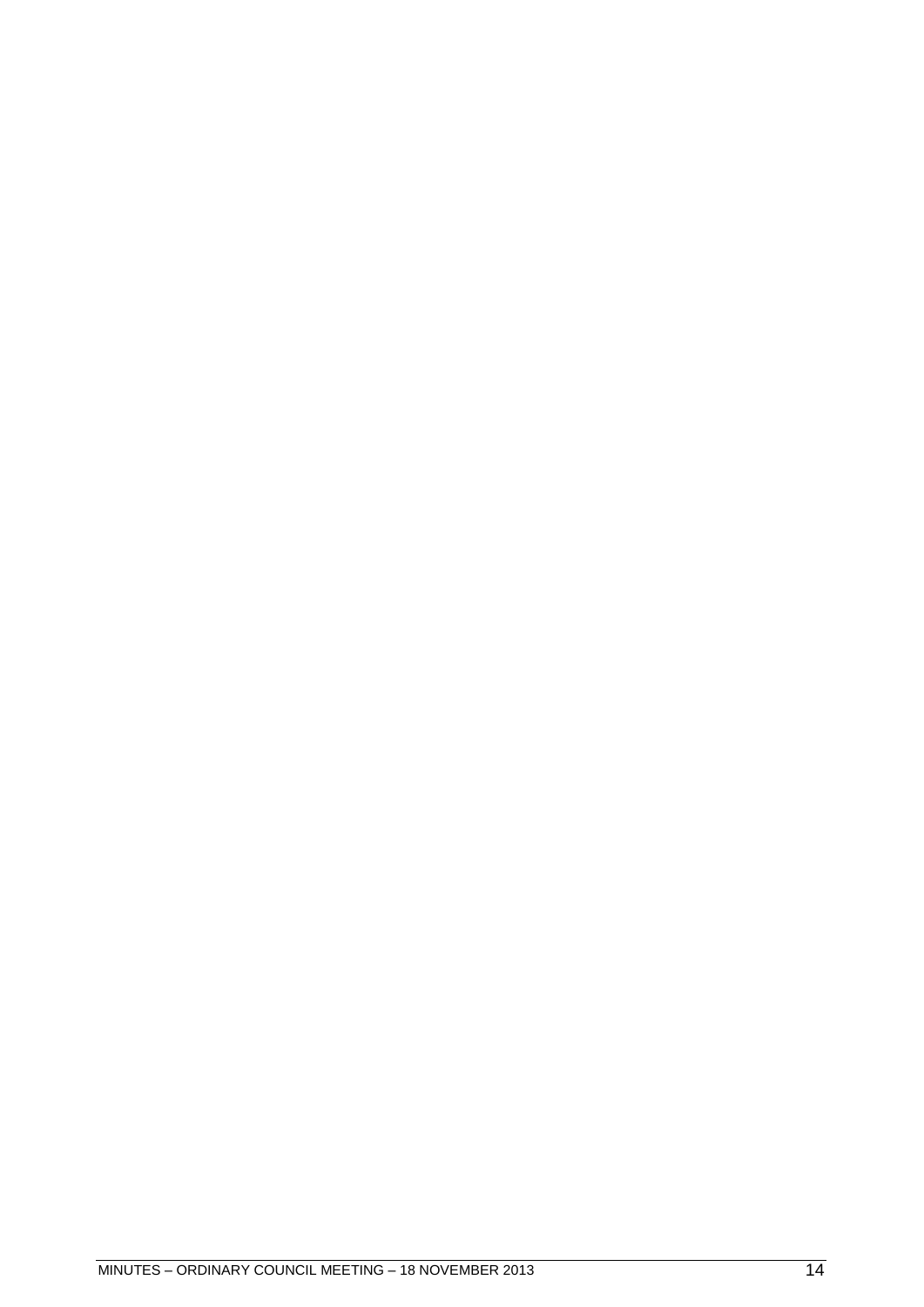# <span id="page-14-0"></span>**9.2 Administration Reports**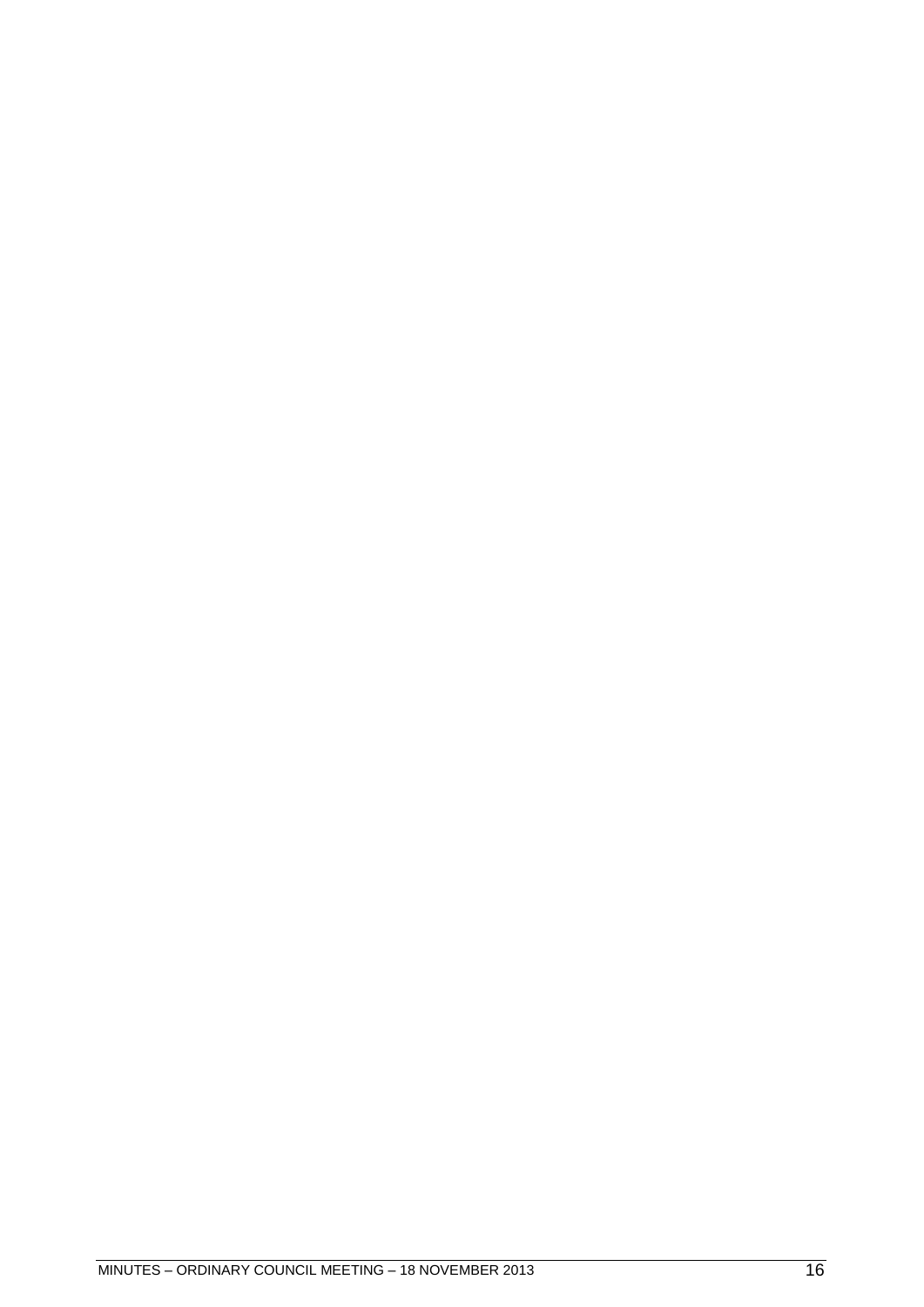#### **9.2 ADMINISTRATION REPORTS**

<span id="page-16-0"></span>**9.2.1 York Recreation & Convention Centre (YRCC)** 

| <b>FILE NO:</b>                | CCP.7                       |
|--------------------------------|-----------------------------|
| <b>COUNCIL DATE:</b>           | 18 November 2013            |
| <b>REPORT DATE:</b>            | 5 November 2013             |
| <b>LOCATION/ADDRESS:</b>       | N/A                         |
| <b>APPLICANT:</b>              | <b>Shire of York</b>        |
| <b>SENIOR OFFICER:</b>         | R Hooper, CEO               |
| <b>REPORTING OFFICER:</b>      | Kathryn Brown, YRCC Manager |
| <b>DISCLOSURE OF INTEREST:</b> | <b>Nil</b>                  |
| <b>APPENDICES:</b>             | Nil                         |
| <b>DOCUMENTS TABLED:</b>       | Nil                         |

#### **Summary:**

The following is a summary of items for York Recreation and Convention Centre for the month of

#### **October 2013**.

- **Additional Opening Hours –** Patronage is still largely dependent on what events are occurring within the sports complex but our patrons are certainly welcoming another hospitality venue to choose from in town.
- **Catering Numbers on Fridays-** Monthly averages were calculated from the number of meals served each Friday night. Still a consistent improvement in numbers served with roughly a 30% increase in adult meals, over 150% increase in kids" meals and also a double in numbers of desserts and side dishes sold. Possibly due to revised menu format which provides "affordable" main courses. Decline in weekend trading since the football finals but there was still interest, with October yielding an average of 11 meals served, in addition to snacks etc.

#### **• Sporting Event Catering**

Revised catering arrangements made with all summer sports groups now that we are able to open and cater for all their events, inclusive of liquor service.

#### **Diversity of Private Functions**

During October YRCC hosted an insurance seminar, the visityork website launch, a Roadwise lecture, opening day tennis and a classic car rally, in addition to regular tennis and lawn bowls fixtures

#### **Feedback:**

- Complaints about lack of mirrors in weights area of gym
- Positive comments on the "community atmosphere" here Friday nights and the participation of additional clubs with "the wheel" raffle
- Tennis club wanting to mount their second honour board on the wall
- Many new visitors to the venue with the vintage car show complimented the building and the concept of a multi-purpose, communal facility for sports clubs. They admired the synthetic surfaces in particular.

#### **Background:**

York Recreation and Convention centre is a hospitality venue within a sporting complex and is aimed at bringing together local sporting clubs and the wider York community. Through quality of customer service and excellent facilities and catering, we also wish to attract corporate clients with potential knock-on effects for other local businesses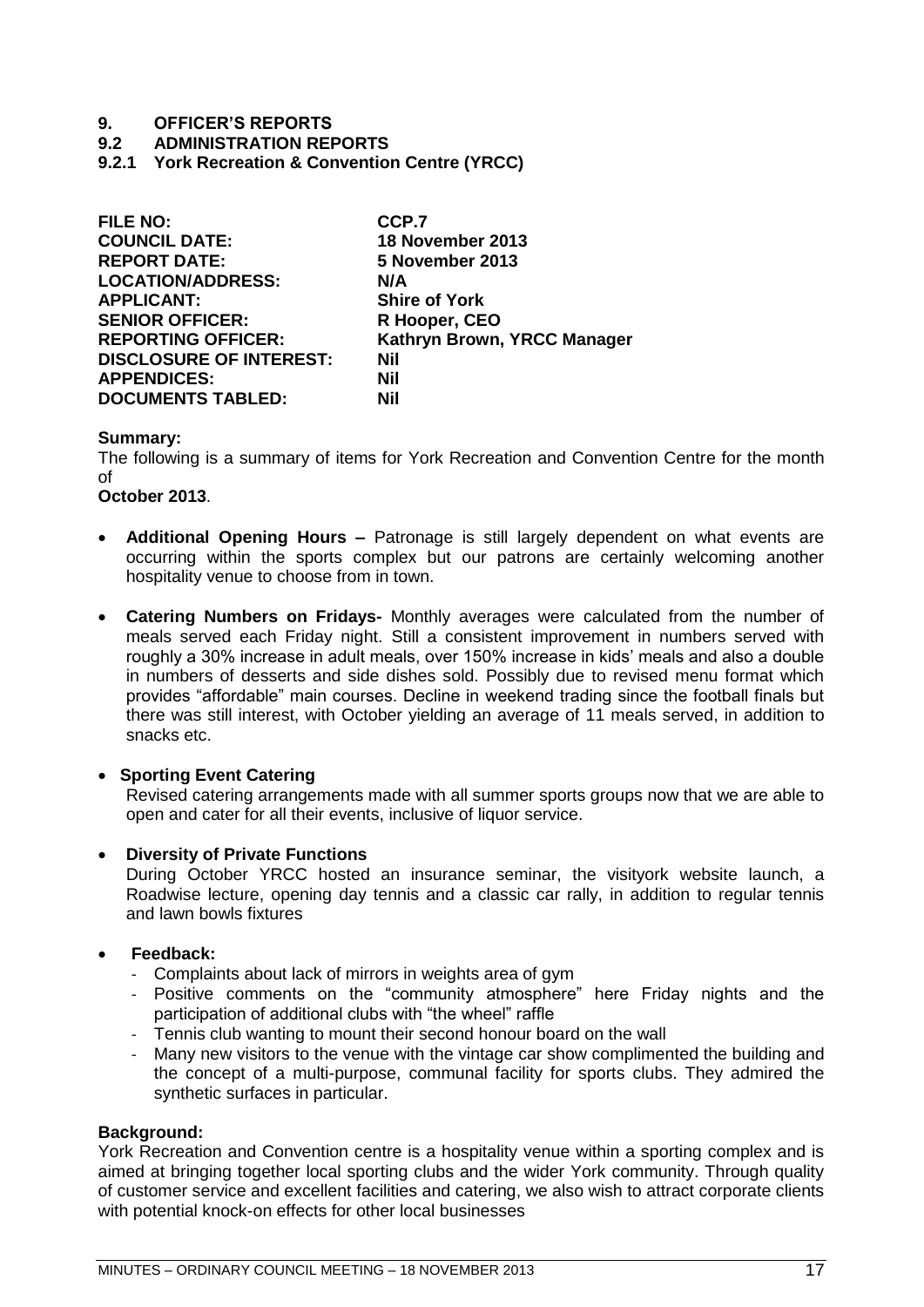#### **Consultation:**

Shire of York Affiliated Sporting clubs Corporate and local clients for functions

**Statutory Environment:**

Nil

#### **Policy Implications:**

Not Applicable

#### **Financial Implications:**

Decreased turnover figures since September but to be expected with the boost of the Agricultural show and football finals in September and with October being the month after winter sport finishes and summer sport just commencing. Trading reaching a new consistency with being open more hours, as evidenced by roughly 15% decline only in regular trading turn over (ie not inclusive of special events).

#### **Strategic Implications:**

*The Shire of York's 2012 Strategic Community Plan -*

#### *Social: Building a Sense of Community Vision*

- *Our community will be inclusive and interactive, where people feel safe and are welcomed.*
- *Our community will value each other, building relationships and networks to interact, socialise and recreate.*
- *Our community will have access to service requirements.*

#### *Objectives*

*Outcomes – Connected community* 

*Objectives – Strengthen community cohesiveness and participation* 

*Priorities - Develop and participate in a regional social plan to capture and strengthen community development opportunities, such as recreation, social groups, communication and activities* 

**Voting Requirements: Absolute Majority Required: No** 

**Site Inspection: Site Inspection Undertaken: Not Applicable** 

#### **Triple bottom Line Assessment: Economic Implications:**

The YRCC has the capacity to enhance the local economy through the attraction of conferences, seminars and events.

#### **Social Implications:**

Recreation and community hub facilities are integral to community wellbeing and social interaction.

#### **Environmental Implications:**

Nil

#### **Officers Comment:**

The report serves to keep the community informed of the activities at the YRCC.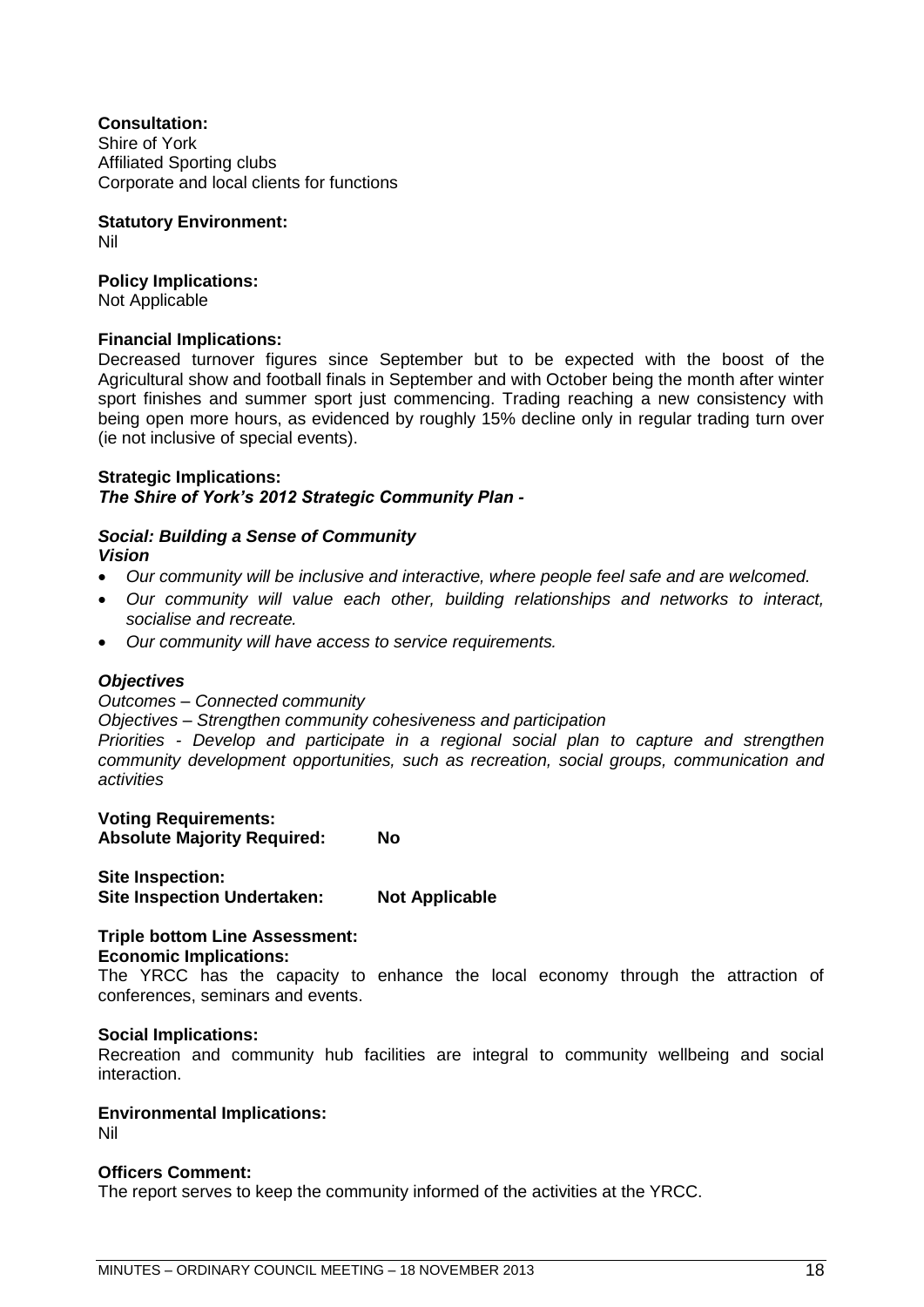**RESOLUTION 051113**

**Moved: Cr Wallace Moved: Cr Wallace Seconded: Cr Hooper** 

**OFFICER RECOMMENDATION** 

*―That Council:*

*Receive the October 2013 report prepared by York Recreation and Convention Centre.‖*

*CARRIED: 5/0*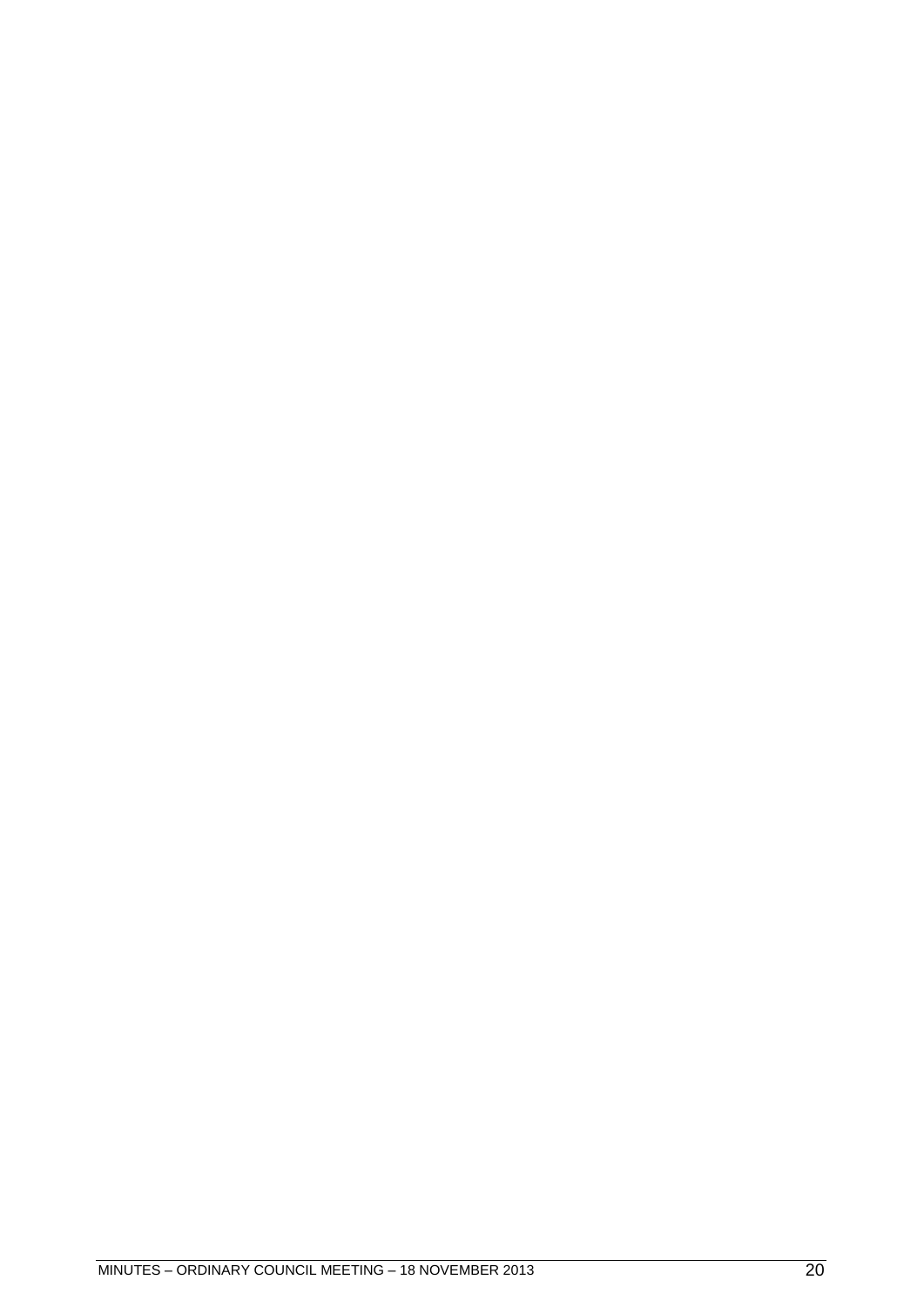**9.2 ADMINISTRATION REPORTS**

<span id="page-20-0"></span>**9.2.2 York Motor Museum Order**

| AV.1.6672, B6672                      |
|---------------------------------------|
| 18 November 2013                      |
| 7 November 2013                       |
| N/A                                   |
| <b>Shire of York</b>                  |
| R Hooper, CEO                         |
| Tim Jurmann, Senior Building Surveyor |
| Nil                                   |
| Nil                                   |
| Nil                                   |
|                                       |

#### **Summary:**

Council is requested to consider issuing a building Order requiring the repair of a brick boundary wall on the York Motor Museum adjacent the Bendigo Bank and closing the southern rooms of the Museum to the public as a safety precaution. This may result in the proprietors of the York Motor Museum choosing to cease all operations.

#### **Background:**

The Shire of York was contacted by the Bendigo Bank regarding a possibly structurally defective wall on the Southern side of the building known as the York Motor Museum, adjacent to the car-park at the rear of the Bendigo Bank.

The wall was inspected by two Shire Building Surveyors and was found to be defective due to cracking, bowing and deflection.

The Shire spoke to the Owner and the Curator and subsequently sent correspondence regarding the structurally defective wall.

After an extended period of time and intermediate correspondence the Owner sent correspondence to the Shire stating that in his opinion the wall was not structurally defective.

The Shire disputed his claims, and as no action had been taken to rectify the wall sent Notice of Intention to serve a Building Order to the Owner accompanied by photographic evidence of the walls defects.

A Structural Engineer who advised he had been commissioned to assess the wall came to the Shire Offices and verbally advised the Building Manager that due to the nature of the wall defects, the public should not be allowed to enter the building.

In mid 2012 the Shire of York was contacted by the Manager of the Bendigo Bank, regarding the wall of the York Motor Museum adjacent to the car park at the rear of the Bendigo Bank. The Manager was concerned that the wall had become structurally unsound and was a danger to the people using the car park.

The Shire Building Surveyor subsequently inspected the wall.

The wall was found to be structurally unsound In the opinion of the Building Surveyor, due to rotation of the wall causing the wall leaning against the wall of the Bendigo Bank, bowing of the wall, and the cracks in the wall being defined as structural cracks under the Australian Standard, AS 2870- 2011, Residential Slabs and Footing Classification of damage due to footing movements; Classification of damage with reference to walls.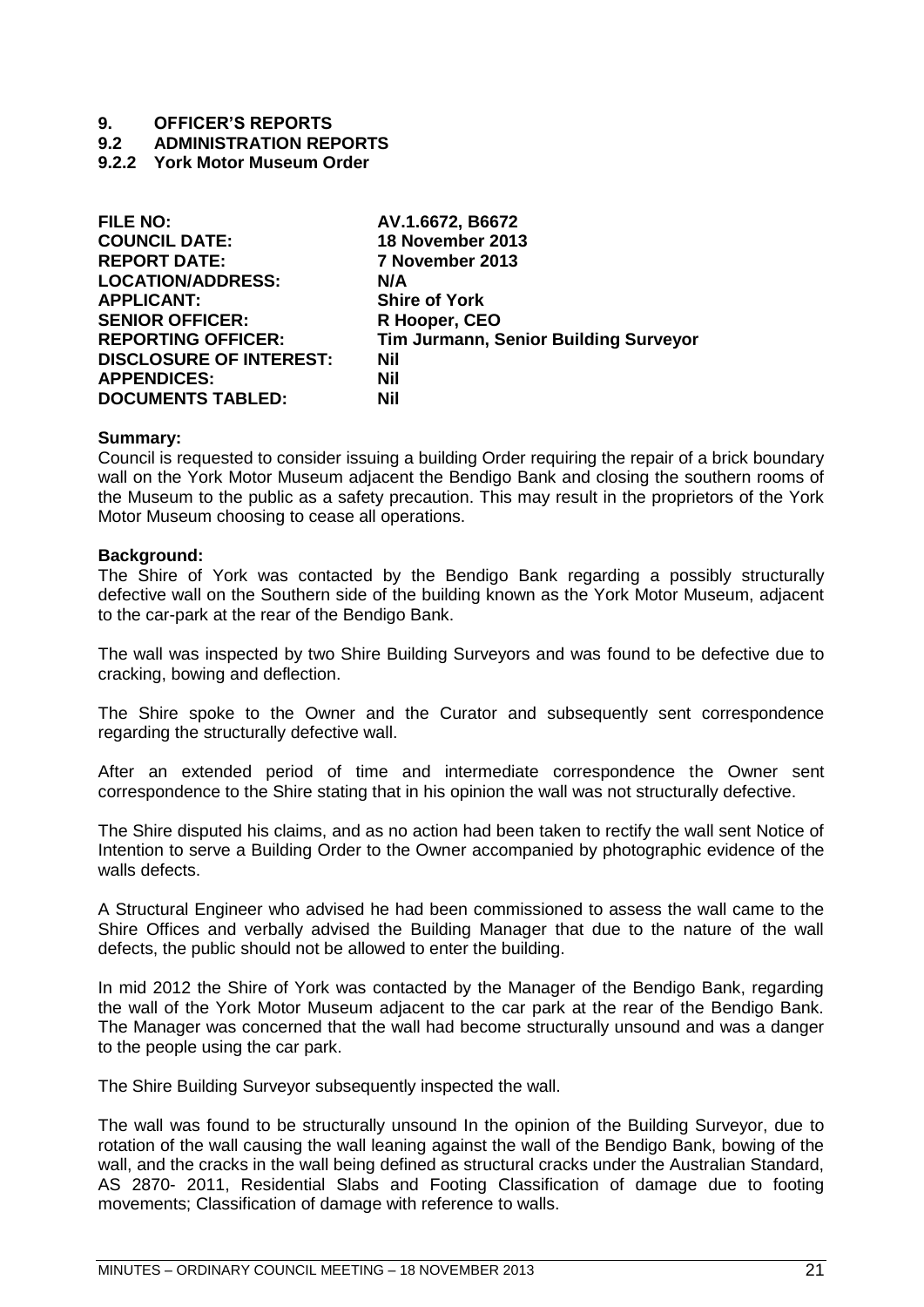The Building Surveyor immediately verbally notified the Curator of the York Motor Museum, Mr Peter Harbin, and requested that he advise the owner of the defects and to take action to rectify the wall.

It was noted at the time that a downpipe from the Bendigo Bank roof, was discharging onto the ground immediately adjacent to the wall.

As such discharges of water can cause movement, particularly in clay soils, the Bendigo Bank was requested to arrange for discharge of the water away from any buildings. This work was carried out by the Bendigo Bank.

The Curator of the Museum advised that the owner of the Museum, Mr Peter Briggs was away overseas and would attend to the matter on his return in a couple of months.

Telephone messages were subsequently left on the telephone numbers given to the Shire by the Museum Curator.

No further communications were received.

On the 11<sup>th</sup> of April, 2013, the Shire then sent a letter to the York Motor Museum PTY LTD requesting that the Museum employ a Structural Engineer to inspect the wall to determine its structural adequacy.

On the  $4<sup>th</sup>$  of May 2013, Mr Peter Briggs replied on York Motor Museum letterhead that he wanted the Shire to direct the Bendigo Bank to connect their downpipe to a soak-well and that there was no point doing any work to the wall until this had been done. At this point the downpipe had been extended to discharge more than 4.0 metres away from the wall and in the opinion of the Shires Building Surveyors this was adequate to not cause structural impact on the wall.

On the  $17<sup>th</sup>$  of May, 2013, the Shire wrote to the York Motor Museum advising that the downpipe discharge had been located to a point where it was considered it would not structurally impact upon the York Motor Museum wall and that the wall needed to be rectified or an Structural Engineer"s Certificate attesting to the structural adequacy of the wall needed to be obtained. The Museum was advised that if this was not done then a formal Notice of Intention to Serve a Building Order would be issued.

On the  $22^{nd}$  of May 2013, the Museums Curator, Mr Peter Harbin, wrote to the Shire advising Mr Peter Briggs would be overseas until the end of June and he was not authorised to undertake any works.

On the 26<sup>th</sup> of June 2013, Mr Briggs wrote to the Shire advising that he had inspected the wall, and that he was a qualified Registered Builder, and in his opinion the cracking was nonstructural and had been caused by the down-pipe discharge from the Bendigo Bank. He also advised that since the down-pipe discharge had been relocated, no further damage would be likely to occur, so there was no reason to take any further action.

On the  $4<sup>th</sup>$  of July, the Shire contacted Mr Peter Briggs by telephone, after managing to obtain Mr Briggs" mobile telephone number, advising him that the wall was actually rotating to the point it was leaning up against the wall of the adjacent building and not just experiencing cracking. He was then advised that he must repair the wall, or that if he did not believe the wall was structurally unsound then he needed to get a Structural Engineer to Certify this. He advised he would be contacting the Bendigo Bank to pay for the Engineer"s Certificate as he believed the Banks downpipe had caused the damage prior to it being relocated.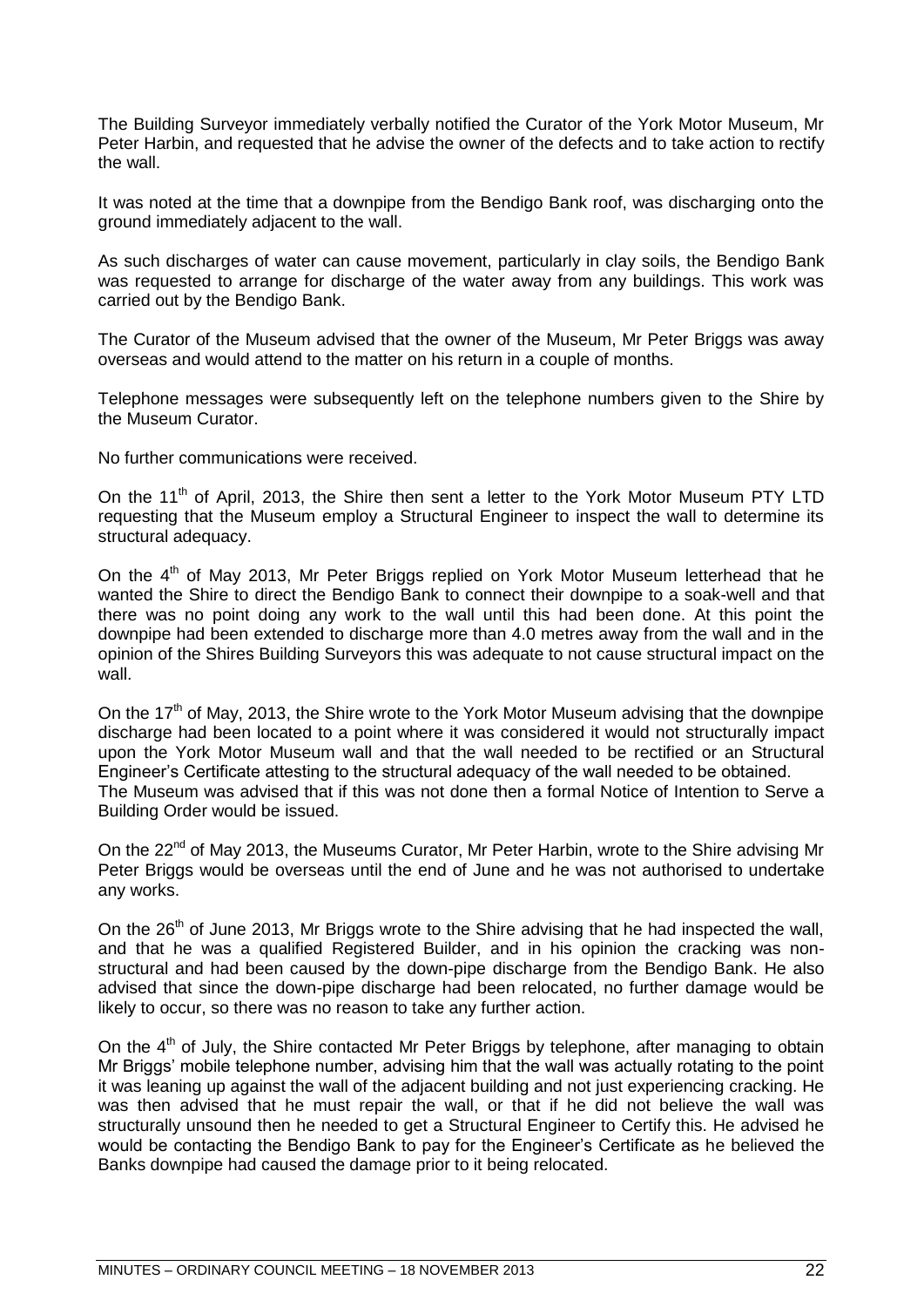On the 14<sup>th</sup> of August, 2013, the Shire issued a Notice of Intention to serve a Building Order to the York Motor Museum Pty Ltd, accompanied by photographic evidence of the structural defects, and advice that the Shires Senior Building Surveyor and Building Manager, both Level 1 Building Surveyors had inspected the wall and that in their opinion the wall was structurally unsound.

On the  $15<sup>th</sup>$  of September 2013 Mr Briggs wrote to the Shire advising that the wall had been up for 100 years and it would not hurt anybody. He also advised he would get an independent Structural Engineer"s report and that he would strenuously fight any action by the Council and that he would be advising the Bendigo Bank that he believed the damage to his building was caused by the original down-pipe discharge.

In October 2013, a local Structural Engineer attended the Shire Office in person, and advised that he had been commissioned by Mr Briggs to inspect the wall and that in his opinion the wall was structurally defective, and that minor seismic activity or adverse loads could cause the wall to fail, and that in his opinion the public should not be allowed to enter the building.

No correspondence from the York Motor Museum Pty Ltd or the Structural Engineer was forthcoming.

On the  $6<sup>th</sup>$  of November the Notice of Intention to serve a Building Order was re-issued with the minimum time frames for response, and a reviewed time period in which to complete the works, after advice had been received, on the new processes of issuing Notice under the new Building Regulations.

Due to the danger to the public, it would be pertinent of Council to consider closure of the southern rooms of the York Motor Museum to protect the public from possible injury or death.

As the York Motor Museum is an iconic local attraction, the Shire Council is asked to consider a Building Order for rectification of the York Motor Museum.

#### **Consultation:**

The Shire has contacted the Curator of the York Motor Museum and Mr Peter Briggs of the York Motor Museum Pty Ltd on numerous occasions by correspondence, telephone and in person.

#### **Statutory Environment:**

Building Act 2011 and Building Regulations 2012.

#### **Policy Implications:**

Nil

#### **Financial Implications:**

Legal fees incurred in referring the matter to Councils Solicitors.

Structural Engineer"s fees incurred for inspecting the wall and the issuing a Structural Engineer"s report.

Possible legal action or claims for compensation by injured persons or compensation from people with damaged property.

#### **Strategic Implications:**

To ensure the safety of the public and community.

**Voting Requirements: Absolute Majority Required: Yes**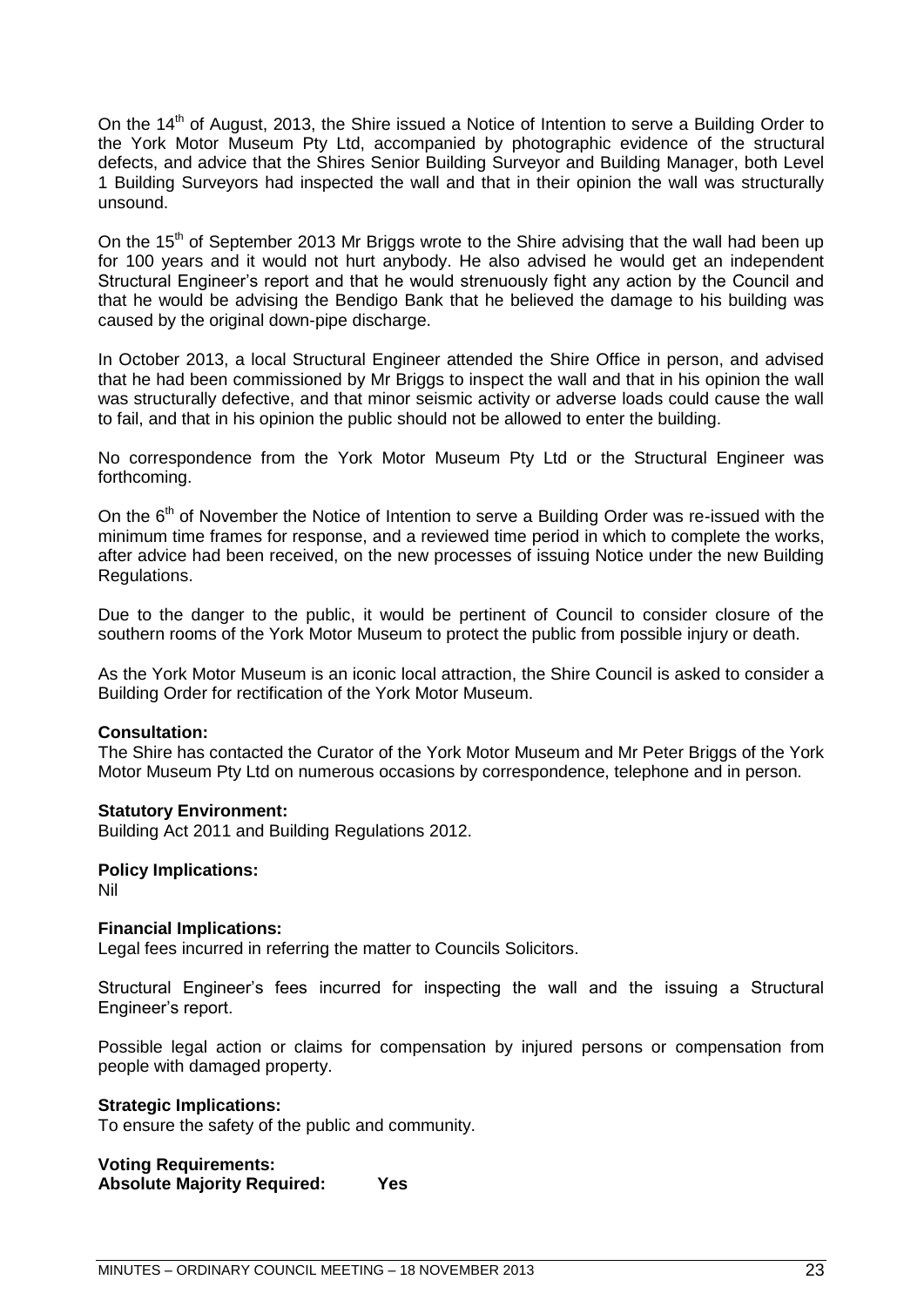#### **Site Inspection: Site Inspection Undertaken: Yes**

#### **Triple bottom Line Assessment: Economic Implications:**

Temporary closure of the southern rooms of the Museum may impact on tourism and economic returns to the community and the Motor Museum operations.

#### **Social Implications:**

The temporary closure of the Museum may result in reassessment of the long term viability of the Museum, resulting in it being closed permanently, impacting on the Town identity and long term tourism.

#### **Environmental Implications:**

This building is part of the heritage environment of York and it should be repaired to an acceptable standard.

#### **Officers Comment:**

There has been a protracted response from the York Motor Museum Pty Ltd, after numerous attempts to gain proactive cooperative action to rectify the southern wall of the York Motor Museum. The verbal advice from the Structural Engineer has confirmed informally that the wall is unsound and potentially of greater threat to public safety than initially thought.

In this regard it is highly recommended that action be progressed in the form of an independent Structural Engineer"s Report and the matter be referred to Council"s Solicitors if Council"s order is not complied with, with instruction that legal processes be implemented to have the wall rectified and any costs incurred be claimed against the York Motor Museum Pty Ltd.

#### **RESOLUTION 061113**

**Moved: Cr Duperouzel Seconded: Cr Smythe Seconded: Cr Smythe** 

*―That Council:*

*In the event that there is no satisfactory response from the York Motor Museum indicating an intention to repair the defective southern brick boundary wall, a building order be issued requiring rectification of the wall within (thirty) 30 days and closure of the southern rooms of the Museum until such time as required works are completed and that;*

*Council commission a report from a structural engineer for expert determination of the structural adequacy of the wall, if required, and that;*

*In the event the York Motor Museum fails to comply with Council's order within the allocated time, the matter be referred to Council's solicitors to instigate legal action against the York Motor Museum for failure to comply with Council's notice.‖*

*CARRIED: 5/0*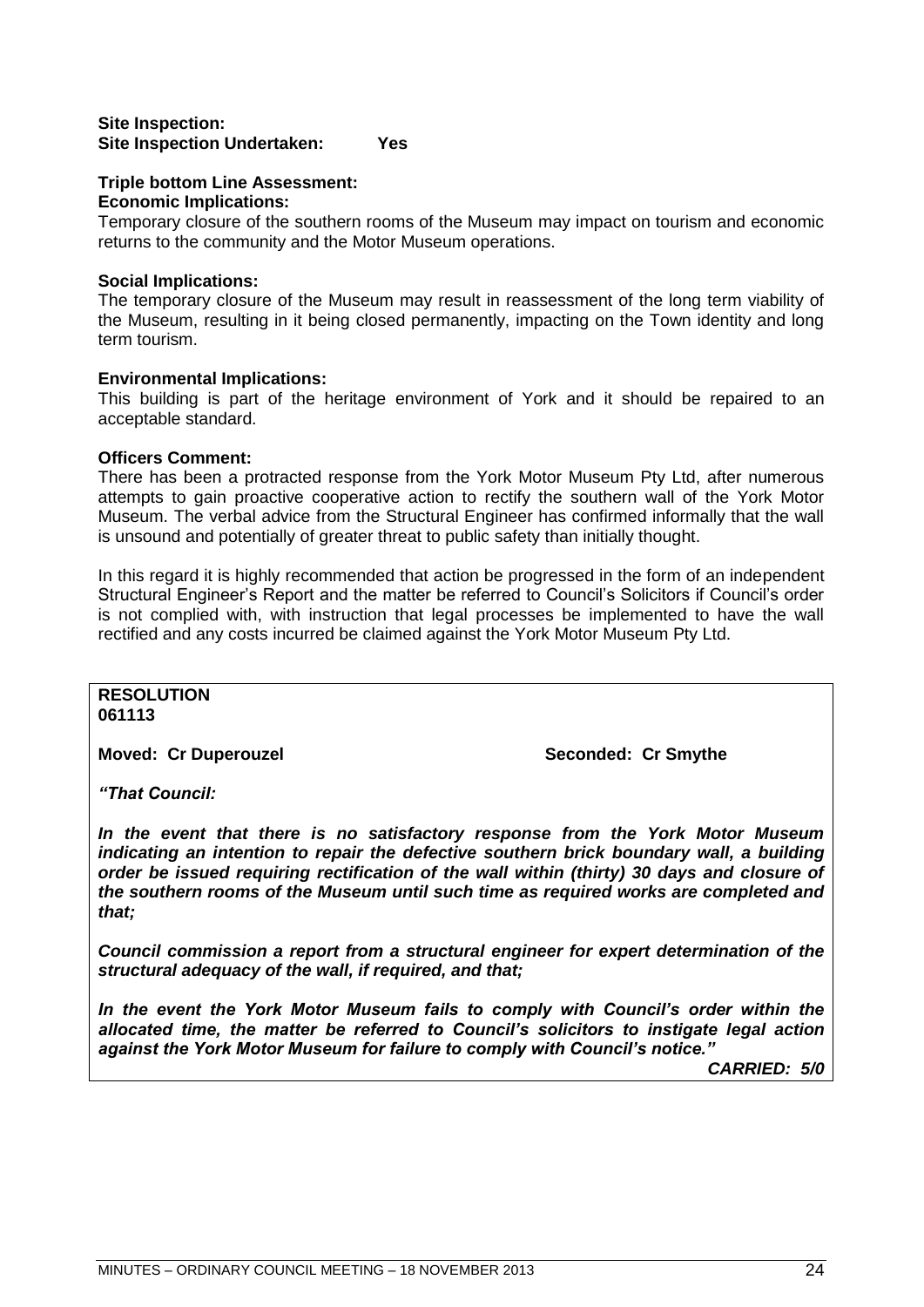**9.2 ADMINISTRATION REPORTS**

<span id="page-24-0"></span>**9.2.3 Youth Report for November 2013**

| CS.LCS.6                       |
|--------------------------------|
| 18th November, 2013            |
| 8 <sup>th</sup> November, 2013 |
| N/A                            |
| <b>Shire of York</b>           |
| R Hooper, CEO                  |
| <b>Anneke Birleson, YDO</b>    |
| Nil                            |
| Nil                            |
| Nil                            |
|                                |

#### **Summary:**

 **York Youth Centre –** The Youth Centre is running every Tuesday and Wednesday after school. Attendance continues to be variable.

An opportunity was also discussed with Julie Solich (WIFSA) regarding setting up a regular program at the Youth centre for youth to have a creative outlet, be it art, music, drama or dance. This would include clients of WIFSA and therefore, working towards breaking down barriers within the younger groups of our community.

 **Summer School Holiday -** Contact initiated with Eleanor Jones and Ryan Creed from Inclusion WA. They have been involved in the Inclusive holiday program in Northam. It is hoped that a similar program can be developed in York.

Meeting held with Julie Solich from WIFSA (Ability Focus) to discuss a proposal to work together towards initiating a program this school holidays. The focus is on inclusion and therefore, providing free opportunities for people of all ages to access sports and activities within the community.

 **Urban Art Project –** Application has been made to the Community Crime Prevention Fund for a grant. The project outline involves six workshops followed by an exhibition and mural (to be painted on the Forrest Oval water tanks). Urban artist, Darren Hutchens is on board and very keen to get this project going.

#### **Background:**

Youth Activities Coordinator is building strong relationships with the appropriate partners in all fields of youth development, including education, police and health partnerships. Trust and integrity is being developed with York youth and their parents/guardians as quality programs are being introduced and activated.

#### **Consultation:**

Youth **School Police Health** Councillors Council Staff Community Members

**Statutory Environment:** Nil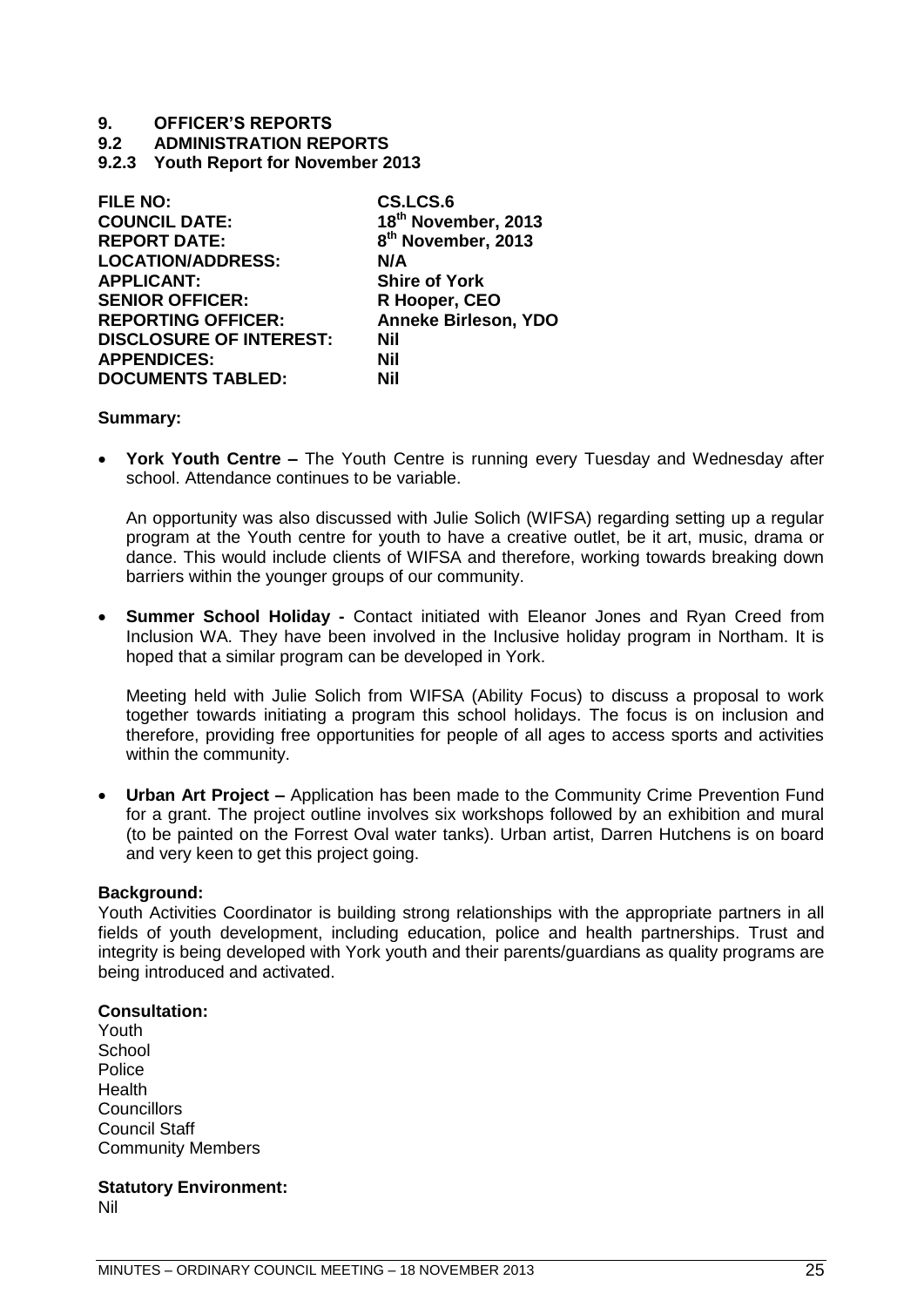#### **Policy Implications:**

Not Applicable

#### **Financial Implications:**

Activities and initiatives are funded in SOY budget and through grants, fundraising activities and 'user pays' arrangements.

#### **Strategic Implications:**

#### *The Shire of York's 2012 Strategic Community Plan -*

#### *Social: Building a Sense of Community -*

*Develop a Youth Plan to capture specific youth activities and opportunities.*

#### *Environment: Enhanced Lifestyle Choices -*

- *Provide and maintain facilities for youth and aged services.*
- *Provide and maintain local area spaces and parks.*
- *Implement asset plans for youth facility, skate park, park improvements, pool upgrades, archives centre, town hall upgrades.*

#### *Economic Development: Maximise Development -*

- *York will diversify economically through commercial growth, providing jobs and services to support our growing population.*
- *There will be employment and investment choices, providing a place for business access to rural and metropolitan opportunities.*

#### **Voting Requirements:**

| <b>Absolute Majority Required:</b> | Nο             |  |
|------------------------------------|----------------|--|
| <b>Site Inspection:</b>            |                |  |
| <b>Site Inspection Undertaken:</b> | Not applicable |  |

**Triple bottom Line Assessment: Economic Implications: Nil**

#### **Social Implications:**

A strong focus on Youth activities will support community cohesion and interaction through the recognition and valuing of this section of the community.

#### **Environmental Implications:**

Not applicable

#### **Comment:**

This report serves to keep the community informed of the activities in place.

**RESOLUTION 071113**

**Moved: Cr Duperouzel Seconded: Cr Wallace Seconded: Cr Wallace** 

*―That Council:*

*Receives this report and acknowledges and endorses the activities and initiatives of the Youth Activities Coordinator.‖*

*CARRIED: 5/0*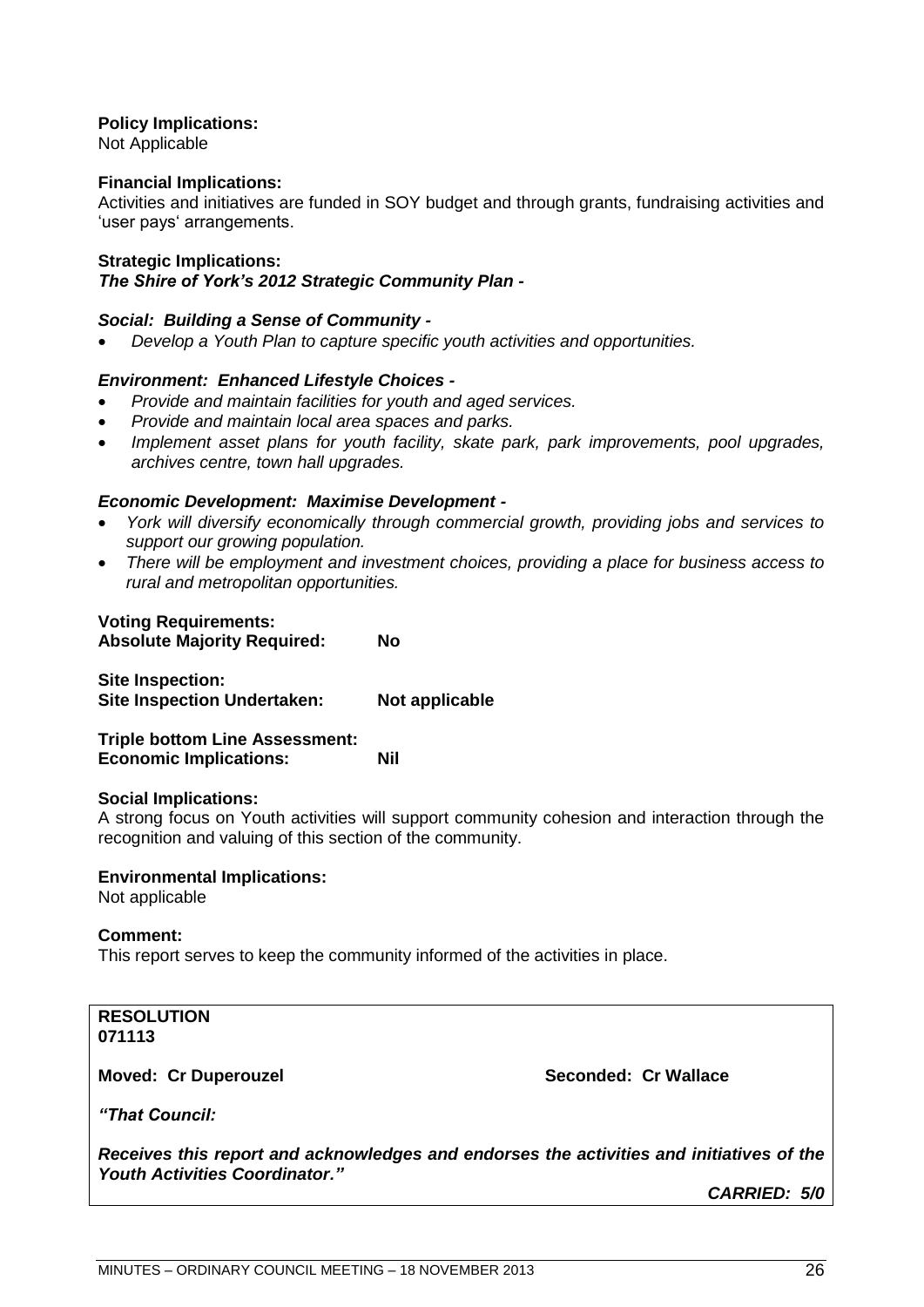**9.2 ADMINISTRATION REPORTS**

#### <span id="page-26-0"></span>**9.2.4 Information Services**

| <b>FILE NO:</b>                | <b>CS.LCS.8.1</b>                                         |
|--------------------------------|-----------------------------------------------------------|
| <b>COUNCIL DATE:</b>           | 18 November 2013                                          |
| <b>REPORT DATE:</b>            | 7 November 2013                                           |
| <b>LOCATION/ADDRESS:</b>       | N/A                                                       |
| <b>APPLICANT:</b>              | <b>Shire of York</b>                                      |
| <b>SENIOR OFFICER:</b>         | R Hooper, CEO                                             |
| <b>REPORTING OFFICER:</b>      | <b>Information Services Officers - Vicki &amp; Tamara</b> |
| <b>DISCLOSURE OF INTEREST:</b> | <b>Nil</b>                                                |
| <b>APPENDICES:</b>             | <b>Appendix A and B</b>                                   |
| <b>DOCUMENTS TABLED:</b>       | Nil                                                       |
|                                |                                                           |

#### **Summary:**

The following is a summary of items for York Information Services for the month of **October 2013**.

 **Visitor Numbers -** (Appendix A) These numbers are counted manually and only include adults and older children actually walking through the doors of the Information Services office. They do not include people walking into the Town Hall to use toilets, view exhibits etc.

The Information Services are recording additional information on the visitor numbers visiting the Town Hall for such things as shopping, information only, events, family history, sightseeing, and walks. This count will assist any grant applications in the future and are available on request.

The number of visitors coming through the doors in October 2013 was **2279** as compared to **1384** in 2012**.** 

- **Product Sales -** (Appendix B) Net sales for the month of October 2013 were **\$1342.20**  compared to **\$1181.30** for the same period 2012.
- **Wildflowers for 2013 -** It has been very busy with the wildflower season in full swing. There are a lot of wildflowers around York it is a particularly good year for them.
- **York Annual Arts & Crafts Awards -** The York Annual Arts & Crafts Awards was a success, there was a lot of visitors around town as it was a busy weekend, well done to all the people involved in the event.
- **West Coast Skydivers Sundowners -** It was a huge success, they had over 170 experienced skydivers, plus tandems plus other students, the coaches from overseas and interstate just loved it and the skydivers loved it. It was that successful that it will be ran each year from now on.
- **Request for Services -** There are certain services that visitors ask for (verbally) on a regular basis, these include:
	- Laundry Mat
	- More RV Parking signs coming into town
	- Bus Tours to show people around the town and take them to the attractions in York
	- More York Information signs as you come into town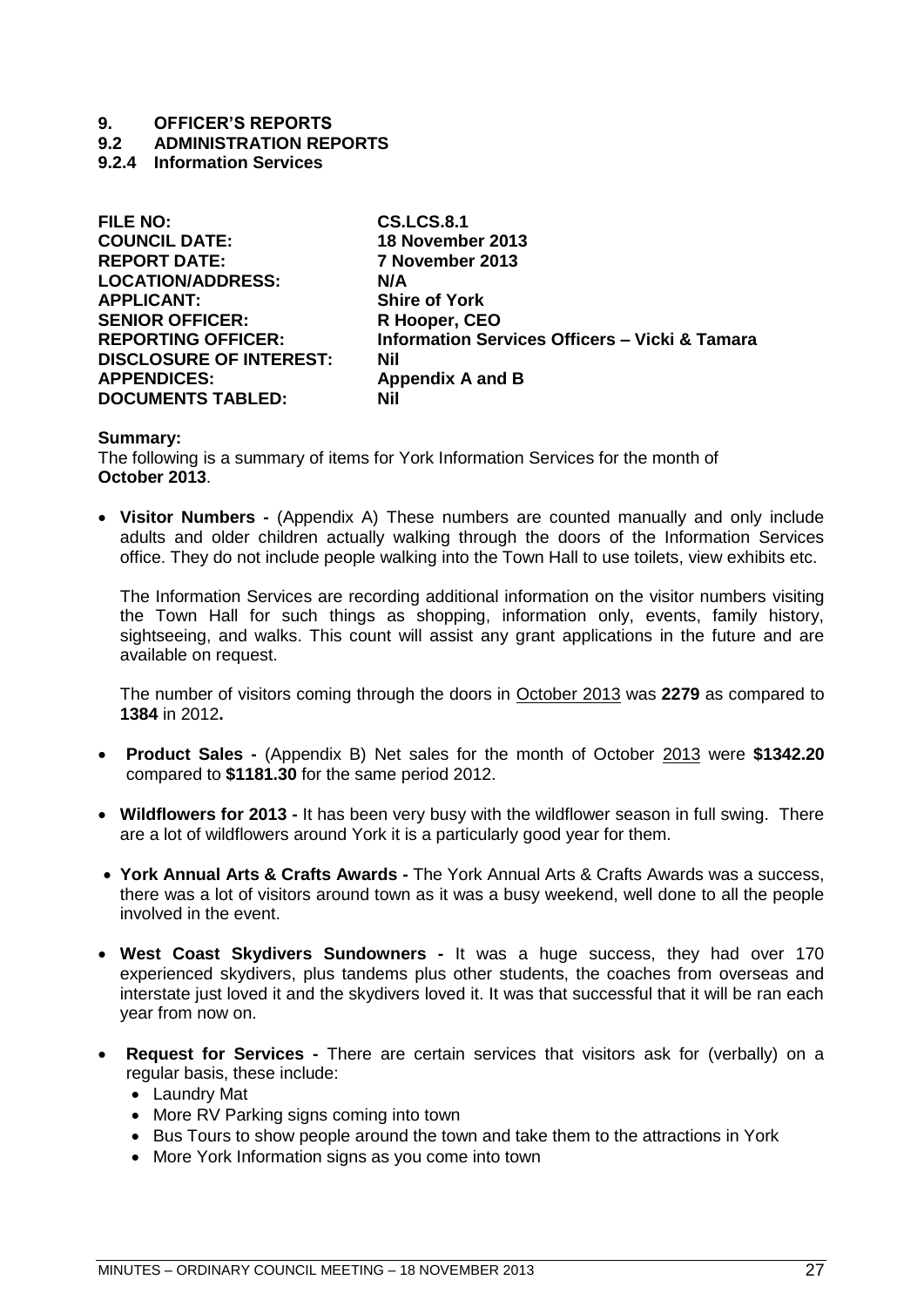#### **Feedback**

- Tourist are very happy with the Free RV Parking down at Avon Park, we have had a lot of great feedback. The only thing is that some say they don"t know it"s here as its not advertised very well and not many signs around town showing that we have a Free RV Parking facility.
- The Souvenir Coin Machine is very successful and a lot of tourists are very happy that York has one as it is a popular collector's piece at the moment, so that was a great buy.

#### **Background:**

We have the calendar of Event for the year of 2013. We have also started the 2014 calendar of Events. All known details are listed on the Calendar of Events, which is distributed through York Information Services and available on the Shire of York website.

#### **Consultation:**

Shire of York and local business proprietors

**Statutory Environment:** Nil **Policy Implications:** Not Applicable **Financial Implications:** Nil **Strategic Implications:** Not Applicable **Voting Requirements: Absolute Majority Required: No Site Inspection: Site Inspection Undertaken: Not applicable Triple bottom Line Assessment: Economic Implications:** Nil **Social Implications:** Nil **Environmental Implications:** Nil **Comment:** This report serves to keep the community informed of the activities in place. **RESOLUTION 081113**

**Moved: Cr Smythe**  Seconded: Cr Duperouzel

*―That Council:*

*Receive the October 2013 report prepared by York Information Services.‖*

*CARRIED: 5/0*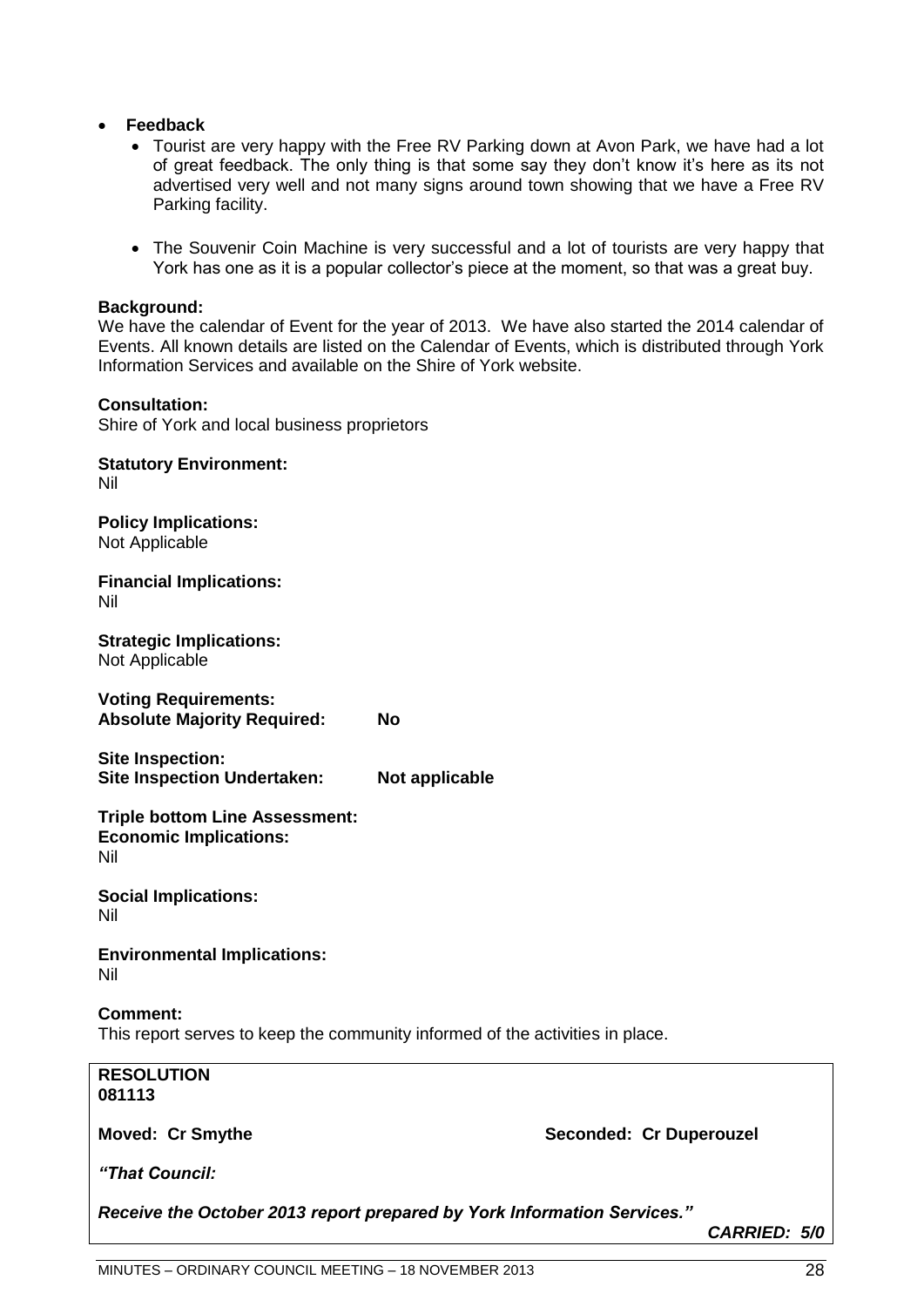### <span id="page-28-0"></span>**Item 9.2.4 – Appendices**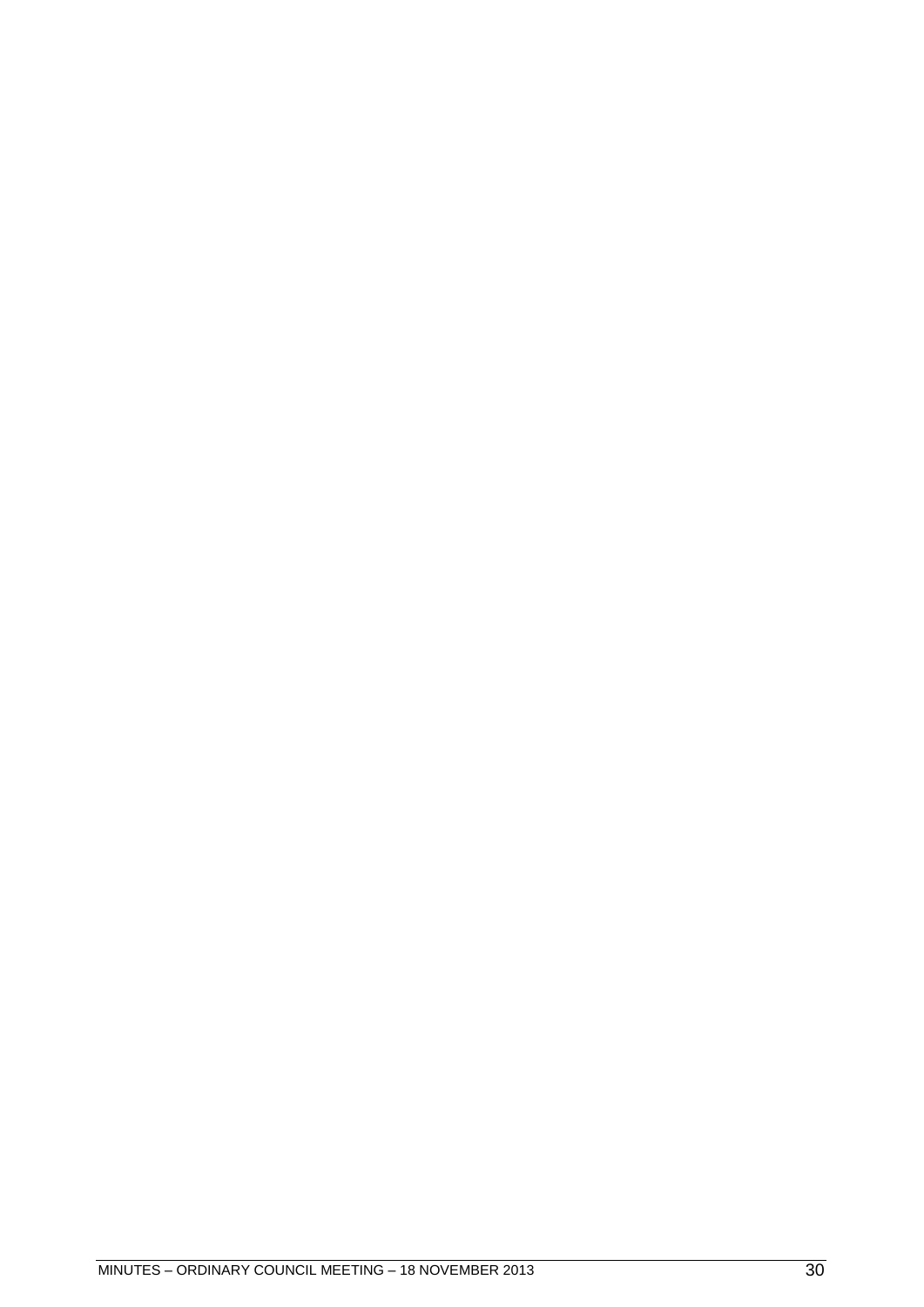**9.2 ADMINISTRATION REPORTS**

<span id="page-30-0"></span>**9.2.5 Application to Keep Three (3) Dogs**

| <b>FILE NO:</b>                | RS.ANC.1                                       |
|--------------------------------|------------------------------------------------|
| <b>COUNCIL DATE:</b>           | 18 <sup>th</sup> November 2013                 |
| <b>REPORT DATE:</b>            | 8th November 2013                              |
| <b>LOCATION/ADDRESS:</b>       | 6 Yarran PI, York 6302                         |
| <b>APPLICANT:</b>              | <b>Glen Plaisted</b>                           |
| <b>SENIOR OFFICER:</b>         | Ray Hooper, CEO                                |
| <b>REPORTING OFFICER:</b>      | <b>Ranger Services</b>                         |
| <b>DISCLOSURE OF INTEREST:</b> | Nil                                            |
| <b>APPENDICES:</b>             | Nil                                            |
| <b>DOCUMENTS TABLED:</b>       | <b>Photographs of Property</b>                 |
|                                | <b>Acceptance Letter from Ms Sheryl Morgan</b> |

#### **Summary:**

An application has been received from Mr Glen Plaisted requesting permission to keep three dogs on his property at 6 Yarran Pl. York.

#### **Background:**

It is a requirement of the York Shire Council"s Dogs Local Law (2004) that the maximum number of dogs that can be kept on a premise within a townsite is two unless an exemption is granted by Council under the provisions of section 26(3) of the Dog Act 1976 (as Amended).

Council has approved similar applications in the past where all adjoining neighbours have agreed to the request and the Shire Ranger or other authorised Council Officer has considered that there are no valid reasons for withholding such approval.

#### **Consultation:**

The Shire Ranger has liaised with Mr Glen Plaisted, occupier of the property 6 Yarran Pl. York.

#### **Statutory Environment:**

Dog Act 1976 (As Amended) York Shire Council Dogs Local Law (2000)

#### **Policy Implications:**

Not Applicable

**Financial Implications:** Not Applicable

**Strategic Implications:** Not Applicable

**Voting Requirements: Absolute Majority Required: Yes**

#### **Site Inspection:**

**Site Inspection Undertaken: Yes**

The Shire Ranger inspected the property on the 01<sup>st</sup> of November 2013 and has advised that there are no reasons to withhold the granting of an exemption to keep three dogs at the property.

The property is adequately fenced to contain the dogs, there are currently 3 dogs in residence at the moment.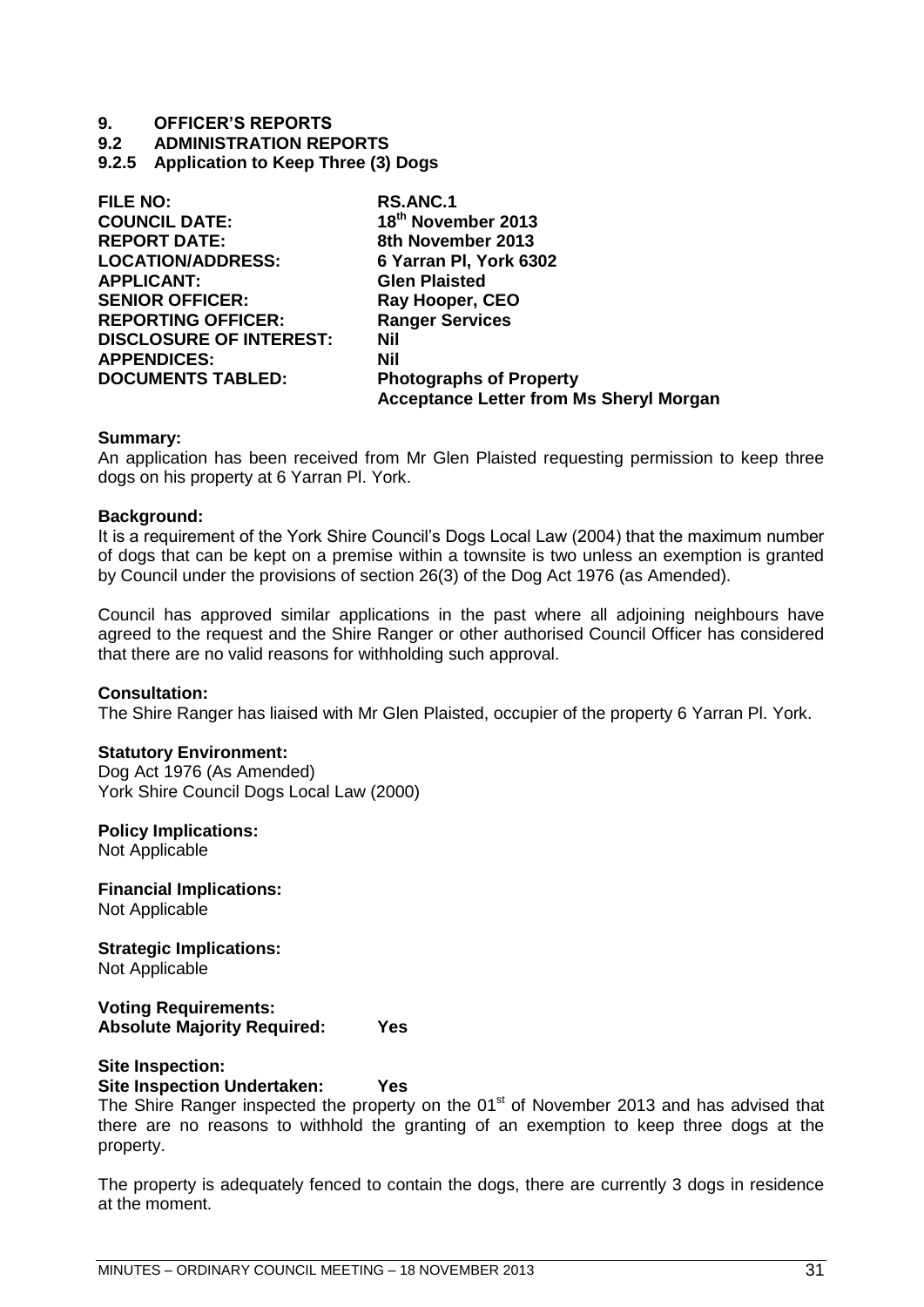#### **Triple bottom Line Assessment:**

**Economic Implications:**

Nil

#### **Social Implications:**

Keeping of dogs in a townsite may impact on the social cohesion of a community if the dogs create a nuisance.

#### **Environmental Implications:**

Nil

#### **Comment:**

Mr Plaisted has had no complaints in relation to any dogs on his property. The yard is completely enclosed. It is recommended that Council agree to the granting of an exemption for the keeping of three dogs at 6 Yarran Pl. York subject to the following conditions:

- That the exemption be reviewed in twelve months to ensure that no adverse problems have been experienced as a result of the exemption, and
- That Council reserve the right to withdraw the exemption at anytime if any major or substantial problems are experienced prior to the review period.
- That the exemption applies only to the dogs nominated by the applicant.
- Upon the death or permanent removal of any of the nominated dogs a maximum of two dogs only will be permitted to be kept on this property.

#### **RESOLUTION 091113**

**Moved: Cr Smythe**  Seconded: Cr Wallace

*―That Council:*

*Approve an exemption for the keeping of three dogs at 6 Yarran Pl. York subject to the following conditions:*

*That the exemption be reviewed in twelve months time to ensure that no adverse problems have been experienced as a result of the exemption,* 

*And*

*That Council reserve the right to withdraw the exemption at any time if any major or substantial problems are experienced prior to the review period.*

*The exemption applies only to the dogs nominated by the applicant. Upon the death or permanent removal of any of the nominated dogs a maximum of two dogs only will be permitted to be kept at the property.‖*

*CARRIED: 4/1*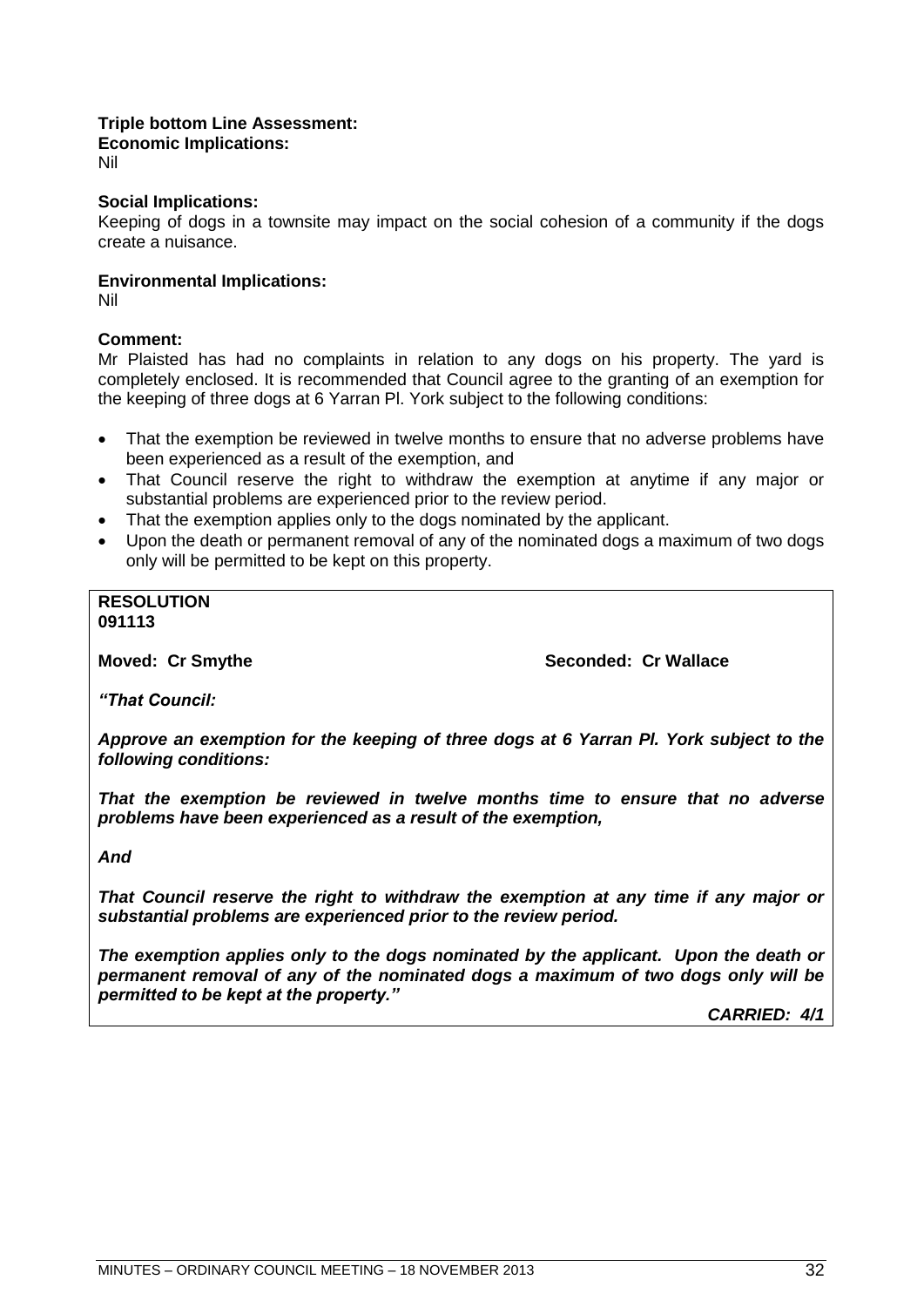**9.2 ADMINISTRATION REPORTS**

<span id="page-32-0"></span>**9.2.6 Application to Keep Three (3) Dogs**

| <b>FILE NO:</b>                | <b>RS.ANC.1</b>                                                     |
|--------------------------------|---------------------------------------------------------------------|
| <b>COUNCIL DATE:</b>           | 18 <sup>th</sup> November 2013                                      |
| <b>REPORT DATE:</b>            | 12th November 2013                                                  |
| <b>LOCATION/ADDRESS:</b>       | 7 View Street, York 6302                                            |
| <b>APPLICANT:</b>              | <b>Julie Kilpatrick</b>                                             |
| <b>SENIOR OFFICER:</b>         | Ray Hooper, CEO                                                     |
| <b>REPORTING OFFICER:</b>      | <b>Ranger Services</b>                                              |
| <b>DISCLOSURE OF INTEREST:</b> | <b>Nil</b>                                                          |
| <b>APPENDICES:</b>             | <b>Nil</b>                                                          |
| <b>DOCUMENTS TABLED:</b>       | Letter from Dr. Will Powell of Manjimup Veterinary<br><b>Clinic</b> |

#### **Summary:**

An application has been received from Mrs Julie Kilpatrick requesting permission to keep three dogs on her property at 7 View St. York.

#### **Background:**

It is a requirement of the York Shire Council"s Dogs Local Law (2004) that the maximum number of dogs that can be kept on a premise within a townsite is two unless an exemption is granted by Council under the provisions of section 26(3) of the Dog Act 1976 (as Amended).

Council has approved similar applications in the past where all adjoining neighbours have agreed to the request and the Shire Ranger or other authorised Council Officer has considered that there are no valid reasons for withholding such approval.

#### **Consultation:**

The Shire Ranger has liaised with Mrs Julie Kilpatrick occupier of the property 7 View St. York.

#### **Statutory Environment:**

Dog Act 1976 (As Amended) York Shire Council Dogs Local Law (2000)

#### **Policy Implications:**

Not Applicable

**Financial Implications:** Not Applicable

**Strategic Implications:** Not Applicable

**Voting Requirements: Absolute Majority Required: Yes**

#### **Site Inspection:**

**Site Inspection Undertaken: Yes**

The Shire Ranger inspected the property on the 08<sup>th</sup> of November 2013 and has spoken to all adjoining neighbours who have no objection to the  $3<sup>rd</sup>$  dog application being approved, the ranger also advised that there are no reasons to withhold the granting of an exemption to keep three dogs at the property.

The property is adequately fenced to contain the dogs; there are currently 3 dogs in residence at the moment.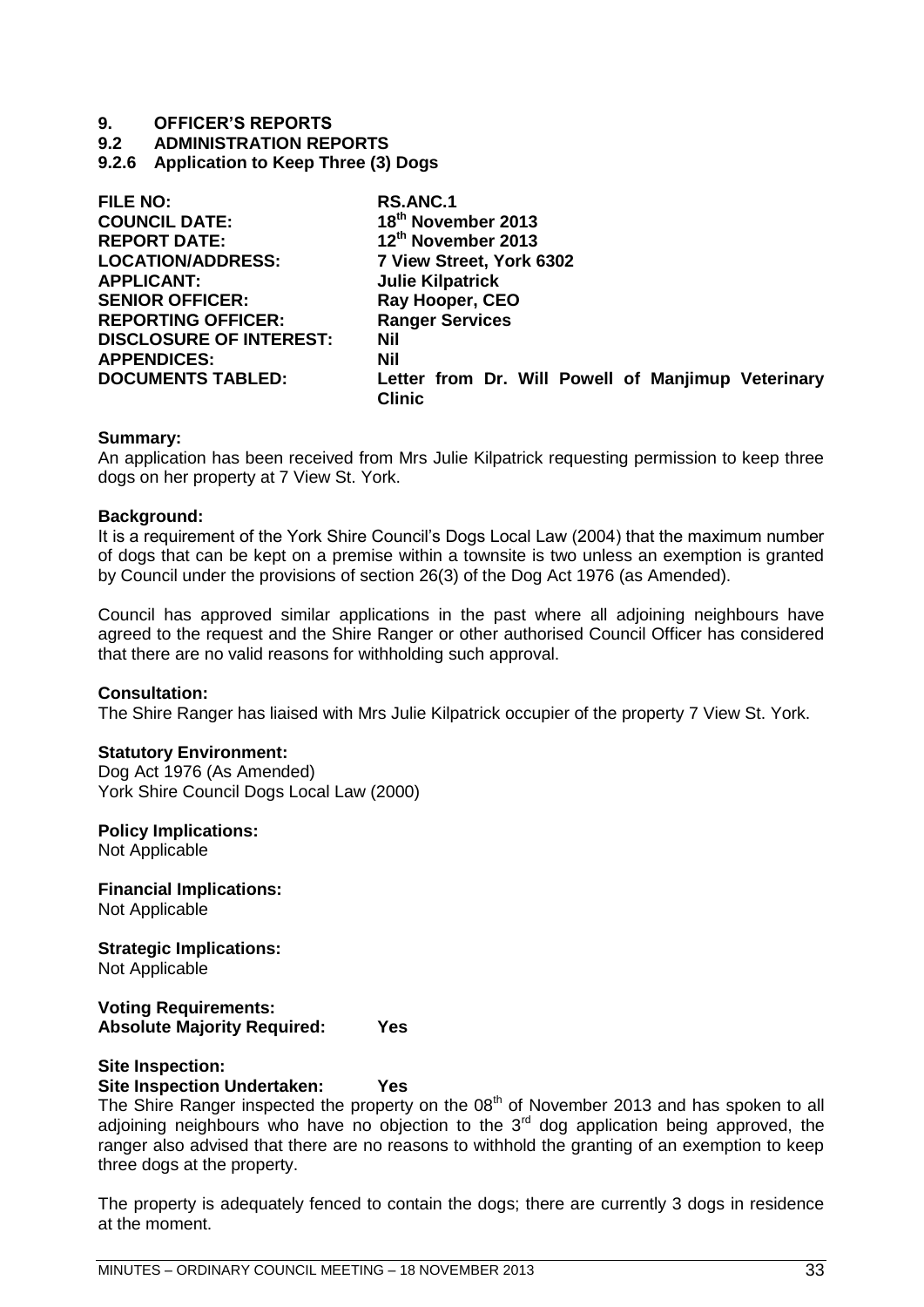#### **Triple bottom Line Assessment:**

**Economic Implications:**

Nil

#### **Social Implications:**

Keeping of dogs in a townsite may impact on the social cohesion of a community if the dogs create a nuisance.

#### **Environmental Implications:**

Nil

#### **Comment:**

Mrs Kilpatrick has had no complaints in relation to any dogs on her property. The yard is completely enclosed. It is recommended that Council agree to the granting of an exemption for the keeping of three dogs at 7 View St. York subject to the following conditions:

- That the exemption be reviewed in twelve months to ensure that no adverse problems have been experienced as a result of the exemption, and
- That Council reserves the right to withdraw the exemption at anytime if any major or substantial problems are experienced prior to the review period.
- That the exemption applies only to the dogs nominated by the applicant.
- Upon the death or permanent removal of any of the nominated dogs a maximum of two dogs only will be permitted to be kept on this property.

### **RESOLUTION**

**101113**

**Moved: Cr Smythe Seconded: Cr Duperouzel** 

*―That Council:*

*Approve an exemption for the keeping of three dogs at 7 View St. York subject to the following conditions:*

*That the exemption be reviewed in twelve months time to ensure that no adverse problems have been experienced as a result of the exemption,* 

*And*

*That Council reserve the right to withdraw the exemption at any time if any major or substantial problems are experienced prior to the review period.*

*The exemption applies only to the dogs nominated by the applicant. Upon the death or permanent removal of any of the nominated dogs a maximum of two dogs only will be permitted to be kept at the property.*"

*CARRIED: 4/1*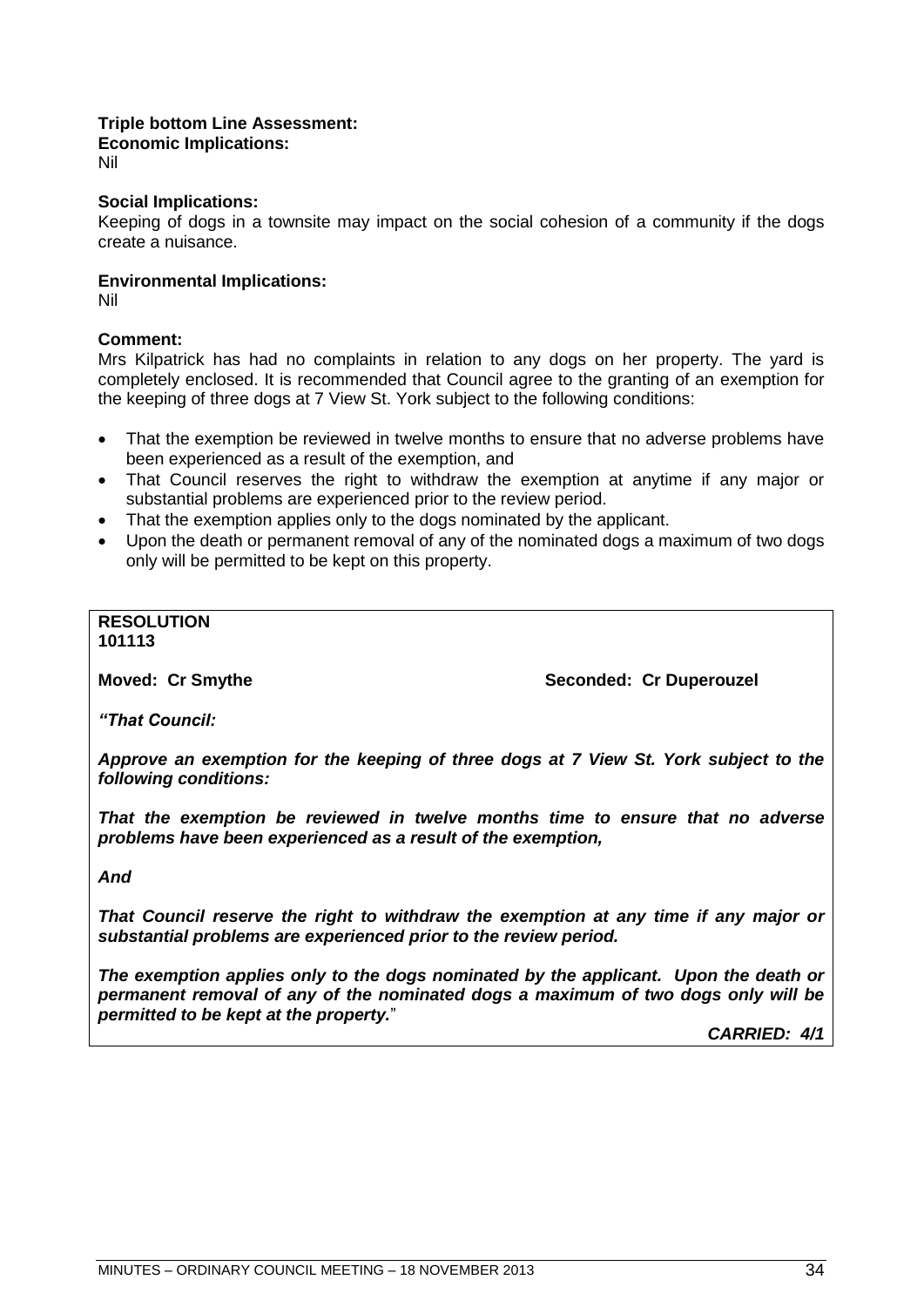## <span id="page-34-0"></span>**9.3 Works Reports**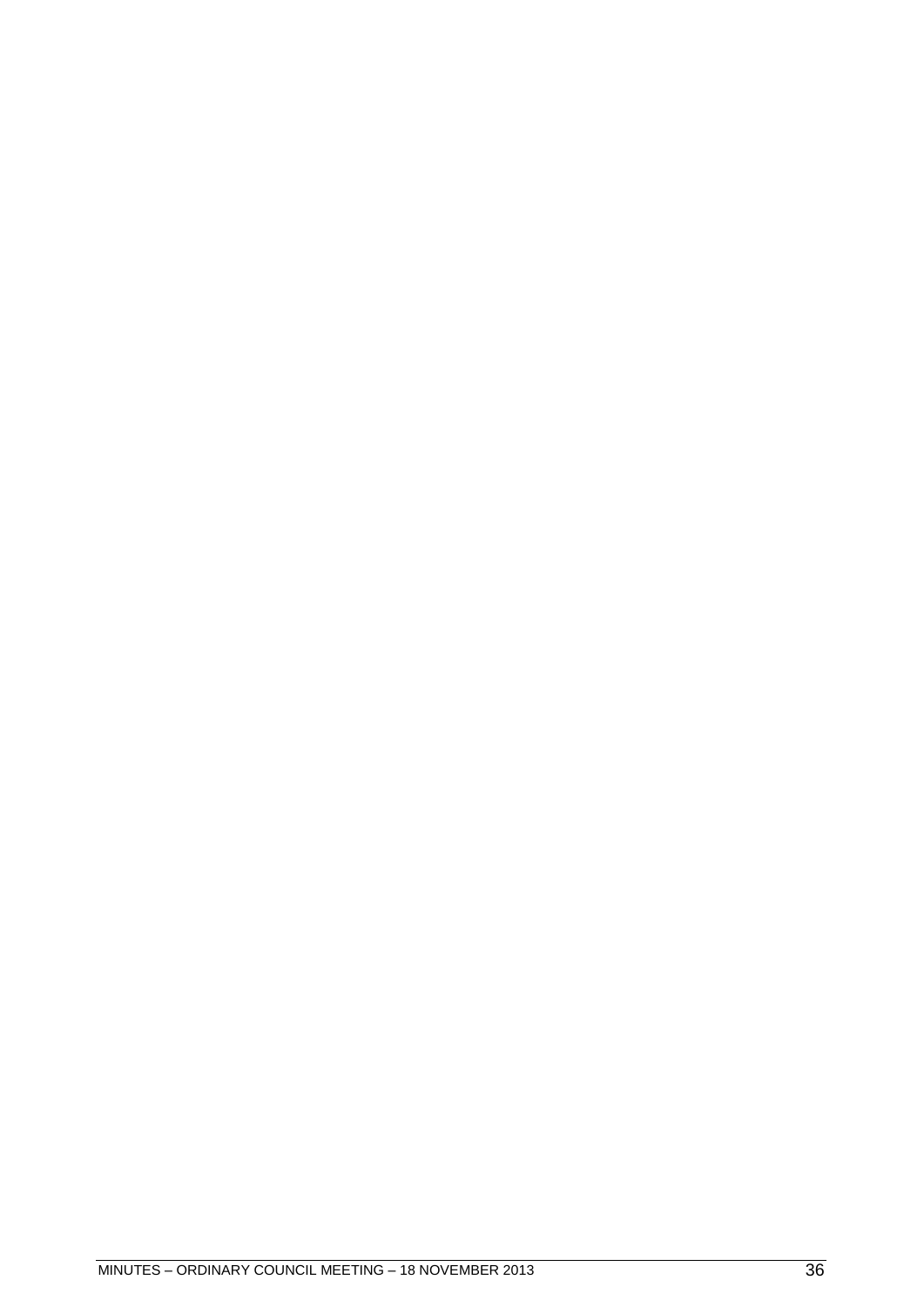# <span id="page-36-0"></span>**9.4 Financial Reports**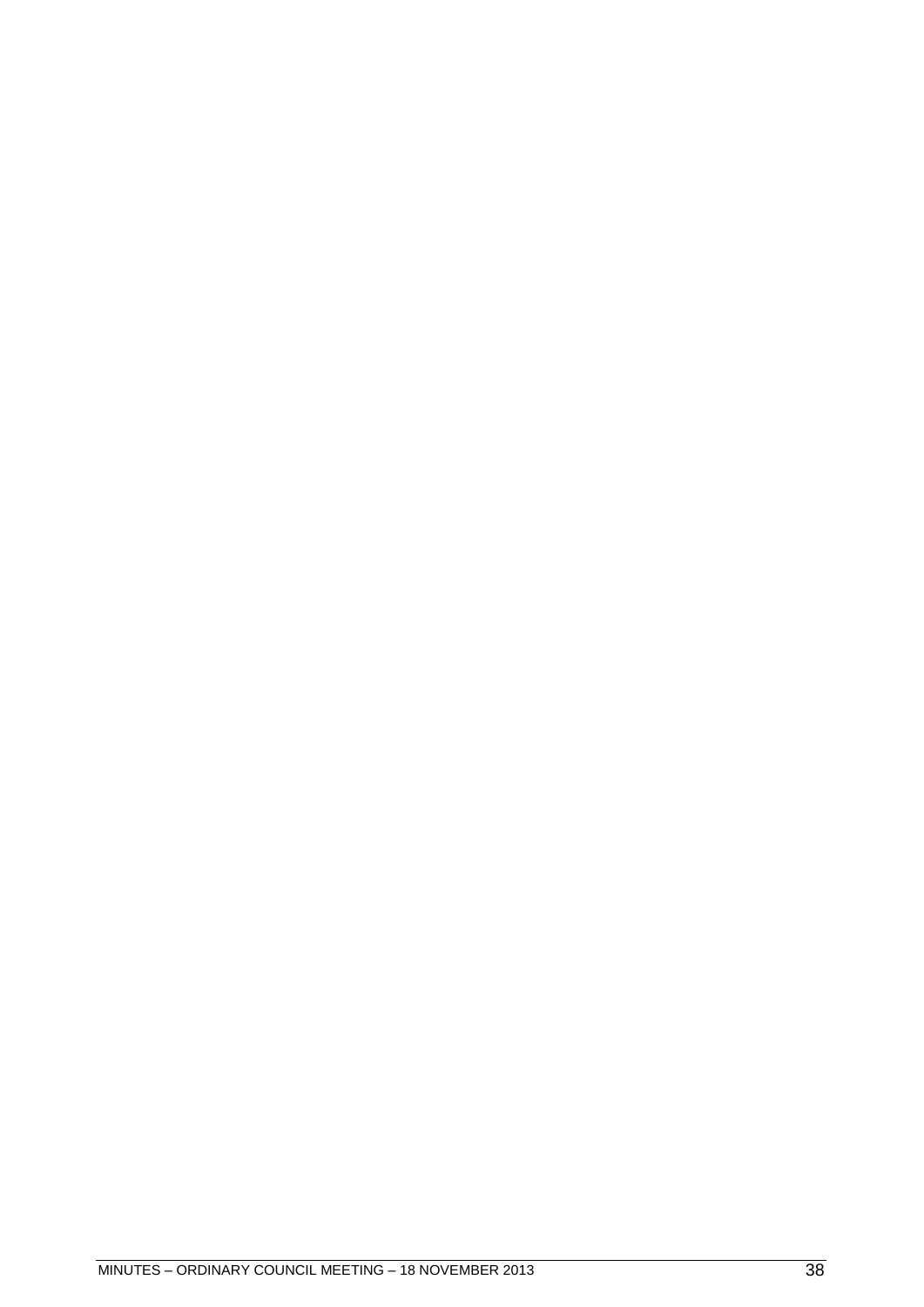**9.4 FINANCE REPORTS**

<span id="page-38-0"></span>**9.4.1 Investments – October 2013**

| <b>FILE NO:</b>                | FI.FRP                                    |
|--------------------------------|-------------------------------------------|
| <b>COUNCIL DATE:</b>           | 18 November 2013                          |
| <b>REPORT DATE:</b>            | 13 November 2013                          |
| <b>LOCATION/ADDRESS:</b>       | <b>Shire of York</b>                      |
| <b>APPLICANT:</b>              | N/A                                       |
| <b>SENIOR OFFICER:</b>         | Ray Hooper, CEO                           |
| <b>REPORTING OFFICER:</b>      | <b>Tabitha Bateman, FO</b>                |
| <b>DISCLOSURE OF INTEREST:</b> | Nil                                       |
| <b>APPENDICES:</b>             | <b>Shire of York Investment Portfolio</b> |
| <b>DOCUMENTS TABLED:</b>       | Nil                                       |

#### **Summary:**

That Council consider the investment portfolio as attached.

#### **Background:**

The investment policy requires Council to review the performance of its investments on a monthly basis.

#### **Consultation:**

Auditors; and Dominic Carbone.

#### **Statutory Environment:**

Not Applicable.

#### **Policy Implications:**

In accordance with the Financial Management Investment Policy.

### **Financial Implications:**

Credit Ratings:

#### **Strategic Implications:** Not applicable.

**Voting Requirements: Absolute Majority Required: No**

**Site Inspection: Site Inspection Undertaken: Not applicable**

**Triple bottom Line Assessment: Economic Implications:**

Not applicable.

#### **Social Implications:** Not applicable.

### **Environmental Implications:**

Not applicable.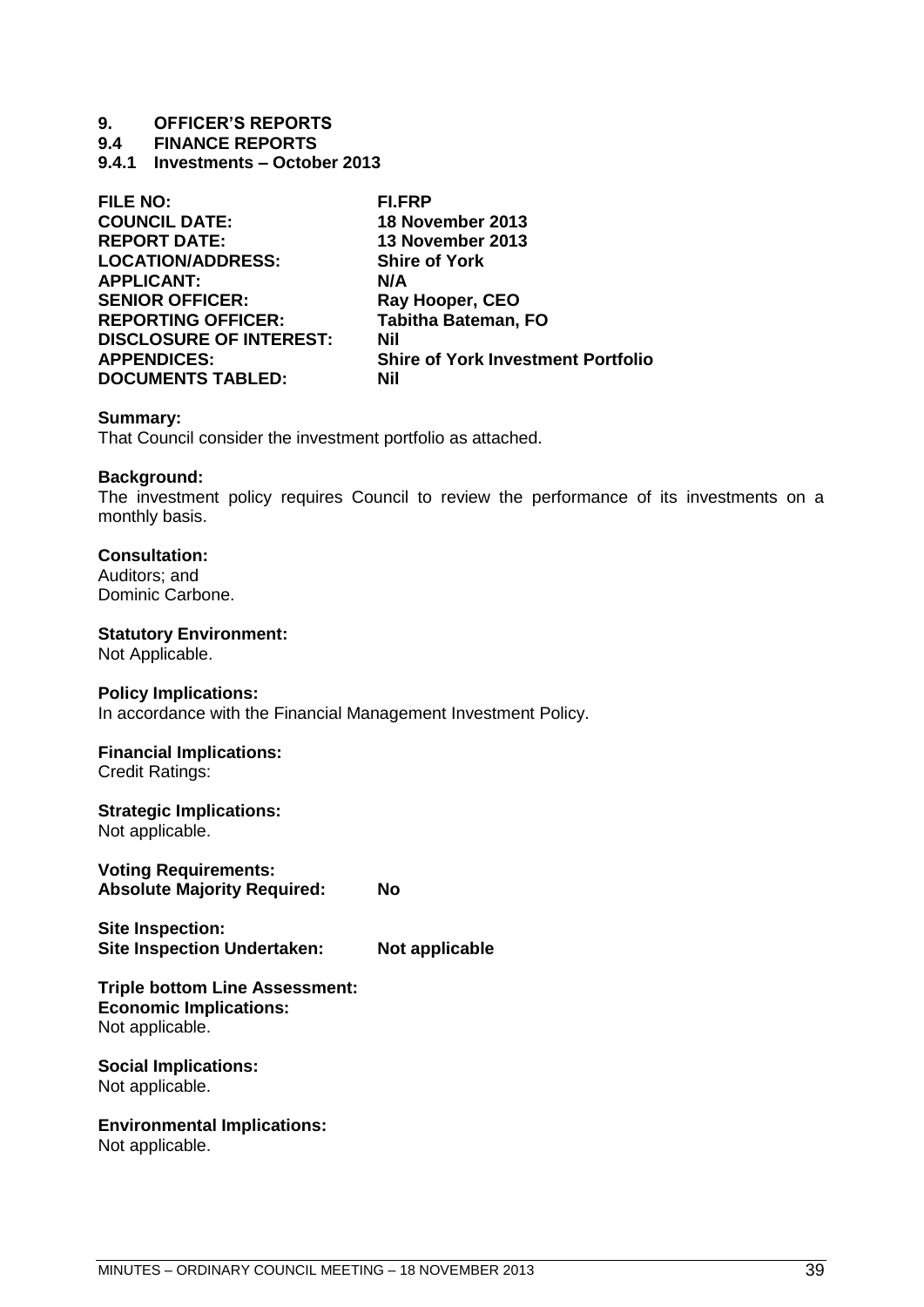#### **Comment:**

In accordance with the policy, a report of investments is presented to Council to provide a summary of investments held by the Shire of York as at 31 November 2013.

The Shire of York Investment Portfolio identifies Council"s investment type, term to maturity and investment value.

The reporting will be reviewed on an ongoing basis by the Auditors and staff.

**RESOLUTION 111113**

**Moved: Cr Hooper Seconded: Cr Wallace**

*―That Council receive the Shire of York Investment Portfolio as attached to this report.‖*

*CARRIED: 5/0*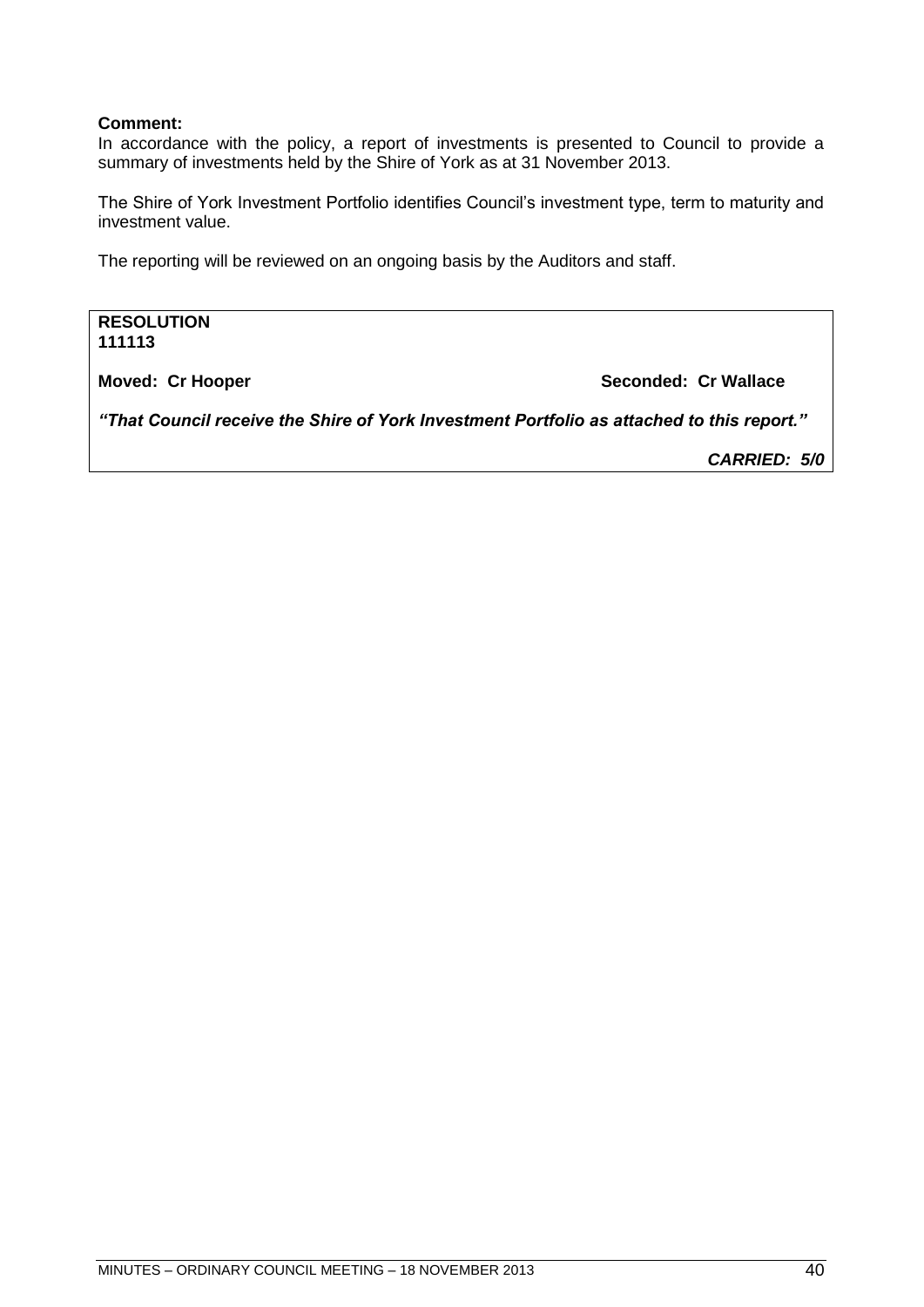<span id="page-40-0"></span>**Item 9.4.1 – Appendices**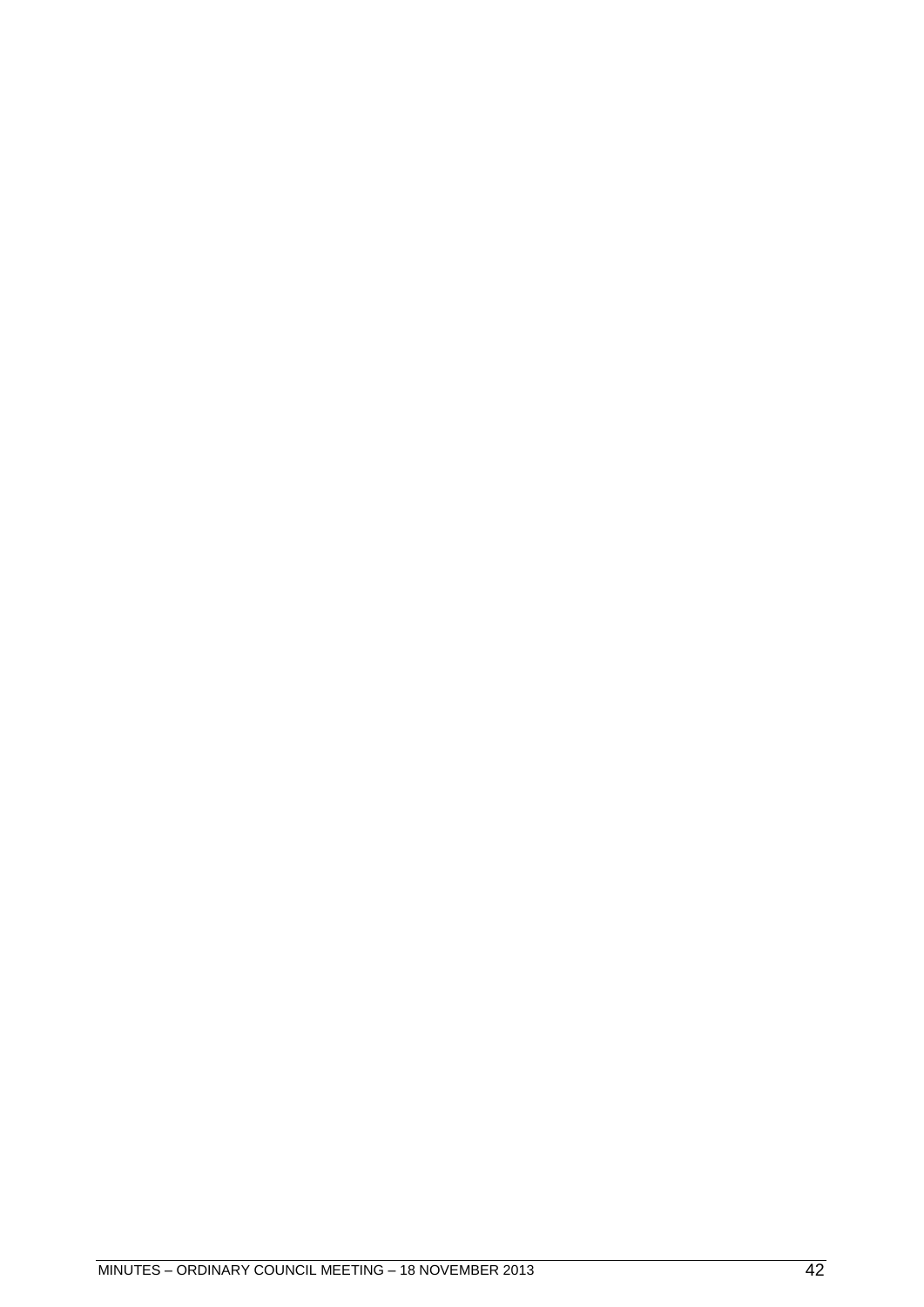**9.4 FINANCE REPORTS**

<span id="page-42-0"></span>**9.4.2 Monthly Financial Reports – October 2013**

| <b>FILE NO:</b>                | <b>FI.FRP</b>                           |
|--------------------------------|-----------------------------------------|
| <b>COUNCIL DATE:</b>           | 18 November 2013                        |
| <b>REPORT DATE:</b>            | 13 November 2013                        |
| <b>LOCATION/ADDRESS:</b>       | <b>Not Applicable</b>                   |
| <b>APPLICANT:</b>              | <b>Not Applicable</b>                   |
| <b>SENIOR OFFICER:</b>         | Ray Hooper, CEO                         |
| <b>REPORTING OFFICER:</b>      | Tabitha Bateman, Administration Officer |
| <b>DISCLOSURE OF INTEREST:</b> | <b>Nil</b>                              |
| <b>APPENDICES:</b>             | Yes - Appendix A as detailed in Summary |
| <b>DOCUMENTS TABLED:</b>       | Nil                                     |

#### **Summary:**

The Financial Report for the period ending 31 October 2013 is hereby presented for the consideration of the Council.

Appendix A includes the following:

- Monthly Statements for the period ended 31 October 2013
- Bank Account Reconciliations
- List of Creditors Payments
- Payroll Direct Debits Summary
- Corporate Credit Card Summary
- Fuel Card Summary

#### **Consultation:**

Dominic Carbone

#### **Statutory Environment:**

Local Government Act 1995 (As Amended). Local Government (Financial Management) Regulations 1996 (As Amended).

#### **Policy Implications:**

Nil.

#### **Financial Implications:**

The following information provides balances for key financial areas for the Shire of York"s financial position as at 31 October 2013;

| Sundry Creditors as per General Ledger              | \$169,942.80   |
|-----------------------------------------------------|----------------|
| Sundry Debtors as per General Ledger                | \$887,298.46   |
| Unpaid rates and services current year (inc. ESL)   | \$1,854,453.27 |
| Unpaid rates and services previous years (inc. ESL) | \$793,457.58   |

#### **Strategic Implications:**

Nil

**Voting Requirements: Absolute Majority Required: No**

**Site Inspection: Site Inspection Undertaken: Not applicable**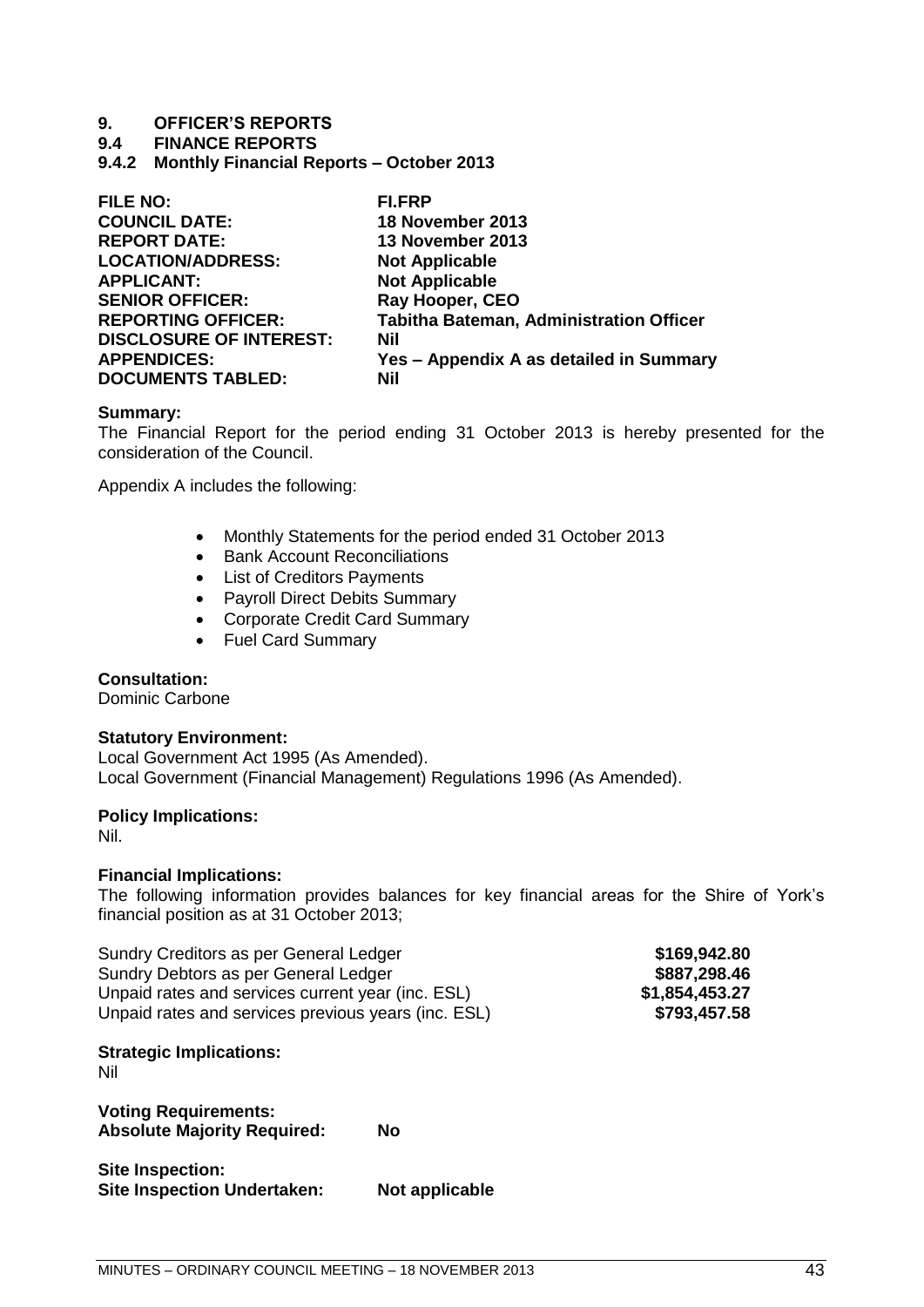#### **Triple bottom Line Assessment:**

#### **Economic Implications:**

A zero balance or surplus end of year financial position will increase community confidence and cohesion and provide an opportunity for improved community benefits in future years.

#### **Social Implications:**

Not applicable.

#### **Environmental Implications:**

Not applicable.

#### **Comment:**

Not applicable.

*TRUST FUND*

*Direct Debits Licensing<br><i>TOTAL* 

| <b>RESOLUTION</b><br>121113                                                                                                                                |                |                     |  |  |
|------------------------------------------------------------------------------------------------------------------------------------------------------------|----------------|---------------------|--|--|
| <b>Moved: Cr Smythe</b>                                                                                                                                    |                | Seconded: Cr Hooper |  |  |
| "That Council:                                                                                                                                             |                |                     |  |  |
| Receive the Monthly Financial Report for October and ratify payments drawn from the<br>Municipal and Trust accounts for the period ending 31 October 2013: |                |                     |  |  |
|                                                                                                                                                            | <b>VOUCHER</b> | <b>AMOUNT</b>       |  |  |
| <b>MUNICIPAL FUND</b>                                                                                                                                      |                |                     |  |  |
| <b>Cheque Payments</b>                                                                                                                                     | 30882 - 30936  | 86,113.74<br>S      |  |  |
| <b>Electronic Funds Payments</b>                                                                                                                           | 11421 - 11549  | \$1,496,640.74      |  |  |
| <b>Direct Debits Payroll</b>                                                                                                                               |                | 253,220.24          |  |  |
| <b>Bank Fees</b>                                                                                                                                           |                | \$<br>3,894.50      |  |  |
| <b>Corporate Cards</b>                                                                                                                                     |                | \$<br>2,530.91      |  |  |
| <b>Shell Cards</b>                                                                                                                                         |                | 15.00               |  |  |
| TOTAL                                                                                                                                                      |                | \$1,842,415.13      |  |  |
|                                                                                                                                                            |                |                     |  |  |

*Cheque Payments 4205 - 4211 \$ 3,417.57*

*TOTAL DISBURSEMENTS \$1,981,891.95‖*

| MINUTES – ORDINARY COUNCIL MEETING – 18 NOVEMBER 2013 |  |
|-------------------------------------------------------|--|
|-------------------------------------------------------|--|

*CARRIED: 5/0*

*TOTAL \$ 139,476.82*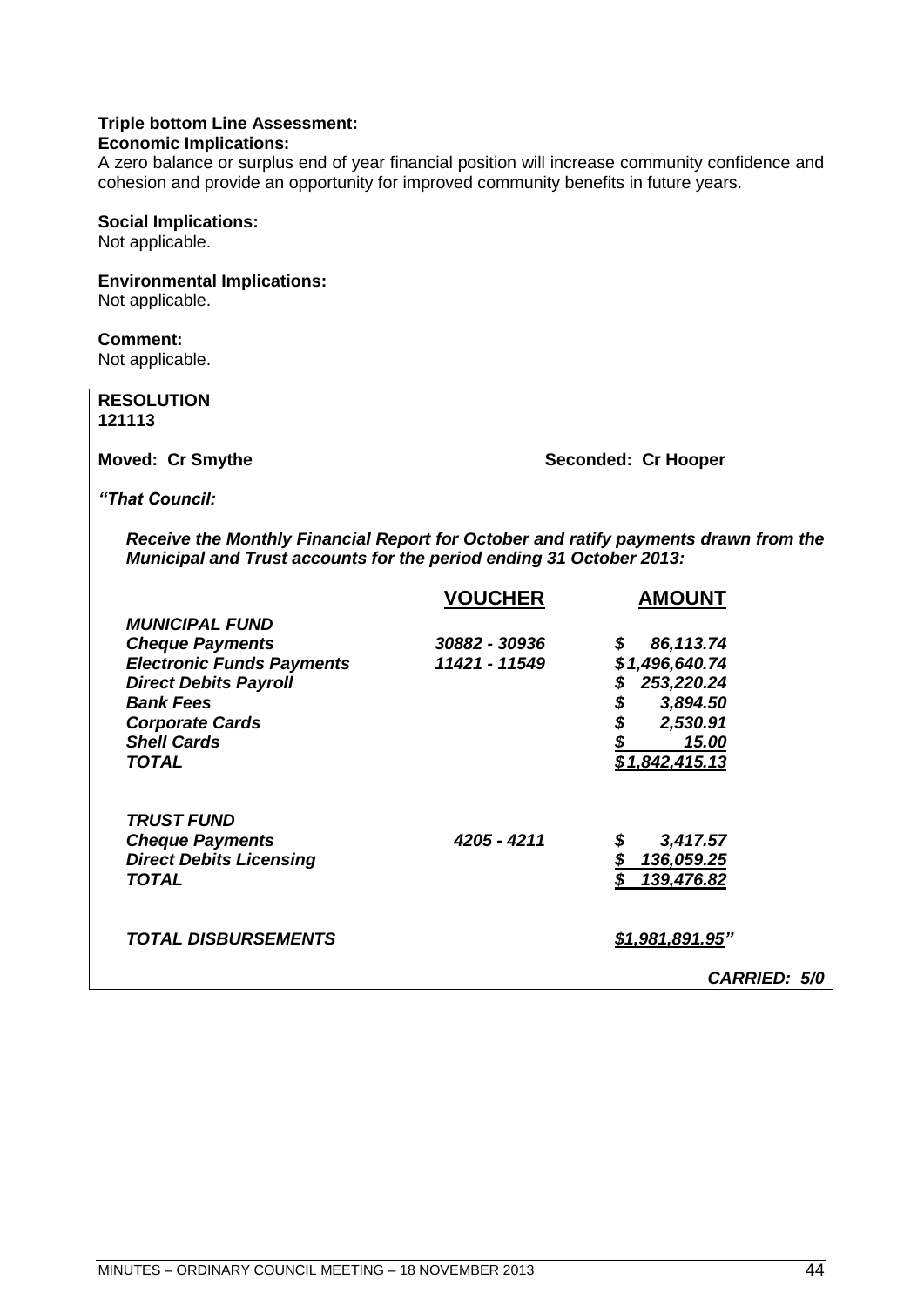### <span id="page-44-0"></span>**Item 9.4.2 – Appendices**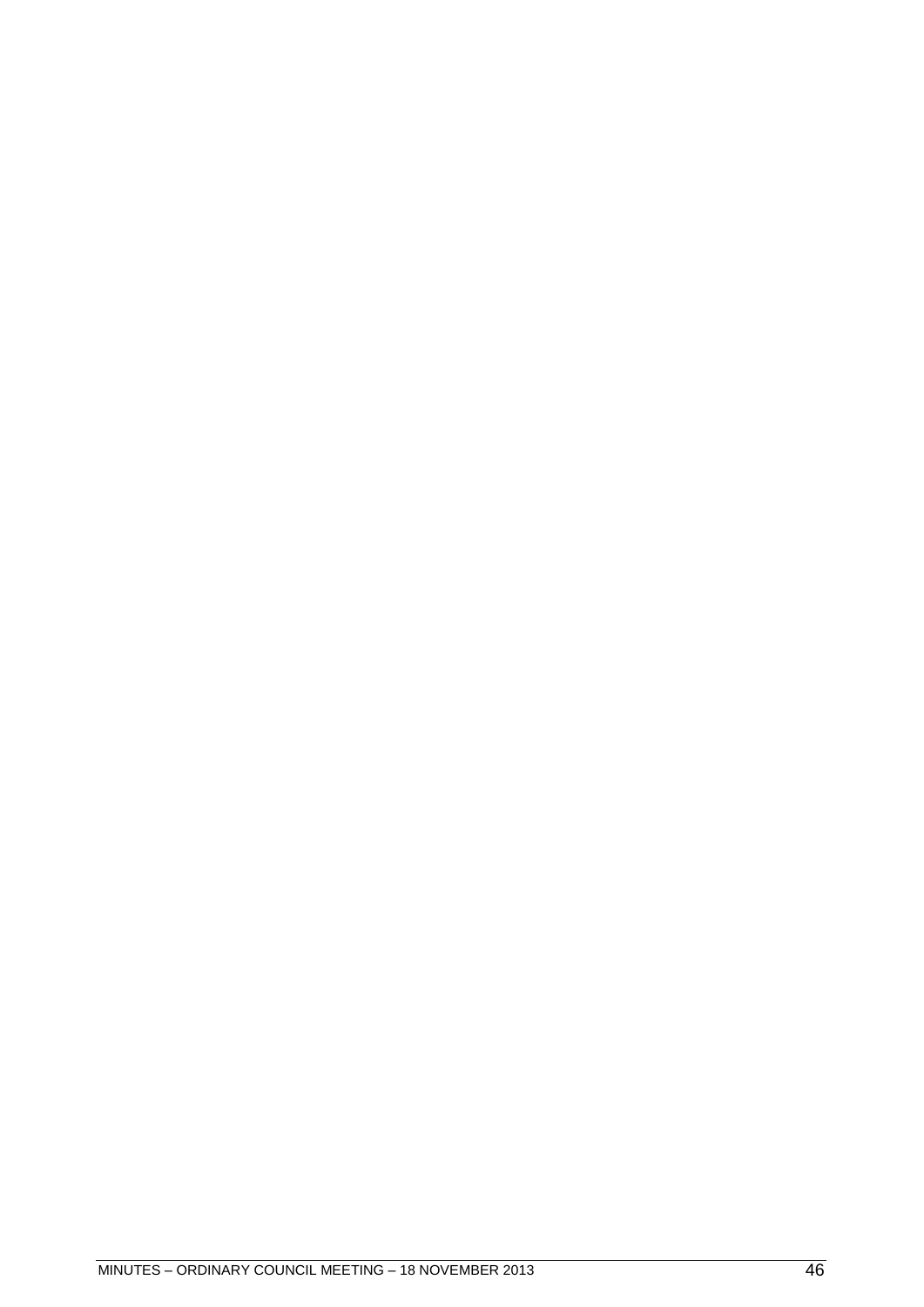# <span id="page-46-0"></span>**9.5 Late Reports**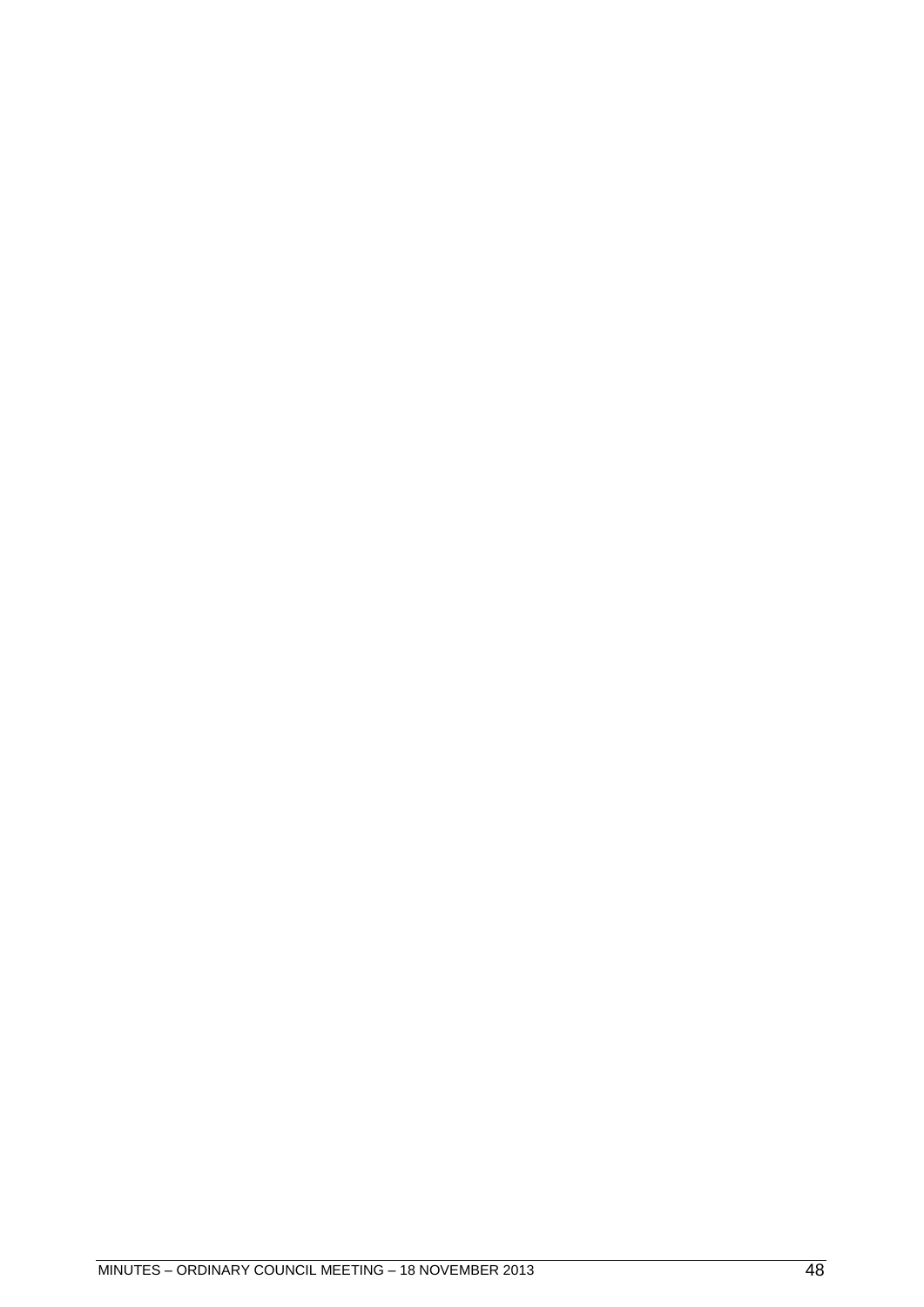#### **9.5 LATE REPORTS**

<span id="page-48-0"></span>**9.5.1 Planning Offence – Bella Cucina, 82 Avon Terrace, York**

*When acting as a planning authority in accordance with the powers conferred by the Planning and Development Act 2005 and any relevant scheme, the Council of the Shire is entitled to make decisions based only on proper planning considerations.*

| <b>FILE NO:</b>                | AV1.12680                        |
|--------------------------------|----------------------------------|
| <b>COUNCIL DATE:</b>           | 18 November 2013                 |
| <b>REPORT DATE:</b>            | 8 November 2013                  |
| <b>LOCATION/ADDRESS:</b>       | Lot 5(pt), 82 Avon Terrace, York |
| <b>APPLICANT:</b>              | <b>V Parisi</b>                  |
| <b>SENIOR OFFICER:</b>         | R Hooper, CEO                    |
| <b>REPORTING OFFICER:</b>      | J Jurmann, MPS                   |
| <b>DISCLOSURE OF INTEREST:</b> | Nil                              |
| <b>APPENDICES:</b>             | <b>Photographs of Signage</b>    |
| <b>DOCUMENTS TABLED:</b>       | Nil                              |
|                                |                                  |

#### **Summary:**

Council at its Ordinary Meeting held on 19 August 2013 resolved to conditionally approve a retrospective planning application for the erection and display of advertising signage at the Bella Cucina Café situated at 82 Avon Terrace, York.

Conditions 3 to 5 of the planning approval required changes to the signage that had been erected and displayed without Council approval. Compliance inspections have revealed that these conditions have not been complied with and requests for compliance have been disregarded.

It is recommended that legal action be instigated for non-compliance with the conditions of approval.

#### **Background:**

Planning approval was granted under delegation on 1 March 2012, and amended on 12 May 2012, for the change of use of the premises to a café. Nine (9) conditions of approval were imposed, with condition 5 specifically relating to advertising as follows:

"The advertising signage shall only be displayed in accordance with the stamped approved plans dated 19 April 2012. Signage may not be illuminated or contain flashing lights. Any changes or additional signage will require separate planning approval."

Following receipt of a complaint regarding illuminated neon flashing signs, the operators of the café were advised in writing on 7 February 2013 that they were in breach of their planning approval and were requested to remove the illuminated signage.

An inspection was carried out at the expiration of the 28 days and it was found that the operators had not complied with Council"s request. Therefore, a Planning Direction was issued pursuant to Section 214(3) of the *Planning and Development Act 2005* giving the statutory period of 60 days to remove the offending signage. This action has been suspended while the planning application is being considered.

In accordance with Clause 7.14, the applicant applied for retrospective approval of the advertising signage.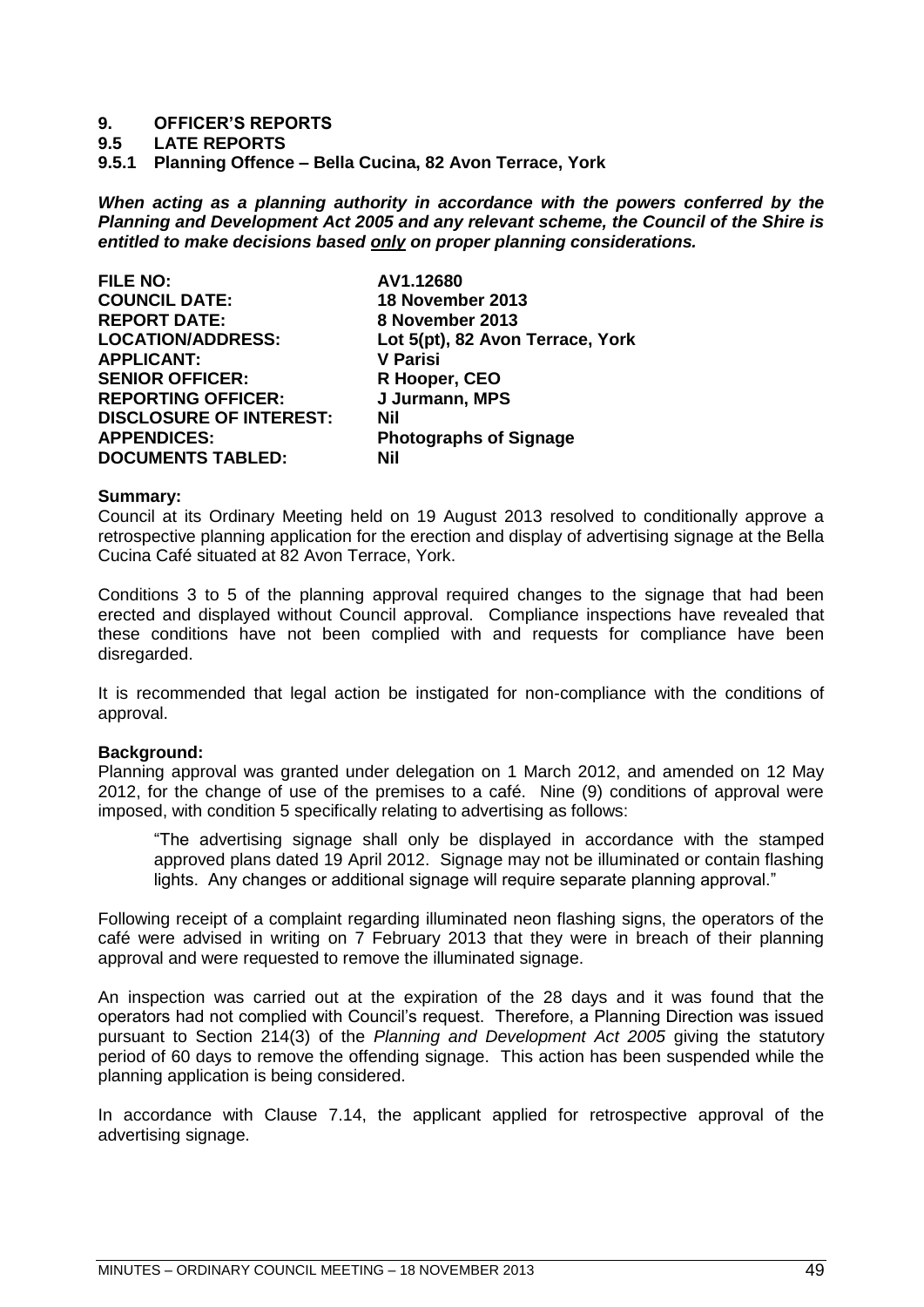Council at its Ordinary Meeting held on 19 August resolved:

*―That Council:* 

*APPROVE the retrospective planning application for the erection and display of advertising signage at the Bella Cucina Café located at Lot 5(pt), 82 Avon Terrace, York, subject to the following conditions:*

- *1. Development must substantially commence within two (2) years from the date of this decision.*
- *2. Development must take place in accordance with the stamped approved plans.*
- *3. One small neon 'Open' sign may be displayed in the front window of the café and one rope-style, non-flashing, white or cream light attached to the bottom edge of the building's awning.*
- *4. Details are to be submitted to the local government for approval for two (2) spotlights to illuminate the existing approved parapet sign.*
- *5. All unapproved signage must be removed within twenty-eight (28) days from the date of this determination.*
- *6. Illuminated lighting is only permitted during opening hours.*
- *7. Any changes to the approved signage or any additional signage requires prior approval from the local government."*

Inspections carried out by Council"s Planning Staff following expiration of the 28 day period provided in Condition 5 revealed that conditions 3, 4 and 5 have not been complied with and that the original (as proposed) advertising signage continues to be erected, displayed and illuminated.

#### **Consultation:**

A letters was sent to the applicant on 20 September 2013 requesting compliance with the conditions of planning approval. No response was received and no action was taken.

A "show cause" letter was sent to the applicant on 5 November 2013 giving 7 days to show cause why Council should not instigate legal action. No response had been received at the time of writing this report.

#### **Statutory Environment:**

#### Planning and Development Act 2005

Section 162 of the Act states that a person must not commence or carry out development on land to which the planning scheme applies unless:

- *(a) the approval has been obtained and is in force under the planning scheme or interim development order; and*
- *(b) the development is carried out in accordance with the conditions subject to which the approval was granted.*
- *(c) Nothing in this section limits or otherwise affects a right or entitlement under any other written law.*

Section 218 of the Act states that a person who contravenes the provisions of a planning scheme; or commences, continues or carries out any development any part of an area the subject of a local planning scheme or otherwise than in accordance with the provisions of the planning scheme or commences, continues or carries out any such development which is required to comply with a planning scheme otherwise than in accordance with any condition imposed under this Act or the scheme with respect to the development, or otherwise fails to comply with any such condition, commits an offence.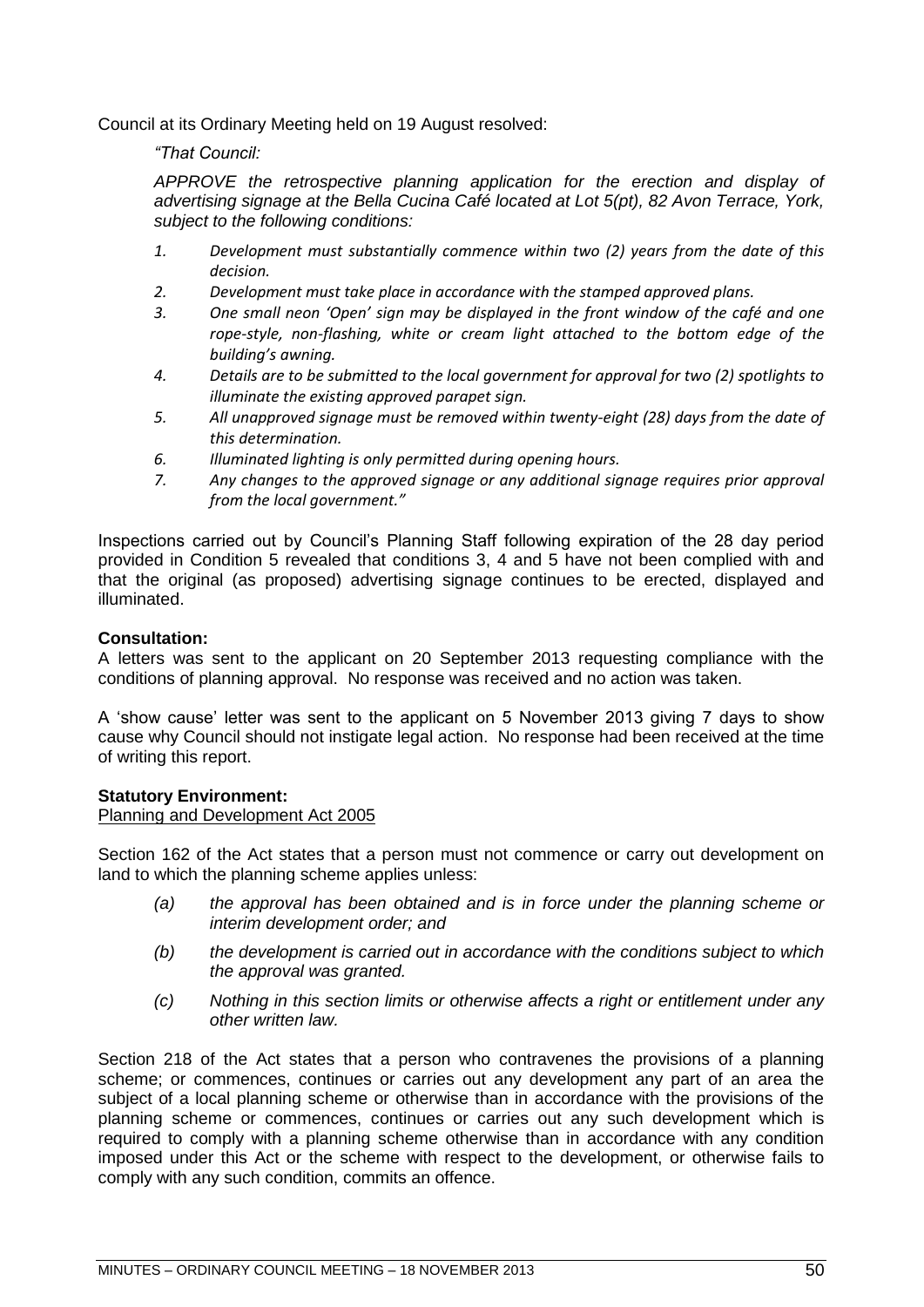Section 223 provides a general penalty, unless otherwise provided, that a person who commits an offence under this Act is liable to a fine of \$200,000 and, in the case of a continuing offence, a further fine of \$25,000 for each day during which the offence continues.

Section 227 of the Act enables an Infringement Notice to be issued for prescribed offences as outlined in the Regulations. An offence against Section 218 is a prescribed offence under the *Planning and Development Regulations 2009* and therefore an Infringement Notice for a prescribed amount of \$500.00 could be issued.

#### York Town Planning Scheme No.2

Clause 9.3 of the Scheme states:

*―A person must not:*

- *(a) Contravene or fail to comply with the provisions of the Scheme;*
- *(b) Use any land or commence or continue to carry out any development within the Scheme area: (i) Otherwise in accordance with the Scheme;*
	- *(ii) Unless all approvals required by the Scheme have been granted and issued;*
	- *(iii) Otherwise in accordance with any conditions imposed upon the grant and the issue of any approval required by the Scheme; and*
	- *(iv) Otherwise in accordance with any standards laid down and any requirements prescribed by the Scheme or determined by the local government under the Scheme with respect to that building or that use."*

The landowner has contravened the Act and the Scheme. Council has the choice of instituting legal action or issuing an infringement notice for the offence committed. It is recommended that an infringement notice be issued, and then if the applicant still does not comply with the conditions, then legal action be instigated.

#### **Policy Implications:**

The advertising signage as erected and displayed does not meet the provisions of the adopted local planning policies. If approved, the approval will create an undesirable precedent and may result in the historic streetscape of the York town centre being dominated by garish and distasteful flashing signage, typical to places such as Las Vegas.

Policies must be applied consistently not only to provide the community with the same standards and expectations, but to ensure that the policies are taken seriously and given appropriate weight of consideration in a court of law.

It is as important that applicants comply with their planning approvals and any conditions to ensure that the development proposed and advertised to the community and neighbouring landowners is the development that is completed.

#### **Financial Implications:**

The cost of complying with the conditions of the planning approval would be minimal as all that is required is for the applicant to remove some lighted and remove and relocate a portion of a small advertising sign, which could be completed by the landowner.

The issuing of an Infringement Notice prior to instigation of legal action that will require the employment of legal representation will reduce the financial costs associated with this action. However, it should be noted that legal costs associated with planning compliance are included in Council"s adopted budget and are generally recoverable through court proceedings.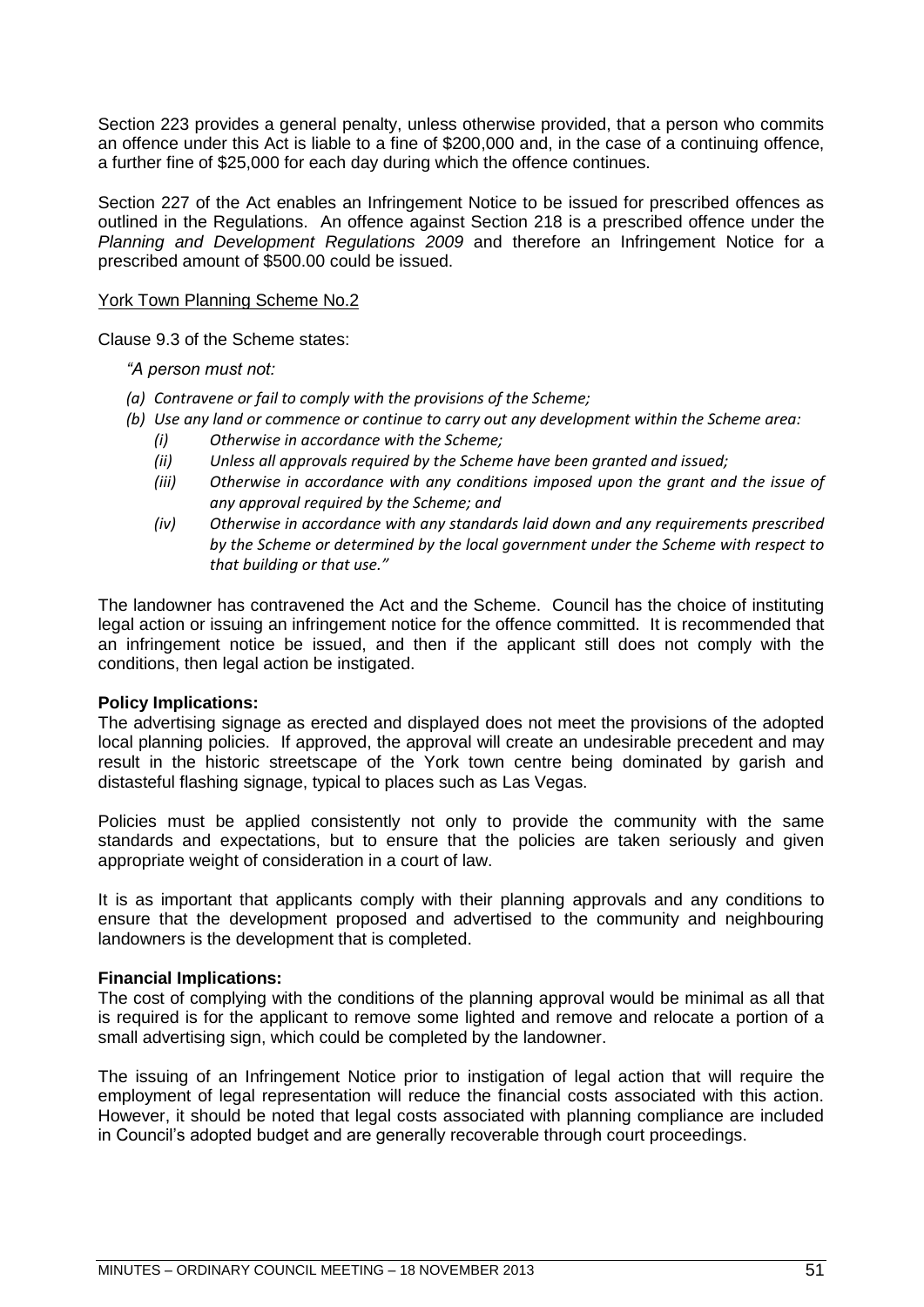#### **Strategic Implications:**

It is important to ensure that all development is carried out with the appropriate approvals and in accordance with the approvals, including plans and conditions of consent to ensure that appropriate development occurs and does not impact on the character of York, particularly within the heritage precincts.

**Voting Requirements: Absolute Majority Required: No**

**Site Inspection: Site Inspection Undertaken: Yes (numerous)**

#### **Triple bottom Line Assessment: Economic Implications:**

The original Council resolution and approval considered the reasons for the type and design of signage as outlined by the applicant, including the need to increase visibility of his business, and provided a suitable resolution to cater to the needs of for both parties (i.e. Council and the applicant).

Compliance with the resolution would have resulted in minimal economic implications for both parties, and the community. However, due to the applicant disregarding Council"s resolution and the planning legislation, there may be some economic implications for the community.

#### **Social Implications:**

It is important to implement compliance activities consistently in the community and that appropriate action is taken.

#### **Environmental Implications:**

There are no environmental implications associated with this proposal.

#### **Comment:**

Considerable amounts of Shire resources have already been spent on this development and therefore, it is considered appropriate for an infringement notice to be issued. Should the landowner choose not comply or not to pay the fine, then legal action will need to be instigated.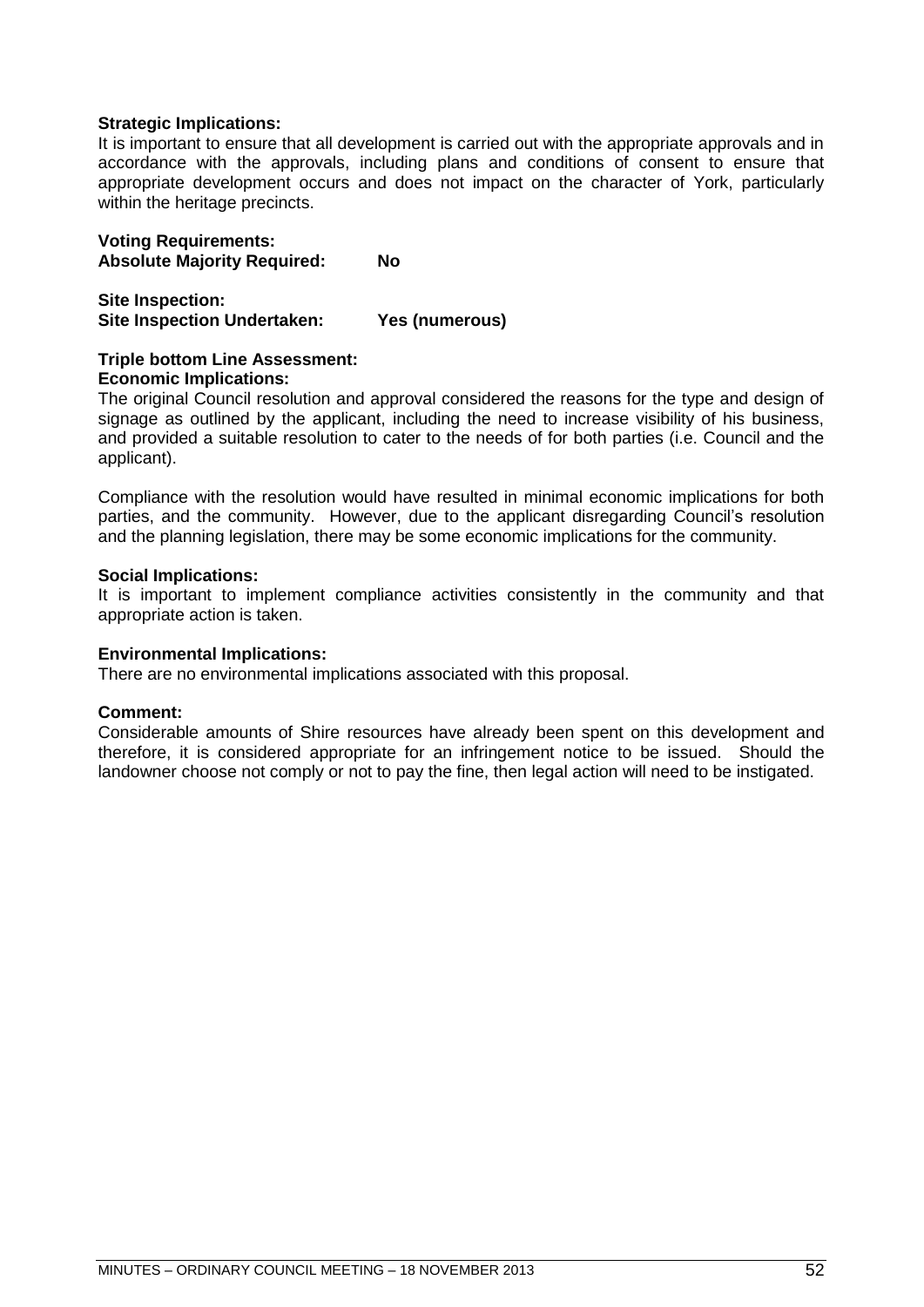**RESOLUTION 131113**

**Moved: Cr Smythe Seconded: Cr Wallace**

*―That Council:*

- *1. Issue an Infringement Notice under the provisions of Section 227 for an offence against Section 218 of the Planning and Development Act 2005 to the landowner for non-compliance with conditions 3, 4 and 5 of the Notice of Determination on Application for Planning Consent dated 23 August 2013 issued under the provisions of the York Town Planning Scheme No. 2.*
- 2. Advise the landowner of the appeal right to the Infringement Notice: "A person may *elect to have the alleged offence dealt with by a local court. However, this action may result in the imposition of a higher penalty. Payment of the fine or to elect for a court hearing must be made within 28 days from the date of issue of the Notice, otherwise a person may be prosecuted for the offence.‖*
- *3. Advise the landowner that legal action will be instigated if the conditions of the planning approval are not complied with within 28 days from the date of this resolution.*
- *4. Authorise the Chief Executive Officer to instigate legal action for non-payment of the fine and/or non-compliance with the Planning Direction.‖*

*CARRIED: 5/0*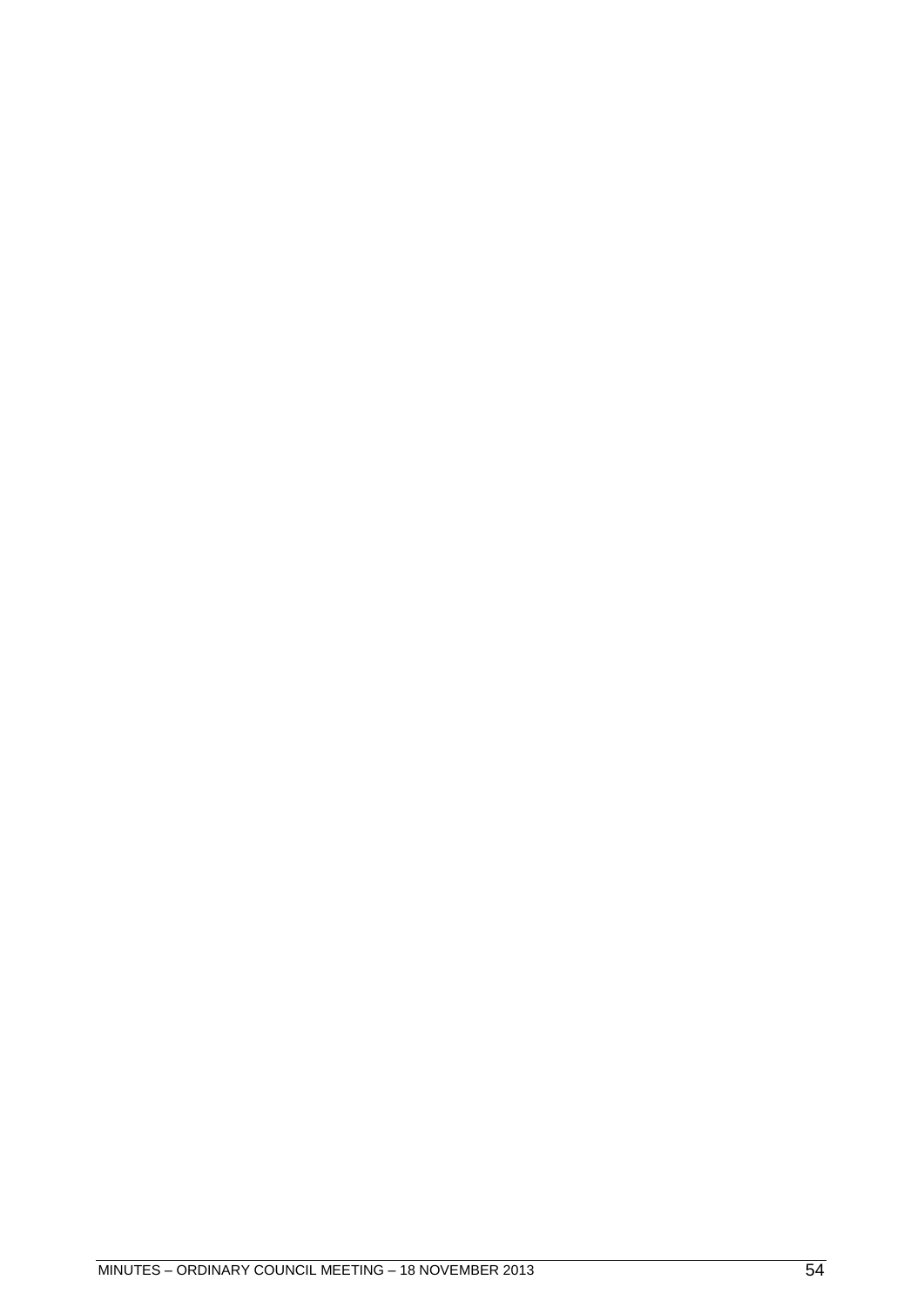### <span id="page-54-0"></span>**Item 9.5.1 - Appendices**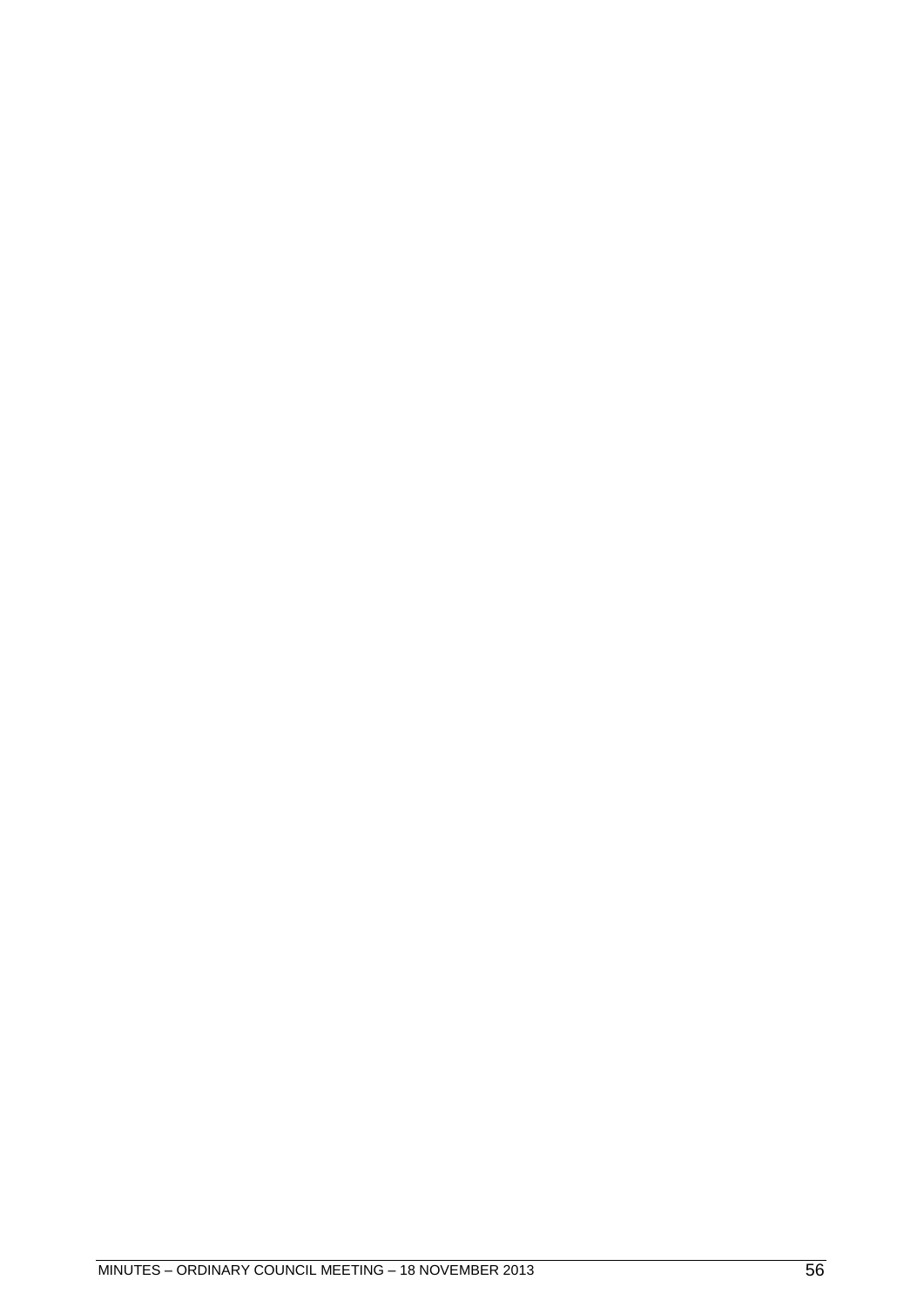**9.5 LATE REPORTS**

<span id="page-56-0"></span>**9.5.2 RTG Transition Funding**

| <b>FILE NO:</b>                | OR.RDT.5               |
|--------------------------------|------------------------|
| <b>COUNCIL DATE:</b>           | 18 November 2013       |
| <b>REPORT DATE:</b>            | 18 November 2013       |
| <b>LOCATION/ADDRESS:</b>       | <b>South East Avon</b> |
| <b>APPLICANT:</b>              | <b>SEARTG</b>          |
| <b>SENIOR OFFICER:</b>         | Ray Hooper, CEO        |
| <b>REPORTING OFFICER:</b>      | Ray Hooper, CEO        |
| <b>DISCLOSURE OF INTEREST:</b> | Nil                    |
| <b>APPENDICES:</b>             | <b>SEARTG Report</b>   |
| <b>DOCUMENTS TABLED:</b>       | Quotations             |
|                                |                        |

#### **Summary:**

The Board of the South East Avon Regional Transition Group requests the Shire of York to formally accept the quotations received and issue purchase orders for the upgrading of computer wiring, telephone upgrade and associated equipment as part of the transition funding agreement with the State Government.

#### **Background:**

The Regional Transition Group has identified that information technology and community systems are vital for the operations of the member local governments regardless of whether or not the proposed amalgamation eventuates.

#### **Consultation:**

SEARTG Members Department of Local Government WALGA Purchasing Services **Consultants** 

#### **Statutory Environment:**

#### **Local Government Act 1995 –**

#### *3.57. Tenders for providing goods or services*

*(1) A local government is required to invite tenders before it enters into a contract of a prescribed kind under which another person is to supply goods or services.*

#### *Local Government (Functions and General) Regulations 1996 -*

#### *Division 2 — Tenders for providing goods or services (s. 3.57)*

*[Heading inserted in Gazette 2 Feb 2007 p. 245.]*

#### *11. When tenders have to be publicly invited*

*(1) Tenders are to be publicly invited according to the requirements of this Division before a local government enters into a contract for another person to supply goods or services if the consideration under the contract is, or is expected to be, more, or worth more, than \$100 000 unless subregulation (2) states otherwise.*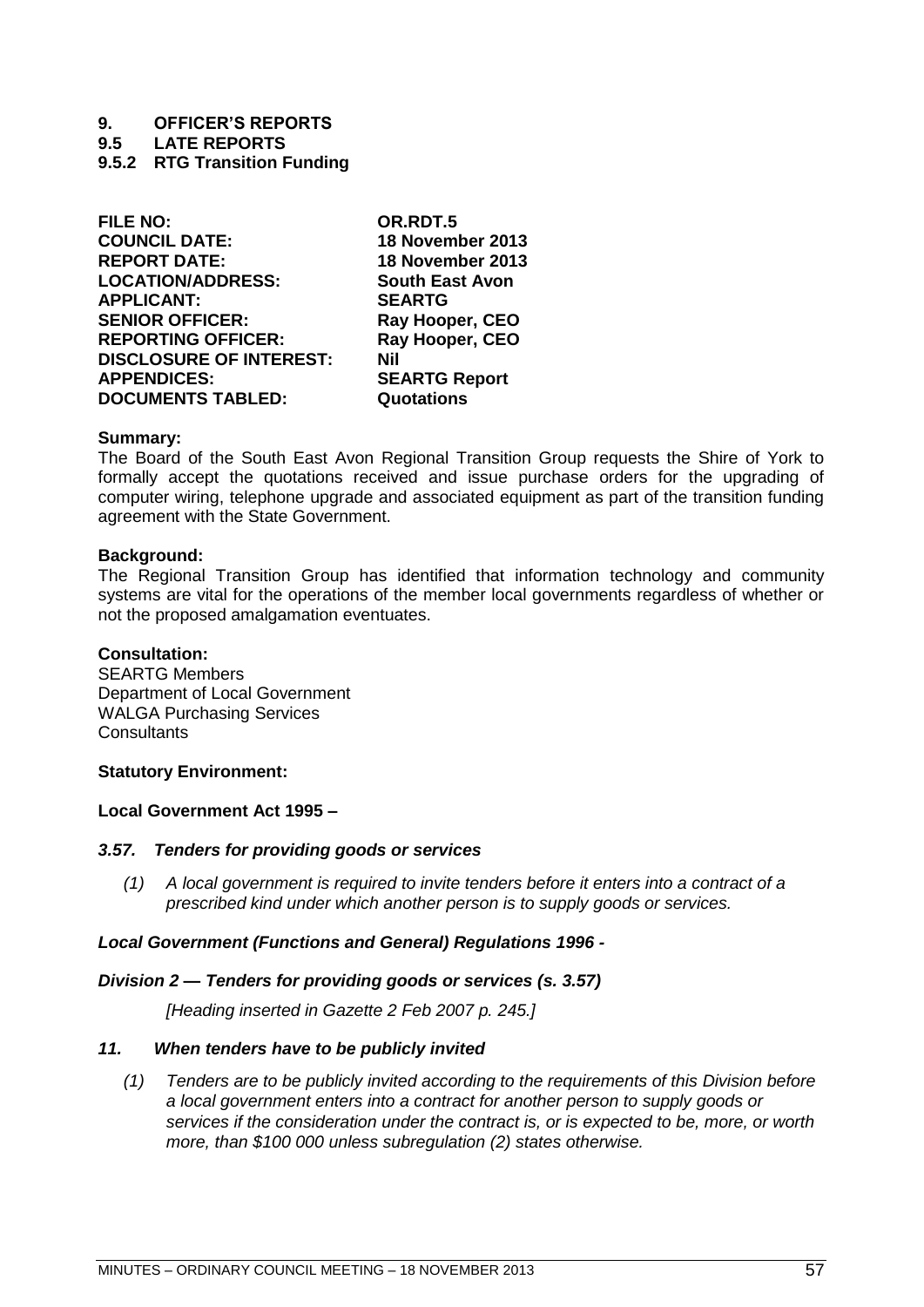*(2)Tenders do not have to be publicly invited according to the requirements of this Division if —*

- *(a) the supply of the goods or services is to be obtained from expenditure authorised in an emergency under section 6.8(1)(c) of the Act; or*
- *(b) the supply of the goods or services is to be obtained through the Council Purchasing Service of WALGA; or*
- *(ba) the local government intends to enter into a contract arrangement for the supply of goods or services where —*
	- *(i) the supplier is either —*
		- *(I) an individual whose last employer was the local government; or*
		- *(II) a group, partnership or company comprising at least 75% of persons whose last employer was that local government;*

*and*

- *(ii) the contract —*
	- *(I) is the first contract of that nature with that individual or group; and*
	- *(II) is not to operate for more than 3 years;*

*and*

- *(iii) the goods or services are —*
	- *(I) goods or services of a type; or*
	- *(II) (in the opinion of the local government) substantially similar to, or closely related to, goods or services of a type,*

*that were provided by the individual (or persons) whilst employed by the local government;*

#### *or*

- *(c) within the last 6 months —*
	- *(i) the local government has, according to the requirements of this Division, publicly invited tenders for the supply of the goods or services but no tender was submitted that met the tender specifications; or*
	- *(ii) the local government has, under regulation 21(1), sought expressions of interest with respect to the supply of the goods or services but no person was, as a result, listed as an acceptable tenderer;*

*or*

- *(d) the contract is to be entered into by auction after being expressly authorised by a resolution of the council of the local government; or*
- *(e) the goods or services are to be supplied by or obtained through the government of the State or the Commonwealth or any of its agencies, or by a local government or a regional local government; or*
- *(ea) the goods or services are to be supplied —*
	- *(i) in respect of an area of land that has been incorporated in a district as a result of an order made under section 2.1 of the Act changing the boundaries of the district; and*
	- *(ii) by a person who, on the commencement of the order referred to in subparagraph (i), has a contract to supply the same kind of goods or services to the local government of the district referred to in that subparagraph;*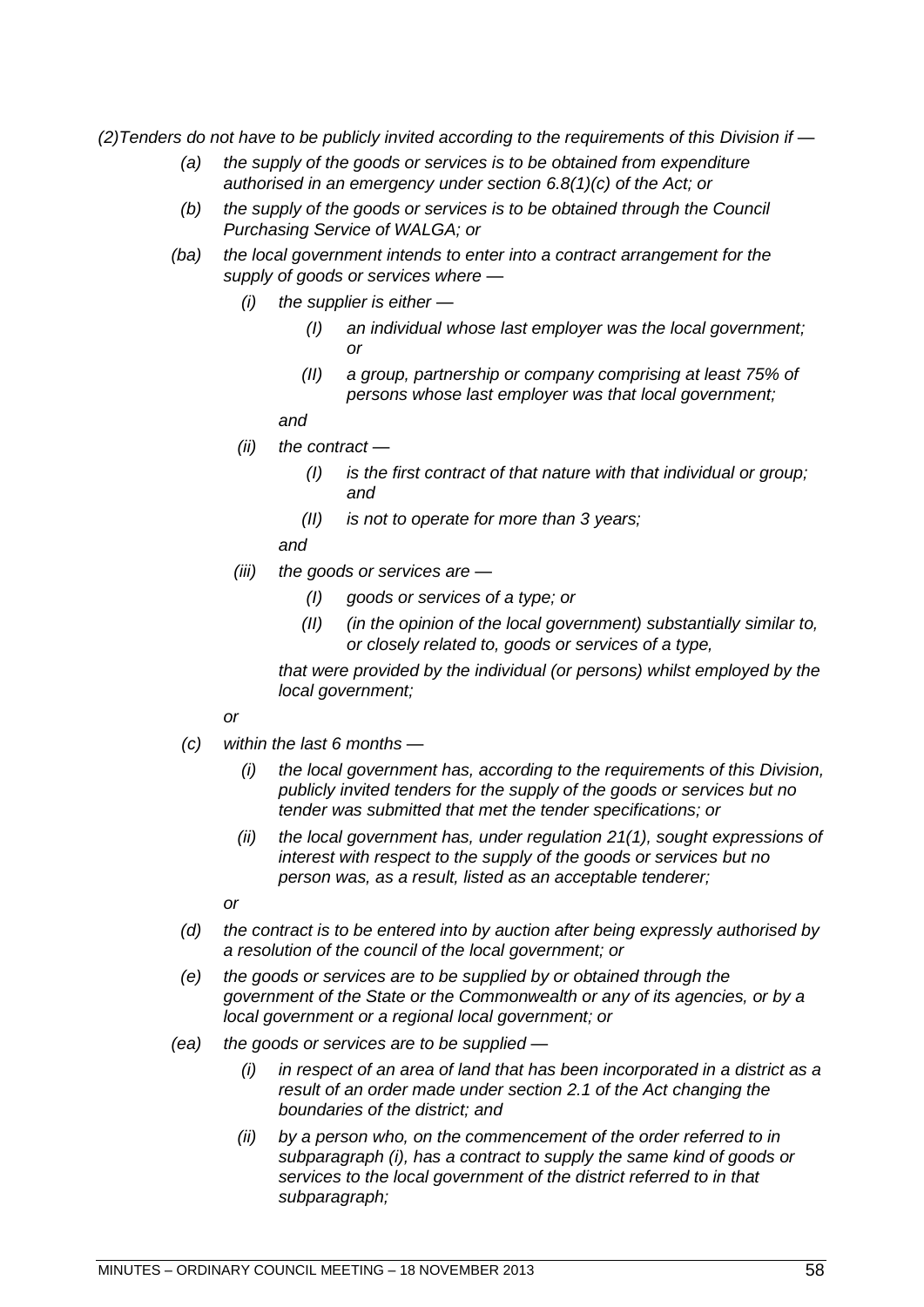*or*

- *(f) the local government has good reason to believe that, because of the unique nature of the goods or services required or for any other reason, it is unlikely that there is more than one potential supplier; or*
- *(g) the goods to be supplied under the contract are —*
	- *(i) petrol or oil; or*
	- *(ii) any other liquid, or any gas, used for internal combustion engines.*

*[Regulation 11 amended in Gazette 29 Apr 1997 p. 2145; 26 Jun 1998 p. 3447; 25 Feb 2000 p. 970-1; 29 Jun 2001 p. 3130; 31 Mar 2005 p. 1054-5; 2 Feb 2007 p. 245-6.]*

**Policy Implications:**

Nil

#### **Financial Implications:**

All proposed expenditure is within the budget allocations and the transition funding provided by the Department of Local Government.

**Strategic Implications:** Nil

**Voting Requirements: Absolute Majority Required: Yes**

**Site Inspection: Site Inspection Undertaken: Not Applicable**

#### **Triple bottom Line Assessment: Economic Implications:**

Use of Transition funds to undertake upgrades and the acquisition of hardware reduces the cost impost on the four local governments which would normally be met from municipal funds by the individual Councils.

**Social Implications:** Improved communication systems benefit the public. **Environmental Implications:** Nil

**Comment:**

The upgrading and new equipment will benefit the four Shires individually and position all better for resource sharing, systems commonality and all communication processes.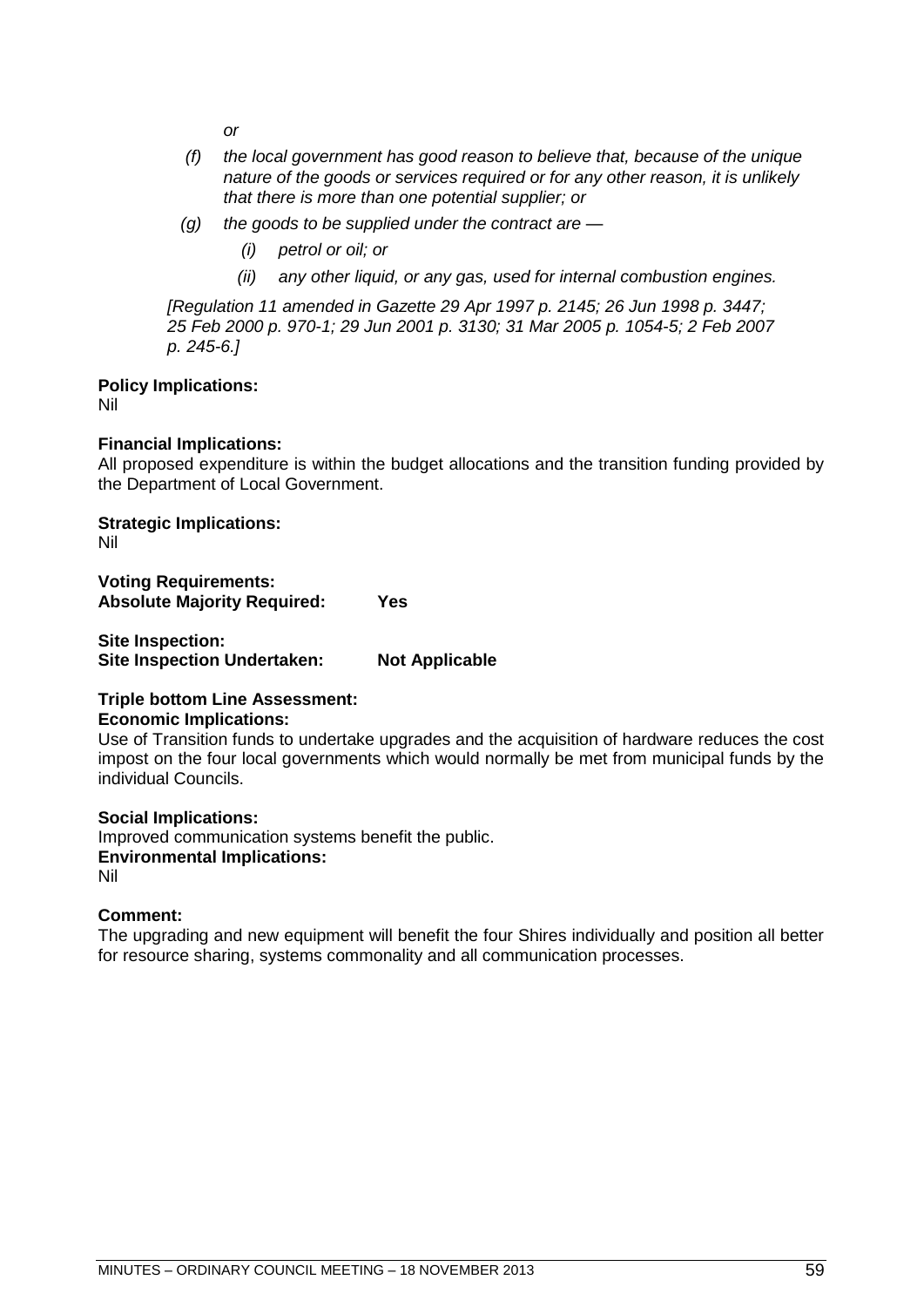### **RESOLUTION 141113 Moved: Cr Hooper Seconded: Cr Duperouzel** *―That Council: 1. That the Shire of York accept the following quotations: • Electek, for the data cabling of the Shires of Cunderdin, Quairading, Tammin at a cost of \$83,248. • AT & D (Telstra), for the installation of ICT systems at the Shires of Cunderdin, Quairading, Tammin and York at a cost of \$105,000. • Focus Networks, for Technical and Project Management services at a cost of \$11,419. 2. That the Chief Executive Officer be authorised to give consideration and to approve the following additional expenditure.*

- *Additional Data Cabling for the Shire of York Administration Centre and Depot – estimated cost \$12,000 to \$15,000.*
- *The upgrade of up to 20 IP telephone handsets from 5330E to 5360 model.*
- *3. Subject to (1) and (2) above the Chief Executive Officer be authorised to issue the purchase orders and/or sign supplier agreements.‖*

*CARRIED: 5/0*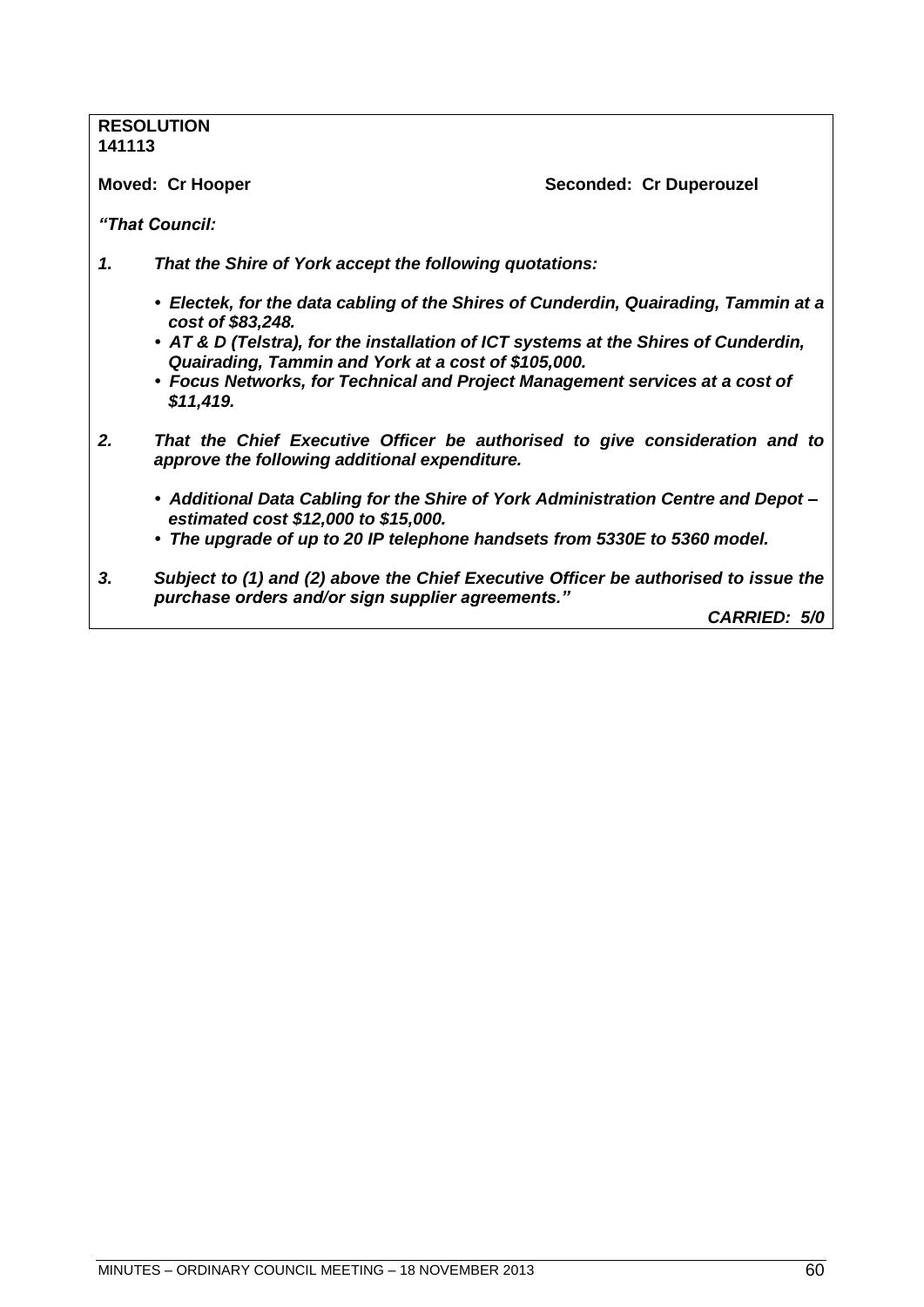### <span id="page-60-0"></span>**Item 9.5.2 – Appendices**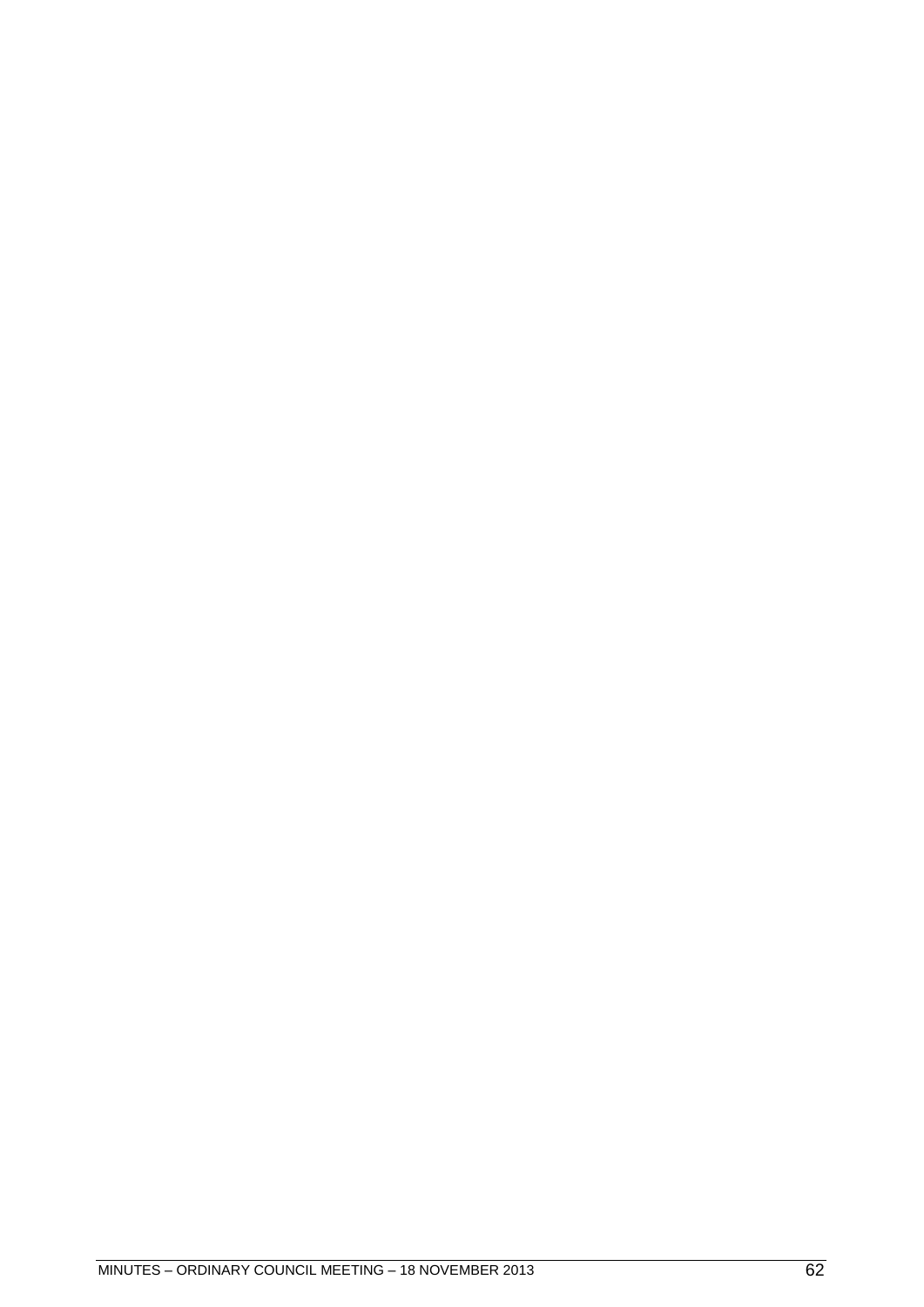# <span id="page-62-0"></span>**9.6 Confidential Reports**